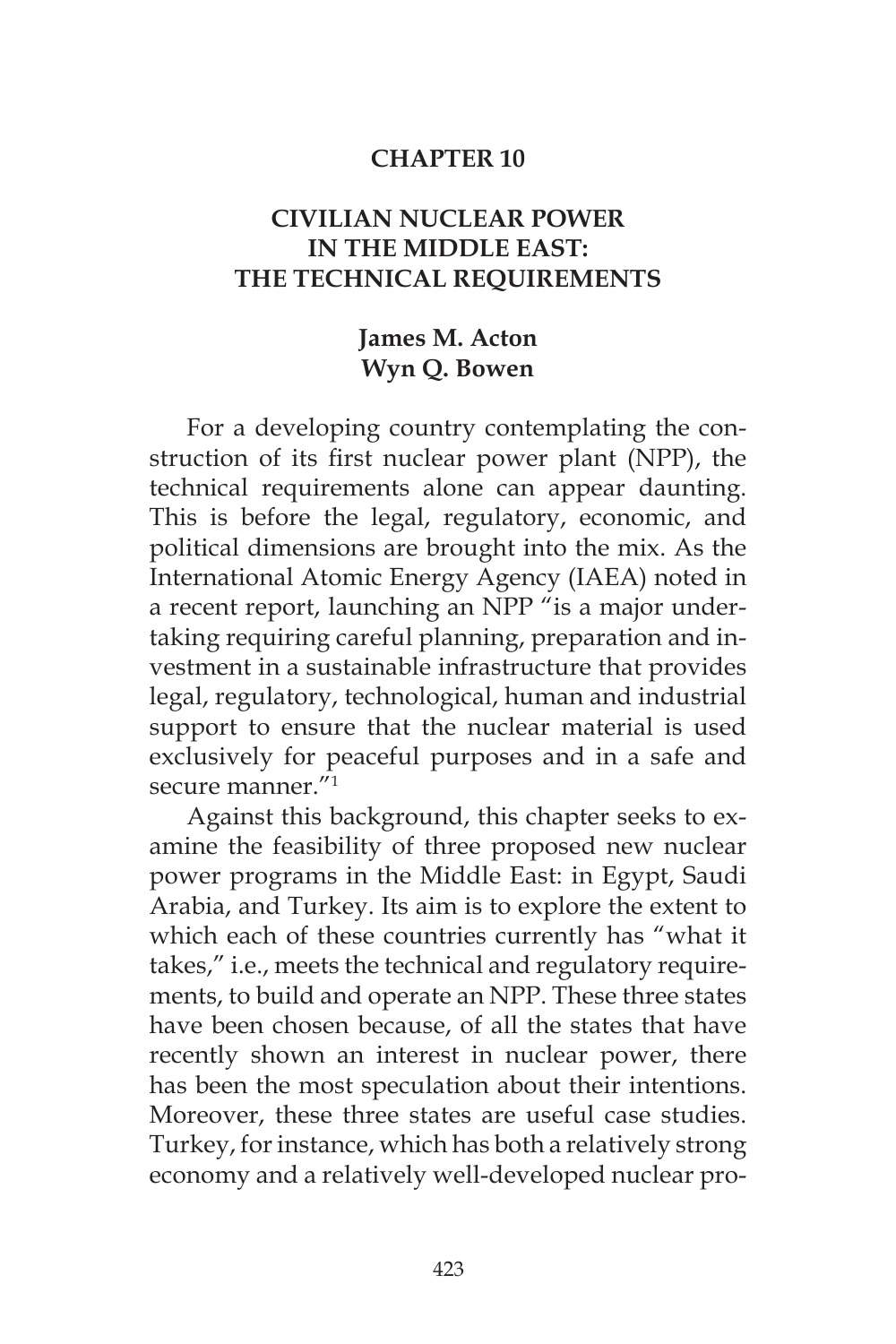gram, is representative of Libya. Saudi Arabia, like the United Arab Emirates (UAE) and Qatar for instance, is very rich but has comparatively little extant nuclear expertise. Egypt, a relatively poor state which already has extensive nuclear expertise, lies at the other end of the spectrum and, in this respect, appears to be unique among Middle Eastern states.

All three states have shown interest in nuclear energy at various times over the past half century. As discussed below, Egypt and Turkey have made repeated attempts to acquire nuclear reactors but without success. This chapter aims to shed some light on the question of whether it will be different this time and hence to contribute to the broader debate about the management of the "nuclear rennaissance." In spite of the growing literature about the intentions of states seeking to develop nuclear power, remarkably little has been written on this question of capabilities.<sup>2</sup> The answers that this chapter provides should be regarded as preliminary. They are based on an analysis of available open-source literature, and consequently there are a number of issues that we fully acknowledge are not authoritatively addressed. Issues requiring further study are indicated in the text.

The chapter begins with a framework for analysis which sets out in generic terms the technical, legal, and regulatory requirements to build and operate an NPP with a capacity of approximately 1 gigawatt (GWe). The framework is then applied to Egypt, Saudi Arabia, and Turkey. The chapter identifies the areas in which the three countries are currently deficient and, in doing so, generates greater understanding of the feasibility of proposed new nuclear power programs in the Middle East.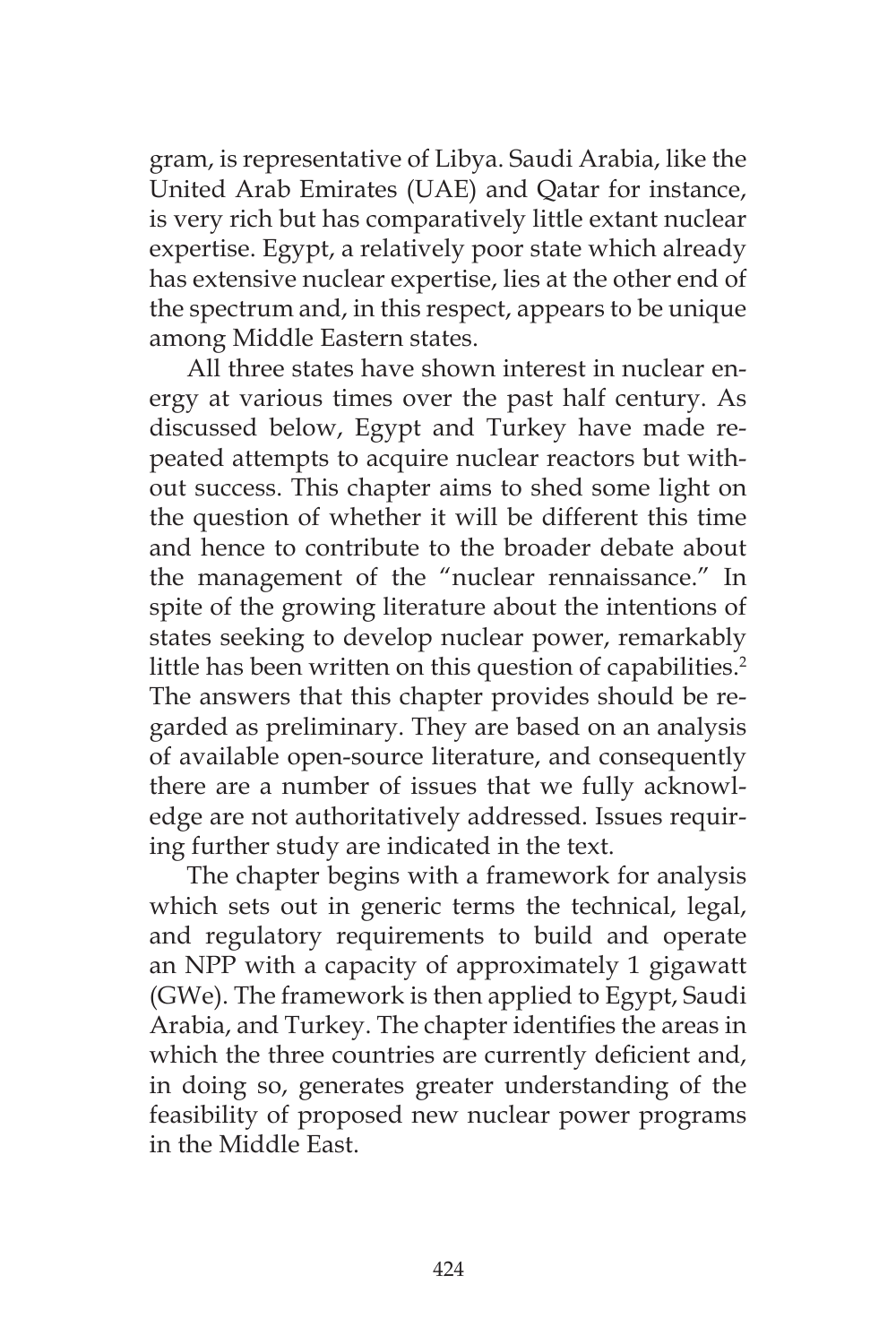### **A FRAMEWORK FOR ANALYSIS**

The difficulty of developing a first NPP clearly depends on a number of factors including, most importantly, the degree to which the host state uses external assistance. In this chapter, we make the following assumptions about the nuclear power project:

1. The NPP will be of approximately 1 GWe capacity;

2. The NPP will be supplied by a major supplier state (such as Russia, the United States, France, Germany, South Korea, Canada, etc.)

3. The NPP will be either a pressurized water reactor (PWR) or a boiling water reactor (BWR);

4. The NPP will be procured from an external supplier under a "turn-key" contract, which includes the provision of fuel and the repatriation of spent fuel. Whether, in practice, any supplier state is willing to take back spent fuel (repatriation) remains to be seen. Nevertheless, this assumption is still included because it leads to conservative conclusions;

5. The NPP contract will include a technology transfer clause, including training, to help the host state establish a domestic skills base, as well as local suppliers capable of supporting the nuclear power sector; and,

6. The NPP will be run by the host nation through an operating organization with the requisite "rigor, culture, ethics and discipline needed to effectively manage nuclear power technology with due regard to the associated safety, security, and nonproliferation considerations."3

This set of assumptions is *not* a prediction about how any given state will choose to develop nuclear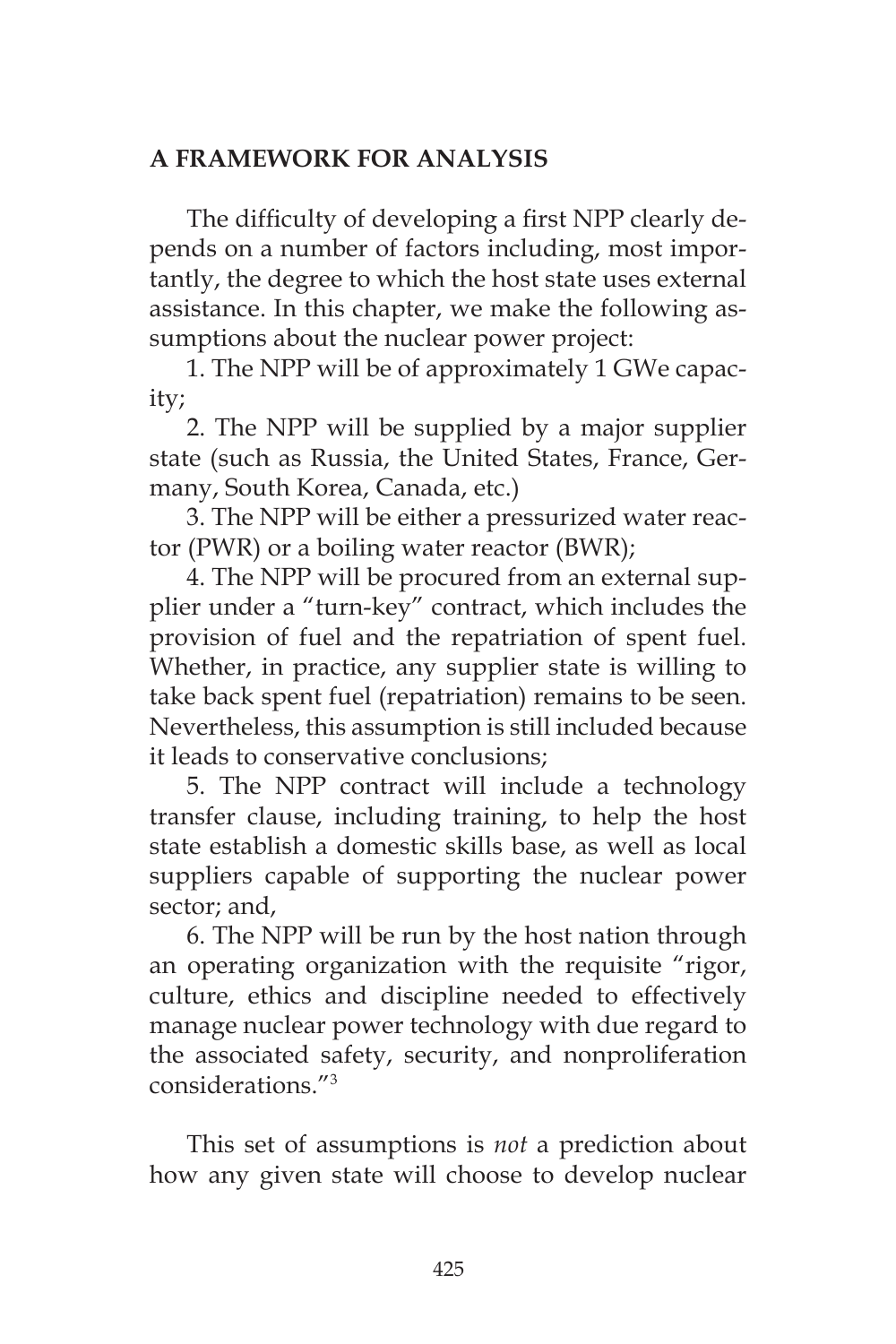power; it is a model that might be adopted and that we utilize here to make the ensuing discussion more concrete. There are, of course, other plausible models. For instance, a state could further reduce the challenge of developing an NPP by contracting out its operation, as well as construction, to an external supplier.

Based on this model, the analytical framework is broken down into the following components: (1) the staffing requirements for the operation and maintenance of the NPP; (2) the legal and regulatory framework for the siting, construction, commissioning, operation, and decommissioning of the NPP; (3) the suitability and reliability of the electricity grid for the NPP and its proper and safe operation; and (4) the waste management and decommissioning requirements. The extra requirements imposed by desalination, which has been cited as one possible use for an NPP, have not been included since they are very modest. Typically, for instance, desalination represents "less than 5% of the total plant cost."4

The framework is largely based on IAEA guidance. To test whether this guidance is actually reflective of state practice, the framework is illustrated with the case of Slovenia. This country was selected because it has relatively modest national resources and operates just one NPP (a PWR) at Krško (jointly with its neighbor, Croatia). The Westinghouse-supplied reactor is rated at 730 megawatt (MWe) gross<sup>5</sup> and the fuel is provided by the supplier.<sup>6</sup> The plant commenced commercial operations in  $1983$ ,<sup>7</sup> and as a result of the dissolution of Yugoslavia, the Krško NPP is jointly owned by Slovenia and Croatia with half of the electricity generated going to each country.8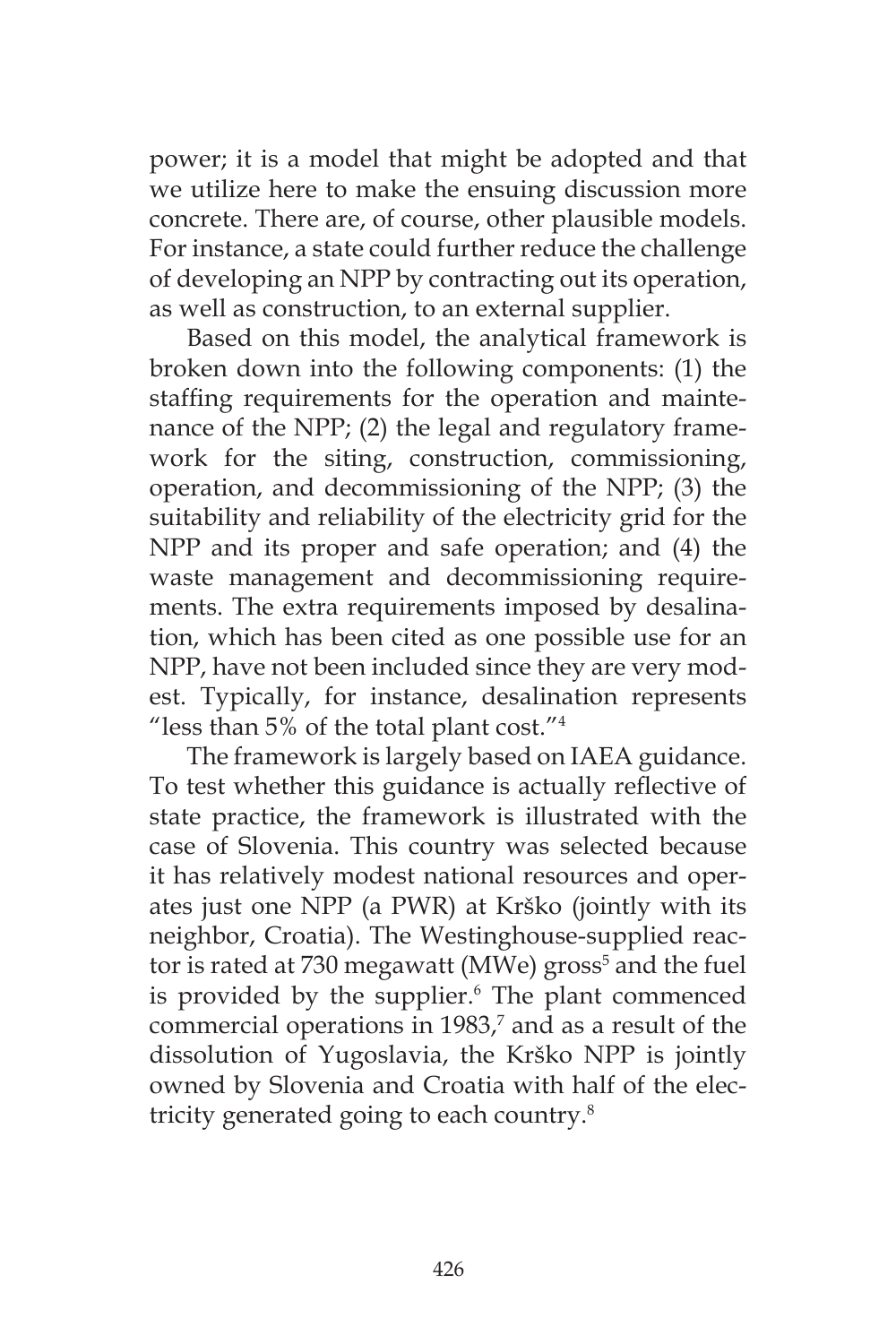### **STAFFING REQUIREMENT FOR THE CONSTRUCTION AND OPERATION OF AN NPP**

When first contemplating the development of nuclear power, several staffing requirements need to be taken into account. Most obviously, there is the need for "a fully staffed nuclear power plant operation, maintenance, and technical support organization."9 The IAEA estimates that this requires between 200 and 1,000 staff.<sup>10</sup> Indeed, in 2007 the Krško plant employed 573 staff.11 However, a report published by the Office of Technology Assessment in 1993 noted that staffing at "single unit nuclear plants" in the United States increased from an average of about 150 employees to over 1,000" from 1977 to 1990. This expansion in the number of operating personnel occurred partially as a result of larger plants going online but also because of growing regulatory requirements, among other things.12 Moreover, it is unlikely that the figure of 1,000 includes the personnel required to refuel and refit nuclear power plants every 12 to 24 months. For example, a July 1975 study notes that the annual refueling operation performed by General Electric at Boston Edison's 690 MWe Pilgrim nuclear power plant in Plymouth, MA, took "about 6 weeks" with General Electric (GE) bringing in about 40 specialized personnel to oversee the work along with a further 80 staff employed by subcontractors to provide assistance.<sup>13</sup> It is quite probable that these numbers have grown since the mid-1970s in part because of expanding regulatory requirements.

In order to operate an NPP in an effective and safe manner, the workforce will require technical skills in a range of disciplines including nuclear engineering,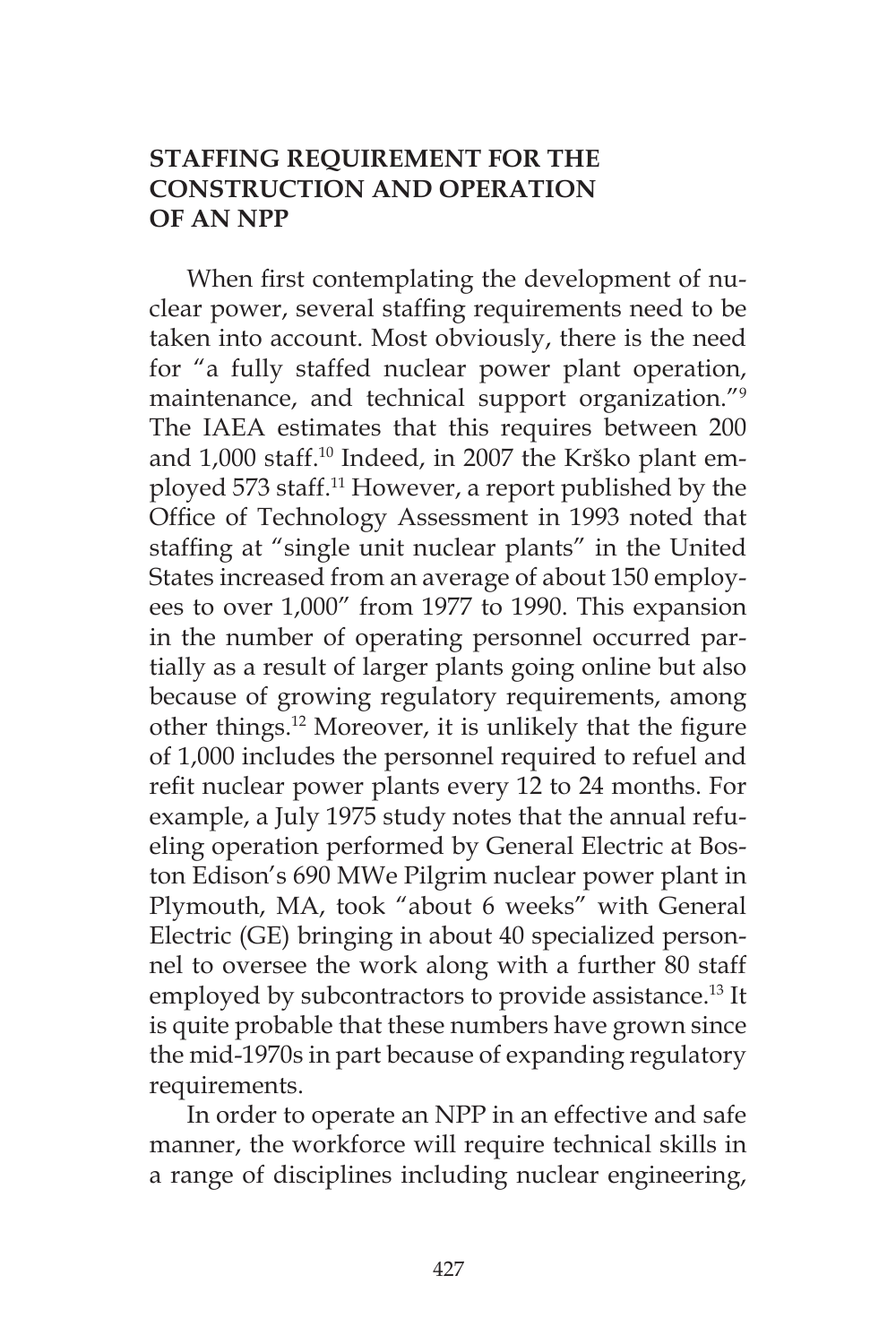instrumentation and control, electrical engineering, mechanical engineering, radiation protection, chemistry, emergency preparedness, refueling and refitting operations, and safety analysis and assessment.14 Creating this expertise requires "enhanced educational opportunities for nuclear science and technology."15 At Krško, for instance, more than one-third of the 573 staff have what is described as, "higher, high, or university education."16 On top of the relevant "scientific, engineering, and other technical education," NPP staff are usually expected to have "3 or more years of specialized training and experience prior to the initial fuel loading" of the plant.<sup>17</sup> In terms of staffing requirements for the operation of a first NPP then, a credible plan will require education and training programs to produce the human resource base to ensure that there is "a continuing flow of qualified people to all areas of the programme...."<sup>18</sup>

Under our model, a great deal of the necessary training and experience is initially provided by the external supplier of the NPP as part of the contract (again, using this assumption leads to conservative conclusions; whether all suppliers are willing and able to provide this level of service in practice remains to be seen.)<sup>19</sup> For reasons of long-term sustainability, however, we also assume that the host state also wants to establish a domestic skills base and local suppliers who are capable of supporting the NPP in the future. Here, international assistance may also be useful.20 In Slovenia, for example, the Krško plant is a member of Westinghouse's Pressurised Water Reactor Owners' Group.<sup>21</sup> It is also a member of the Nuclear Maintenance Experience Exchange (NUMEX) in order to further assist with relevant knowledge transfer.<sup>22</sup> Moreover, to address the challenge of an aging work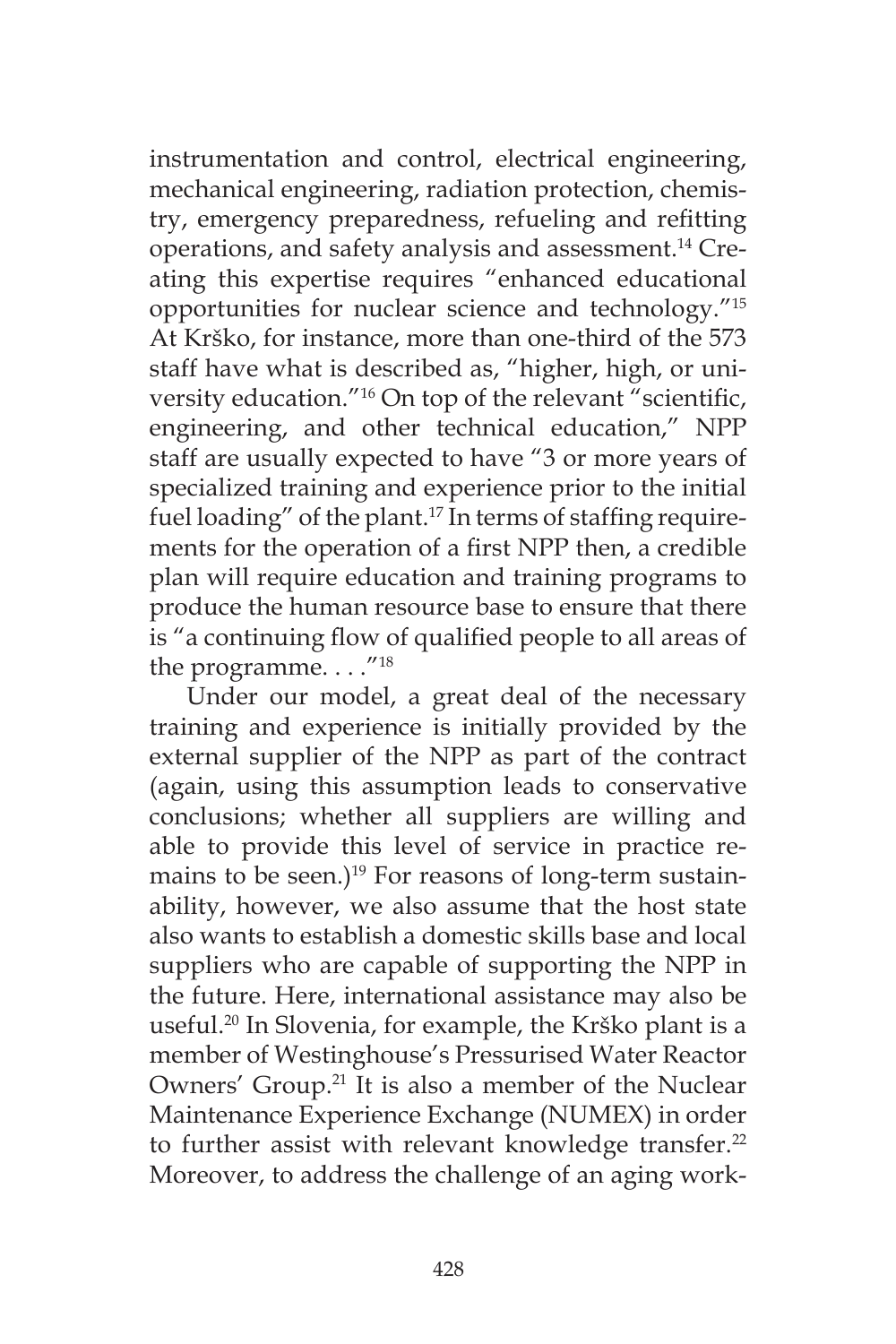force, the IAEA recently participated in a joint mission with the World Association of Nuclear Operators at Krško to capture tacit knowledge from retiring workers.23 Based on the available literature, it is impossible to assess the effectiveness of these programs.

### **LEGAL AND REGULATORY REQUIREMENTS**

A country embarking on a nuclear power program needs to establish a comprehensive legislative framework encompassing all issues related to the application of nuclear energy. The framework needs to cover site selection, licensing, commissioning, decommissioning, safety, security, safeguards, transport, and liability as well as "the commercial aspects related to the use of nuclear material."<sup>24</sup> While the legal frameworks of other countries can be used as a guide, there is a need to localize the framework by taking into account the existing constitutional and legislative base of the country, "cultural traditions, scientific, technical and industrial capacities, and financial and human resources."25

When planning a new nuclear power program, a process needs to be established for the regulatory organization to authorize the siting, commissioning, and operation of the NPP. This process can (but does not have to) incorporate an independent safety review of the reactor design—a particularly challenging task. The regulator will also require "the capabilities to plan and implement the review and safety assessment activities of the proposed facility throughout its life."26 There is also some "shared functions" including, for example, "emergency preparedness and response, national and international cooperation, dissemination of technical and scientific information, environmental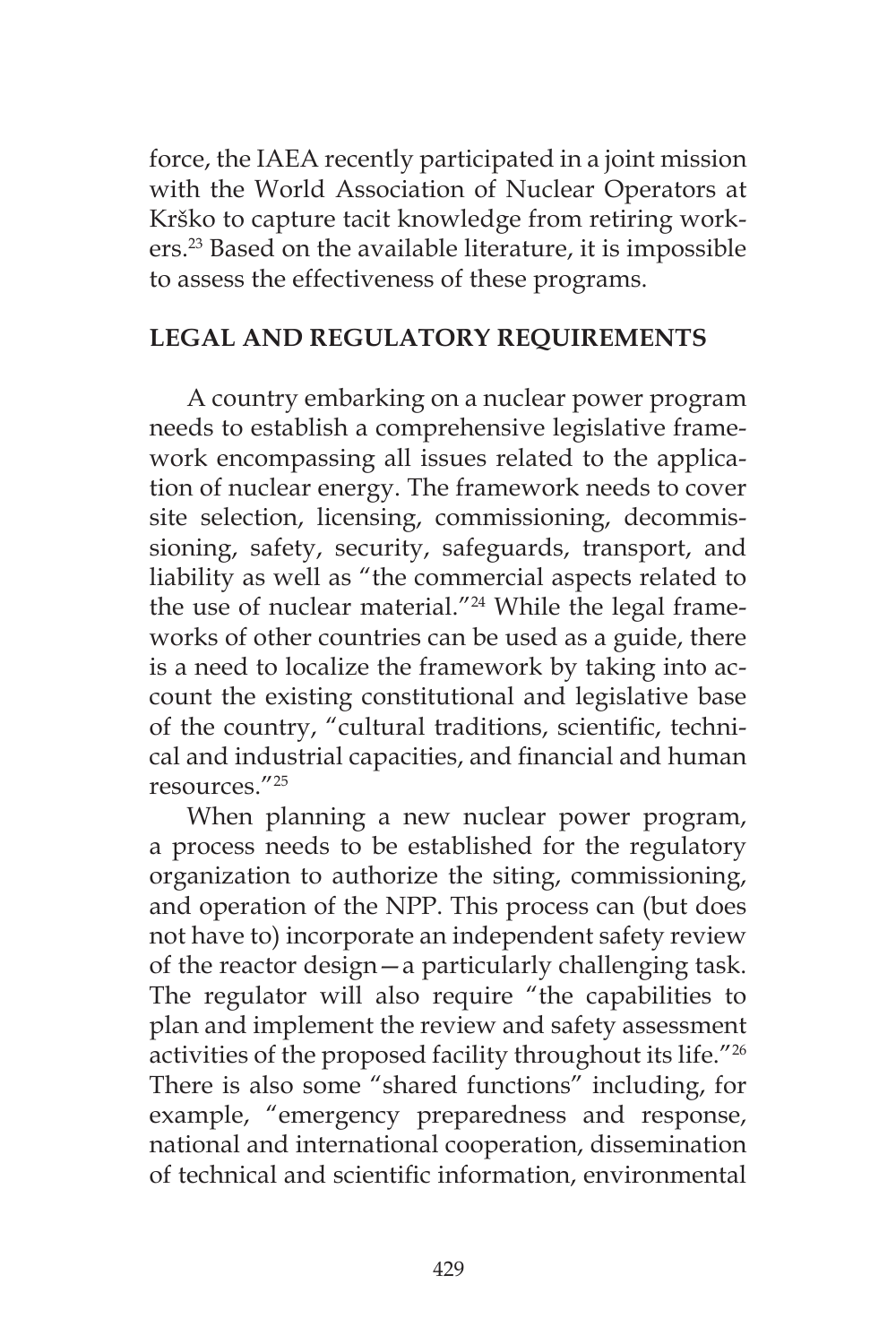assessment, and communication with the public and other stakeholders."27 The regulator should be able to fulfill its mandate in an independent manner with "clear authority and adequate human and financial resources."28 However, the principal responsibility for the safety of facilities lies with the operating organiza $t$ ion<sup>29</sup>

Legislation covering liability in case of an accident is particularly important but also complex to implement. Liability is discussed in depth in another chapter in this volume, but one issue worth discussing here, because it has the potential to significantly affect the development of nuclear power, is the 1997 Convention on Supplementary Compensation for Nuclear Damage (CSC). The CSC links "countries with strong nuclear liability systems . . . [to] distribute the economic burden among several countries through a system of contributions by the member States in the unlikely event there were another catastrophic nuclear accident."30 As of May 2008, only four states (Argentina, Morocco, Romania, and the United States) had the ratified the convention, and it had not yet entered into force.31 However, U.S. nuclear firms have made it clear that they will not trade with states that have not adopted the CSC.<sup>32</sup> In contrast, French and Russian firms probably will. Preparing and implementing liability legislation is a significant challenge for a regulator but does affect the nuclear assistance that states can receive.

Based on an examination of existing national regulatory structures, the IAEA estimates that a nuclear regulatory organization comprising "30–50 staff members would be necessary for starting the implementation of a nuclear power plant programme."<sup>33</sup> It is important that "the technical training, knowledge,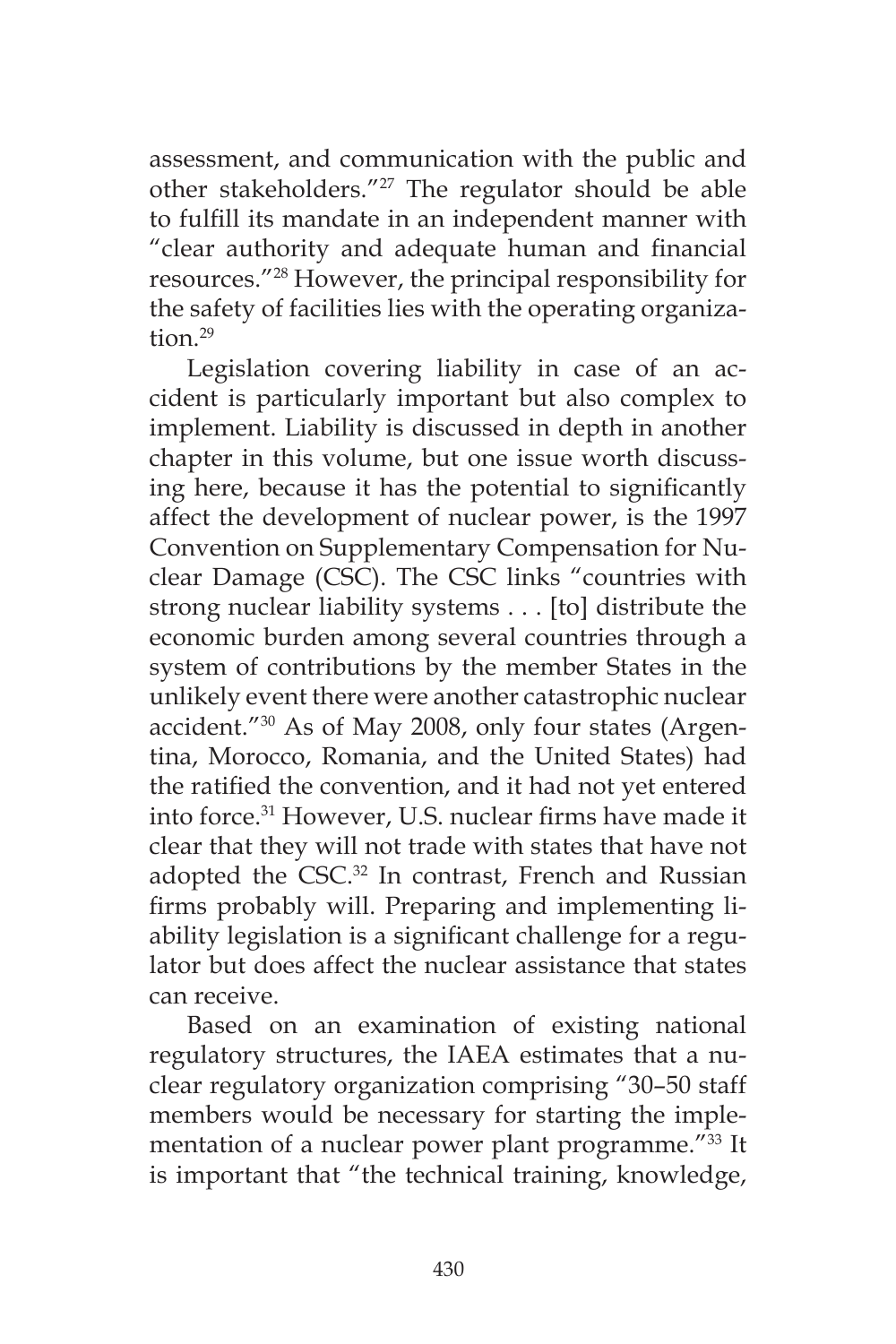and capabilities" of these employees is "adequate for competent interaction with the owner/operator, supplier organizations and consultants."34 External help is generally available to develop the required human resources.

The Slovenian regulator, the Slovenian Nuclear Safety Administration (SNSA), employed 34 people in 1999 comprising engineers, physicists, and other technical and administrative staff.35 Croatia's State Office for Nuclear Safety commenced work on June 1, 2005.<sup>36</sup> As of March 29, 2007, 12 of the Office's 18 staff positions had been filled.<sup>37</sup> This makes a total of 52 staff devoted to the regulation of nuclear safety in both countries, although it does not appear that staff from Croatia's State Office for Nuclear Safety are connected to the Krško plant. Interestingly, whether the figure is 34 or 52 staff, this appears to be relatively staff heavy when only one nuclear power plant is involved. In the United Kingdom (UK), for example, some 250 staff work in the safety activities of the Nuclear Directorate in the Health and Safety Executive (HSE) which regulates the country's nuclear industry; three fifths of this figure are technical staff.<sup>38</sup> The HSE is responsible for regulating nuclear safety at 10 nuclear power plants (19 reactors in total) as well as conversion, fuel fabrication, enrichment, and reprocessing facilities at Springfields (conversion, fuel fabrication), Capenhurst (enrichment) and Sellafield (reprocessing, MOX fuel fabrication).

The SNSA's 1999 budget was €1⋅4 million.<sup>39</sup> As a result of purchasing an American NPP, Slovenia has acquired a good knowledge of American regulations and benefits from the U.S. training regime; SNSA inspectors are trained at the U.S. Nuclear Regulatory Commission, and the SNSA receives information on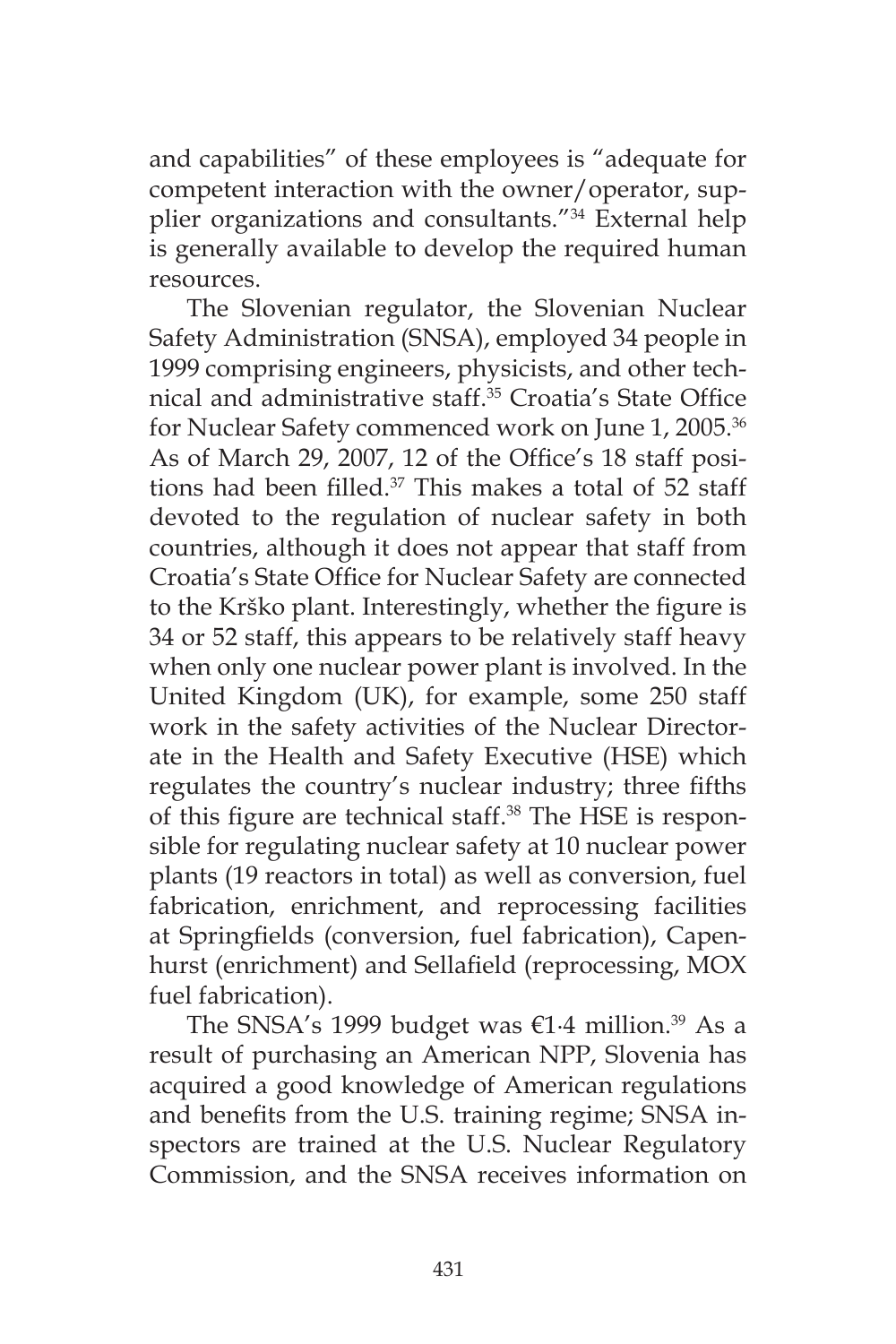modifications to NRC regulations when they are implemented.40 The Slovenian experience would suggest, therefore, that the choice of country from which to buy an NPP should not be seen as related solely to initial design and construction characteristics, but rather as a long-term partnership including the emulation of that country's regulatory standards. However, the extent to which different suppliers are willing and able to offer this degree of cooperation is an open question.

#### **ELECTRICAL GRID REQUIREMENTS**

A country's existing and planned electrical grid must also be taken into account when contemplating the initiation of an NPP. The main issues in this respect include whether the grid is stable and large enough to absorb the planned output from the NPP, and whether it is sufficiently reliable to ensure the steady and safe operation of the plant. It is generally accepted that an individual power plant should not constitute over 5-10 percent of a grid's total installed capacity.41 Moreover, it is also necessary to have two independent and reliable sources of electricity for the plant to assure the continued operation of the reactor control systems. This could turn out to be a particular challenge for developing countries, even those with large electricity grids.

A major problem with electrical grids in many developing countries is that they are both small and unreliable. In such circumstances, any serious effort to launch a NPP requires a plan to improve the grid's reliability. It also entails a plan to increase the grid's size or to opt for a smaller NPP (although for the purposes of this chapter, we assume the former). $42$  The grid size could be increased by domestic expansion or integra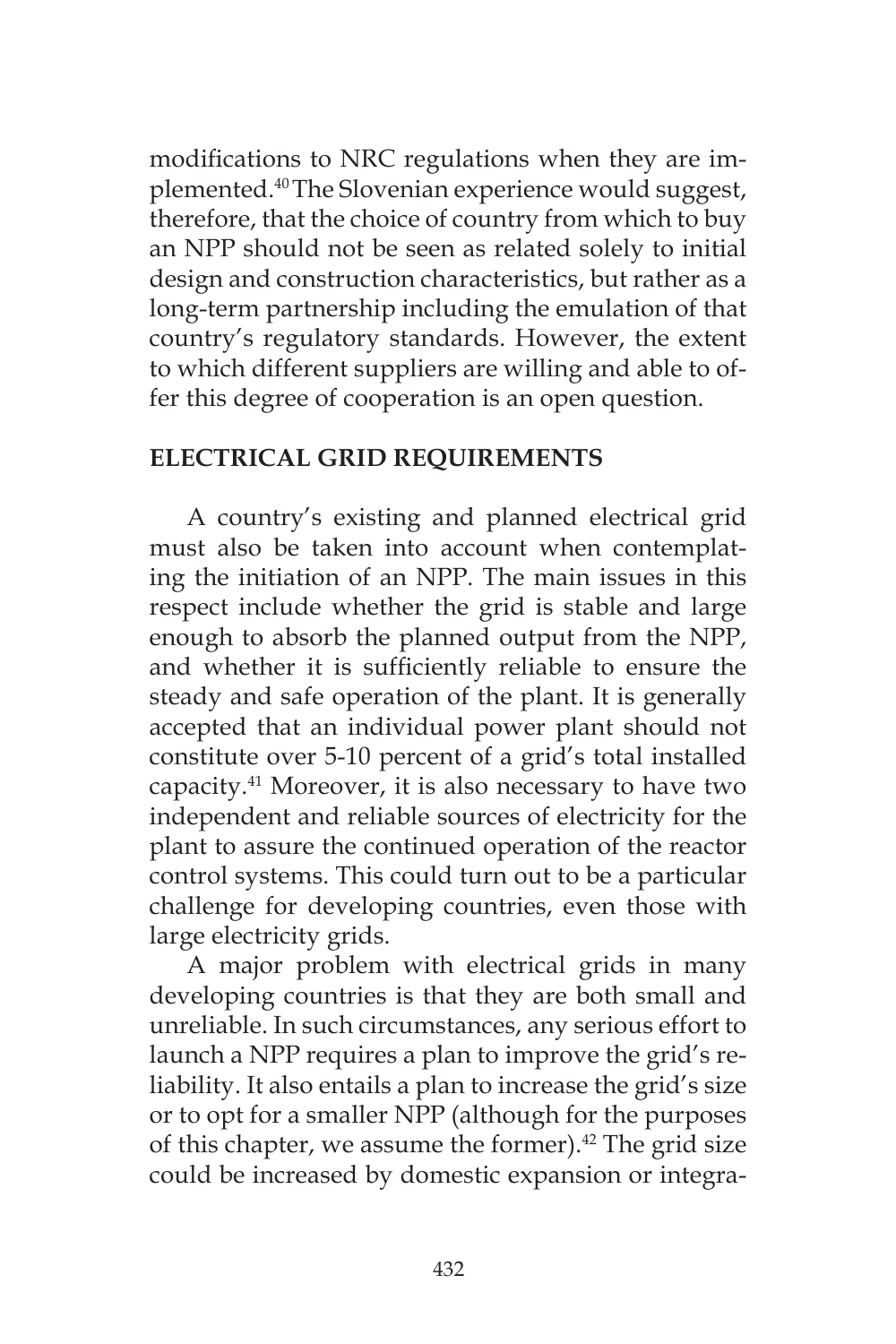tion with grids in neighboring countries or on a wider regional basis. By integrating at the regional level, the resultant grid is likely to be significantly larger than a national system and probably more reliable as a re $s$ <sub>11</sub> $\frac{1+43}{5}$ 

Slovenia offers an interesting example. The Krško plant generates 40 percent of the total electricity produced in Slovenia.<sup>44</sup> On face value, this figure would suggest that Krško's contribution to the national grid is well above the level recommended by the IAEA. However, Slovenia is connected to the Union for the Coordination of Transmission of Electricity (UCTE) grid. Indeed, Krško reportedly plays a significant role in stabilizing voltages for UCTE as a whole.<sup>45</sup>

### **WASTE MANAGEMENT AND DECOMMISSIONING REQUIREMENTS**

Any politically-acceptable plan to initiate an NPP needs to account for waste management and decommissioning. In terms of high-level radioactive waste, one of the key assumptions highlighted earlier is that the external supplier is responsible for repatriating spent fuel (after a period of initial storage in proximity to the NPP). This requires only the construction of interim storage for spent fuel, not a long-term repository. An agreement with the external supplier to repatriate spent fuel obviously lessens the disposal demands on the recipient and generates international confidence in nonproliferation. The alternative to the repatriation of high-level waste is the construction of a national disposal site which "for a small nuclear programme could be prohibitively expensive."46

The quantity of low-level waste (LLW) produced by a nuclear reactor depends highly on the type of re-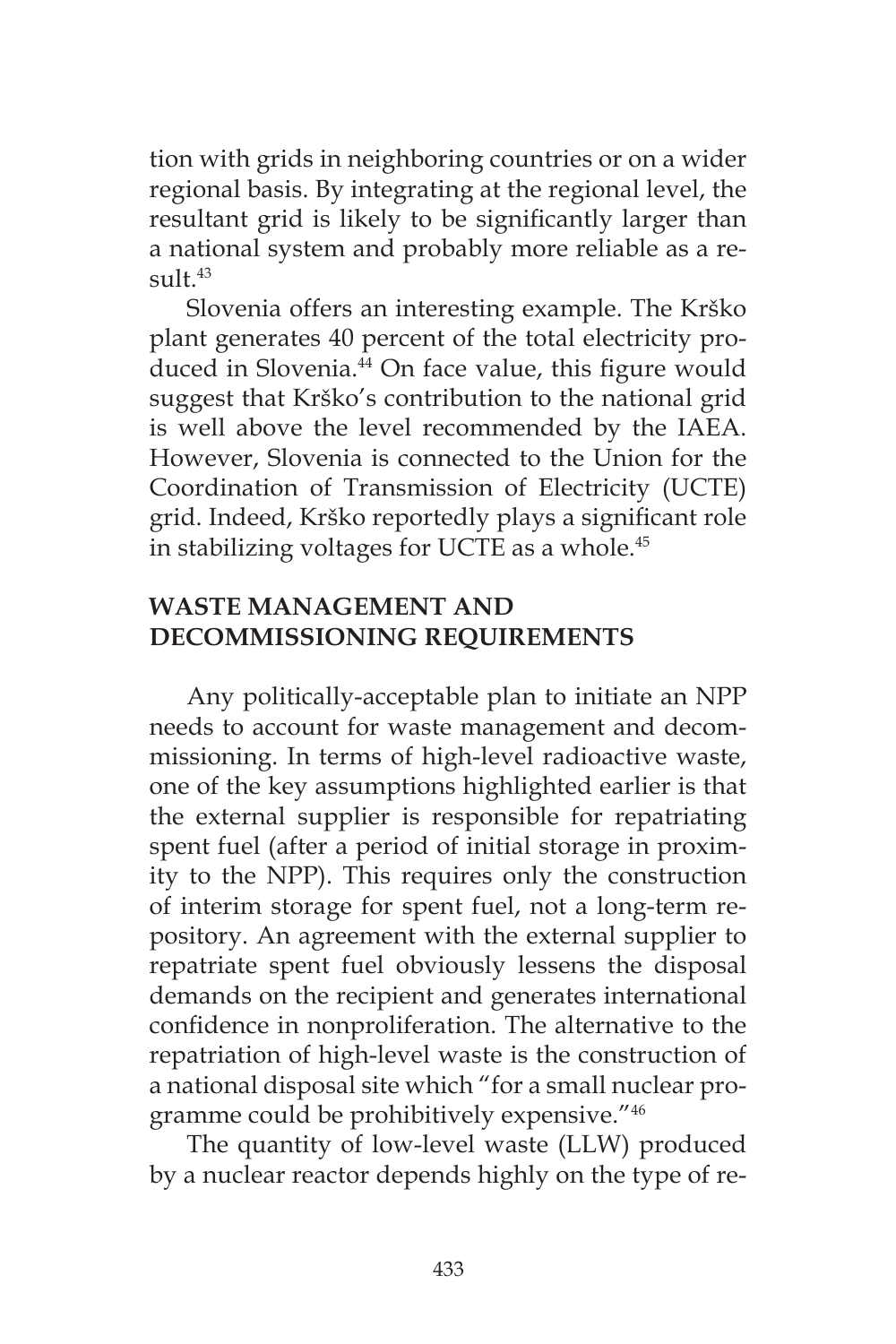actor and the way that waste is treated. For instance, in 1979, typical annual disposal volumes for LLW from commercial light water reactors were in the range of 500-1,500 m3 . 47 Since then, Western reactors have typically reduced disposal volumes by "at least an order of magnitude," whereas disposal volumes from Russian VVER reactors have remained essentially unchanged.48 In the United States in 1997, for instance, the average disposal volume per reactor was about  $55 \text{ m}^{3.49}$  A state has to develop a repository for the final disposal of this LLW, which it would presumably handle "in accordance with the procedures that have been established for the management of existing radioactive materials, such as radioactive sources and radioactive waste generated by medical use of radioactive substances."50

Planning for the decommissioning of an NPP should be integral to the process of developing it. This involves planning for the clean up of all radioactivity associated with the NPP as well as its dismantling. While some 99 percent of the radioactivity is associated with spent fuel, the remainder involves "surface contamination of plant" and radioactivity from "'activation products' such as steel components that have long been exposed to neutron irradiation."<sup>51</sup> About 6,200 tons of radioactive material can be expected to result from the decommissioning of a 1 GWe PWR.<sup>52</sup> This requires a suitable site for final disposition.

One important reason for planning for decommissioning in advance is so that a country is able to opt for pre-payment by, for example, depositing money "in a separate account to cover decommissioning costs even before the plant begins operation."<sup>53</sup> Alternatively, as in the United States, an "external sinking fund (Nuclear Power Levy)" is the preferred method by which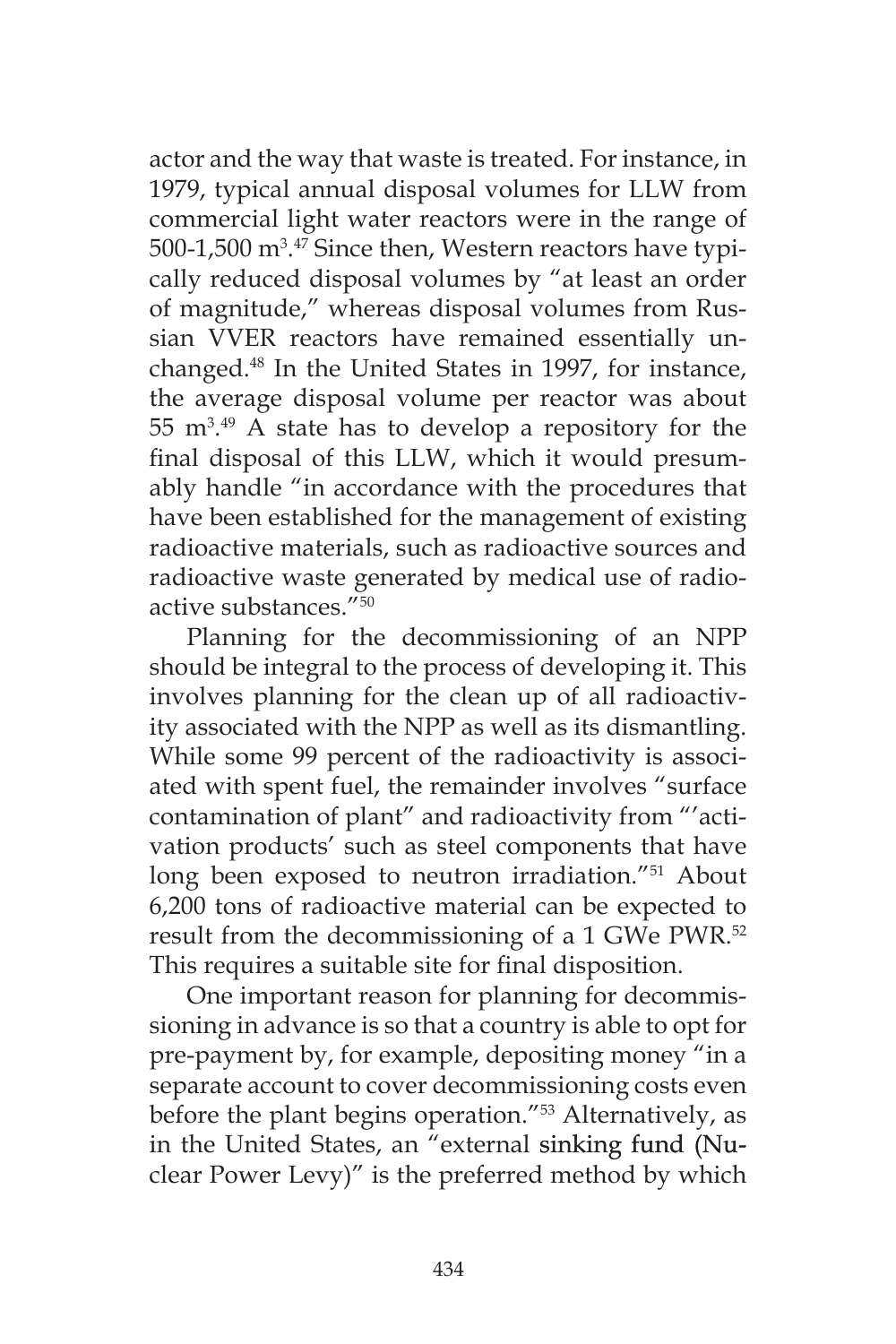such a fund "is built up over the years from a percentage of the electricity rates charged to consumers."<sup>54</sup>

In the Slovenian context, responsibility for waste disposal and decommissioning is shared between Slovenia and Croatia.55 Like many other countries, there is a debate in Slovenia over what to do with Krško's high level waste as the deal to supply the reactor did not include provisions for the repatriation of spent fuel.56 Krško's waste and spent fuel is stored at the plant itself and existing capacity is reported to be sufficient until 2023.57 On the decommissioning front, the Croatian government drafted a plan in September 2007 to set up a fund of €350 million for the dismantling of the Krško NPP to be funded equally by Croatian and the Slovenian governments.<sup>58</sup> Depending on the method of decommissioning Krško, roughly half the costs are attributable to spent fuel management.<sup>59</sup> While the Slovenian and Croation governments are obviously planning for the decommissioning of the plant, it would appear that the issue of long-term waste disposal has yet to be resolved, which illustrates the importance of factoring this in at the very outset of the planning stages.

### **PLANNED NUCLEAR POWER PROGRAMS IN EGYPT, SAUDI ARABIA, AND TURKEY**

Having set out a framework for examining the technical and regulatory requirements for the development of an NPP, we proceed to examine what that framework indicates about the challenges that Egypt, Turkey, and Saudi Arabia need to confront. It is informative to begin by providing some background on each of the country's nuclear programs and ambitions.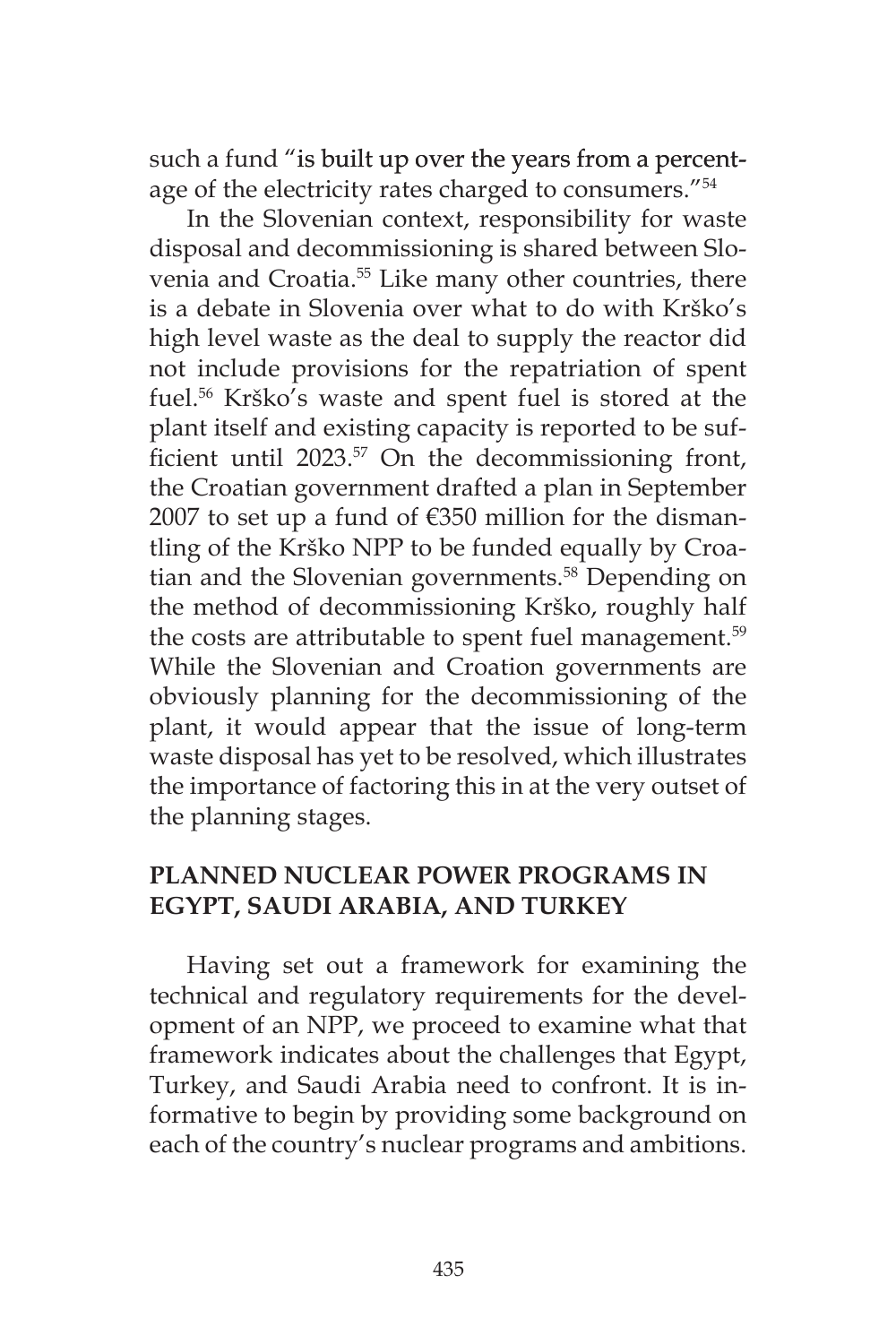### **Egypt.**

Egypt has had an interest in developing nuclear power since the 1960s. It entered into numerous sets of negotiations and even signed contracts for the provision of nuclear reactors with, among others, Siemens and Westinghouse, but without any significant results.60 In September 2006, however, the Egyptian government announced that it was reinvigorating its civil nuclear power program. Currently the country's power requirements are fulfilled largely by oil and gas, but Egypt has been experiencing supply shortages at a time of rapidly increasing demand. The Energy and Electricity Minister Hassan Younis stated in March 2007 that under current projections Egypt will build "10 nuclear-powered electricity-generating stations across the country."61 El Dabba is reported to be the location for the first NPP.<sup>62</sup> Several countries have recently said they would work with Egypt in the context of providing the technology and materials to launch a nuclear power program. These include Canada, China, France, Germany, Russia, South Korea, and the United States.

### **Saudi Arabia.**

Saudi Arabia is perceived to be the prime motivator of the announcement by the Gulf Cooperation Council (GCC) in December 2006 which states that the organization is launching a "joint programme in nuclear technology for peaceful purposes, according to international standards and arrangements."<sup>63</sup> Their reported plan is to start developing a first joint NPP by 2009—a target that is certain not to to be met. The UAE appears to have made the most progress so far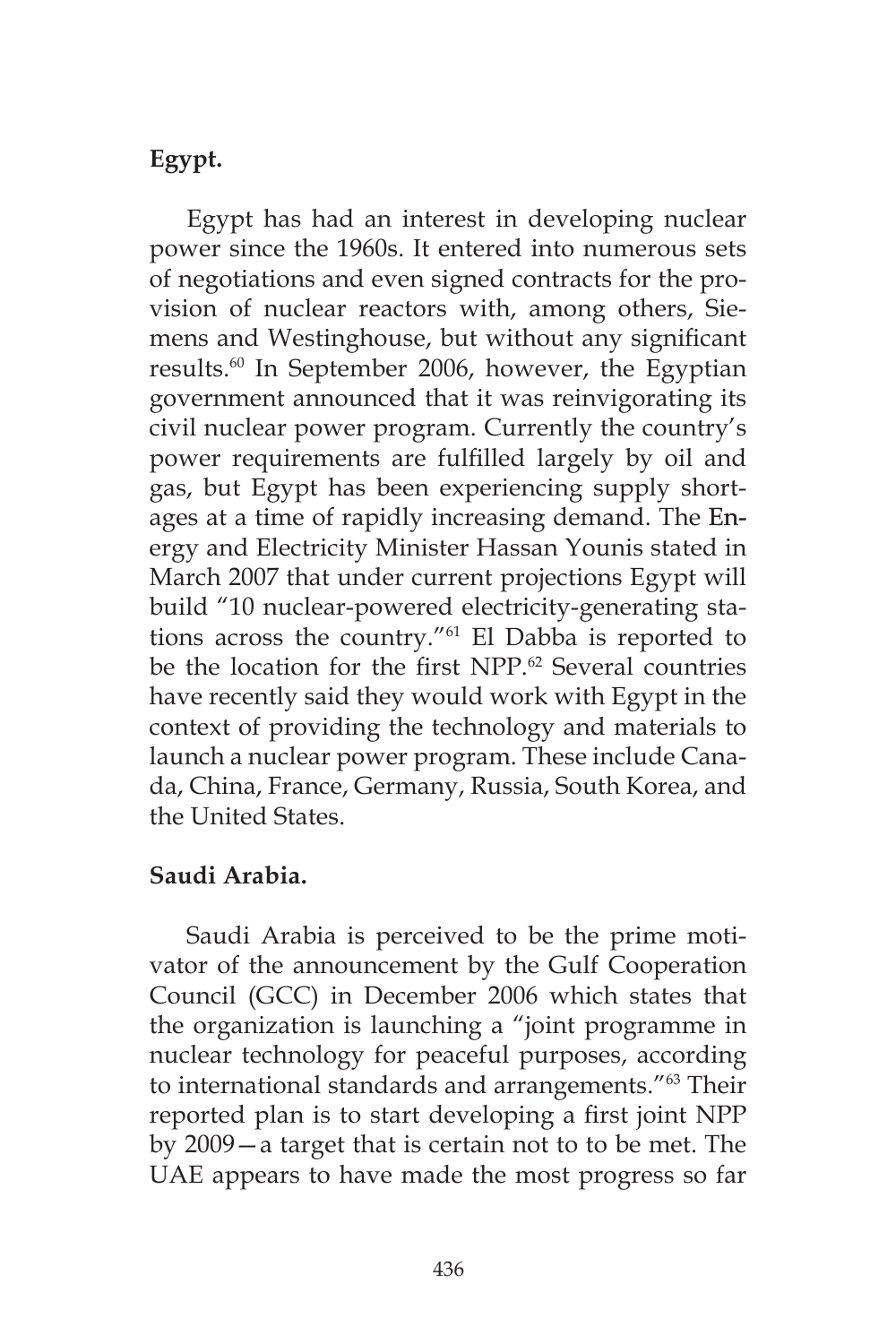of any of the GCC states, and recently published a white paper on nuclear energy which "renounc[ed] any intention to develop a domestic enrichment and reprocessing capability."64 For its part, Saudi Arabia has demonstrated an interest in developing a nuclear power capability since the 1970s, which has been motivated, in part at least, by its potential application in the field of desalination.<sup>65</sup> Several NPP supplier countries have offered their services to the GCC as a whole as well as to individual members. In addition to a commitment from the IAEA to provide technical expertise, Saudi Arabia has received offers of assistance from Russia, France, and the United States.

A "US-Saudi Memorandum of Understanding (MOU) on Civil Nuclear Energy Cooperation" signed in May 2008 commits the United States to:

assist the Kingdom of Saudi Arabia to develop civilian nuclear energy for use in medicine, industry, and power generation and will help in development of both the human and infrastructure resources in accordance with evolving International Atomic Energy Agency guidance and standards.<sup>66</sup>

Under the MOU, Saudi Arabia also "stated its intent to rely on international markets for nuclear fuel and to not pursue sensitive nuclear technologies, which stands in direct contrast to the actions of Iran."67 In doing so, Riyadh has committed itself not to develop uranium enrichment and plutonium reprocessing capabilities if it accepts U.S. assistance. This commitment is not binding if Saudi Arabia opts not to receive American assistance and deals with other suppliers instead (indeed, some have questioned the likelihood of the United States insisting upon this condition being written into a reactor procurement contract).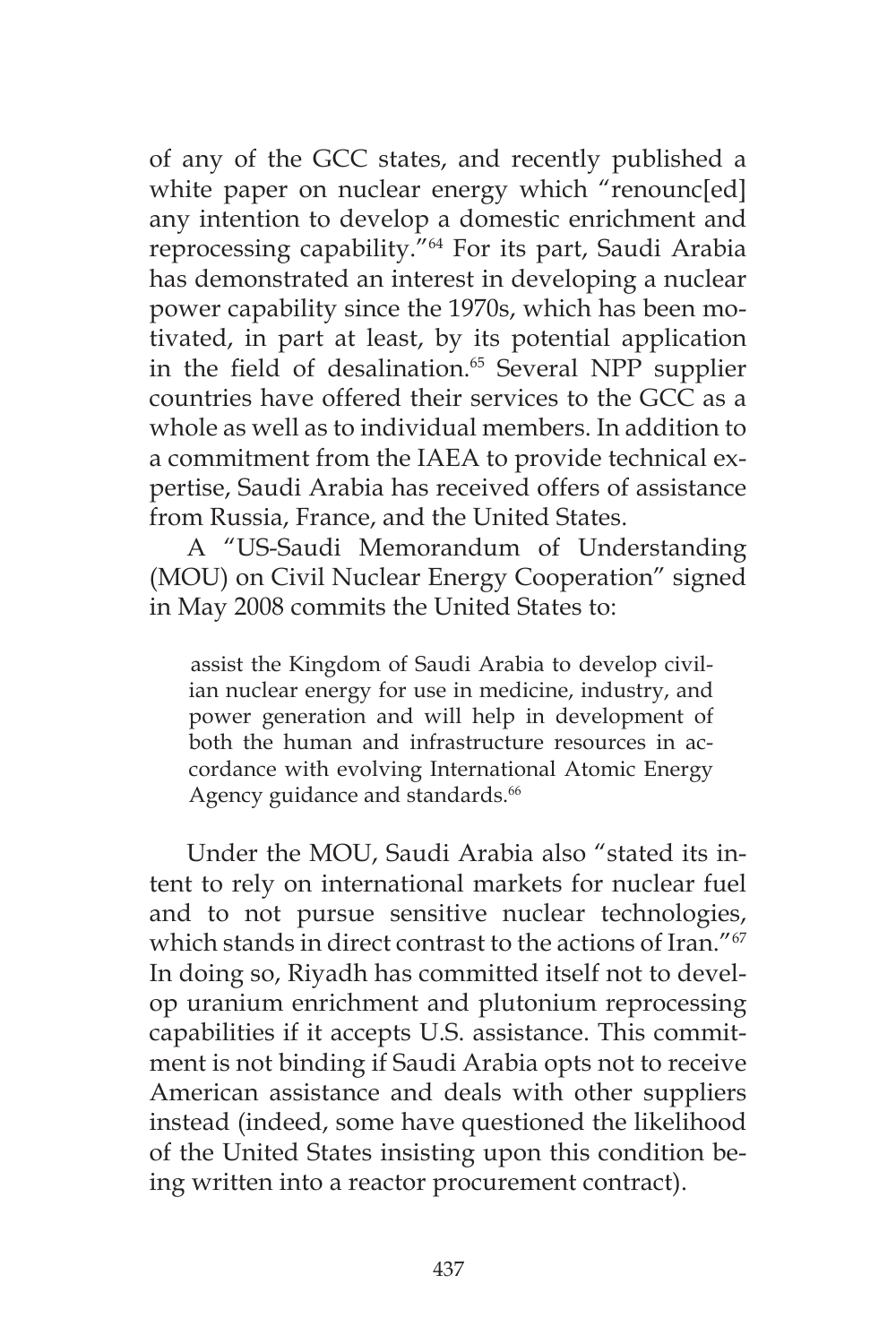#### **Turkey.**

Like Egypt, Turkey has tried on multiple previous occasions to develop nuclear power. These attempts have failed because of the economic costs involved as well as environmental, safety and proliferation concerns.68 Today, Turkey is a net energy importer and nuclear power again appears attractive, given that its electricity consumption is increasing at a time of rising energy prices. In March 2008, Turkey issued a tender, calling for bids to construct the country's first NPP at Akkuyu on the Mediterranean coast. Potential technology suppliers for Turkey's renewed program include South Korea, Canada, Germany, and the United States.

### **STAFFING REQUIREMENTS FOR THE CONSTRUCTION OF AN NPP**

### **Research Reactors.**

Research reactors are very useful for training a workforce in most, if not all, skills that are needed for an NPP. Although research reactor staff require additional training before being able to operate a power reactor, they are nonetheless among the most usefullyskilled personnel in a state constructing its first NPP.

From this perspective, the best prepared state is Egypt, which has two research reactors: the ETRR-1 (a 2 MWt Russian-supplied tank-type reactor) and the ETRR-2 (an Argentine-supplied 22 MWt pool-type reactor).<sup>69</sup> In particular, as a relatively high-powered research reactor, the ETRR-2 is especially relevant for training power reactor operators.<sup>70</sup> Nevertheless,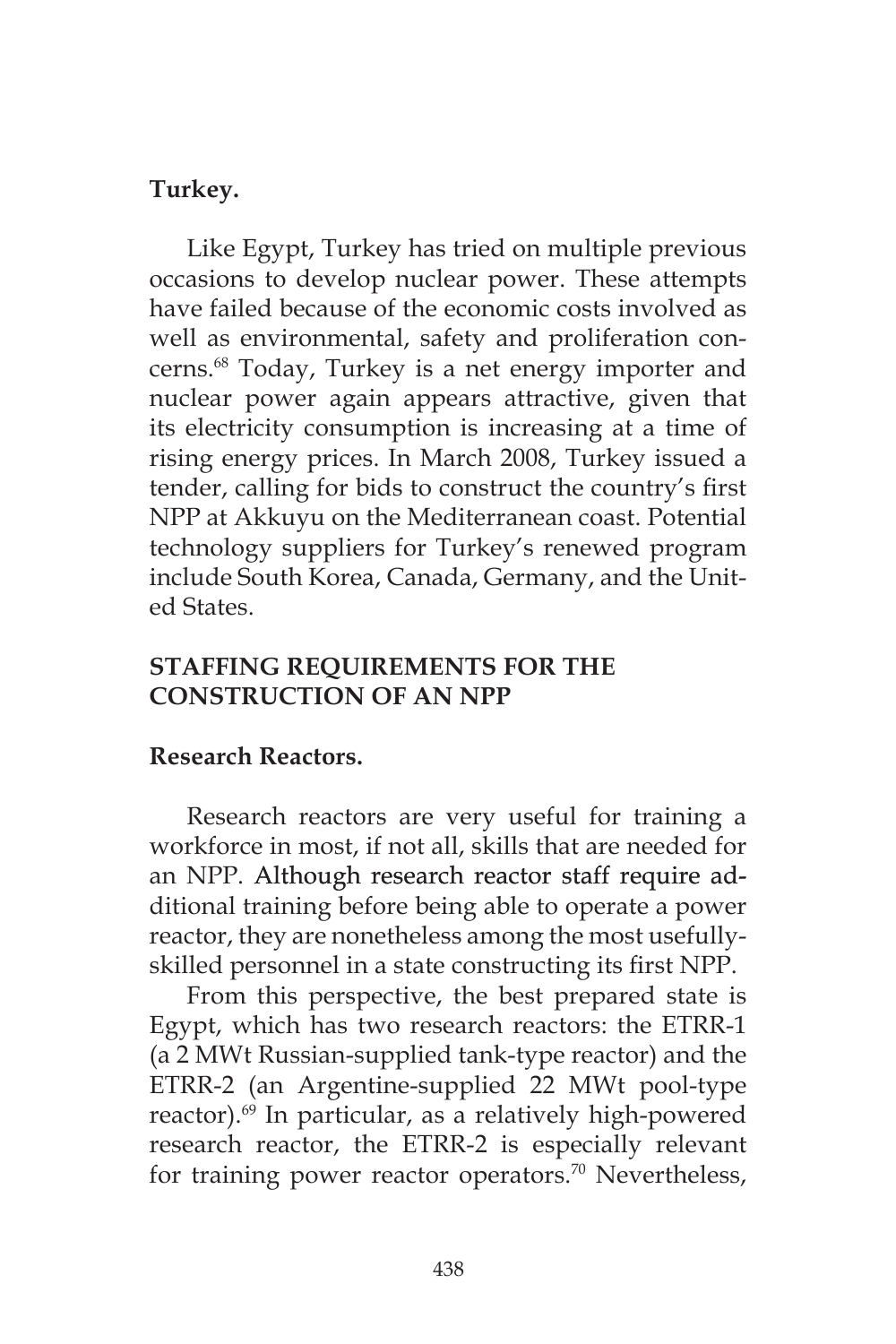given that between them, Egypt's two research reactors only employ a total staff of 60 (of which 22 are operators), it would be a challenge for Egypt to train the 200-1,000 personnel required for the operation of an NPP<sup>71</sup>

Turkey definitely has one operational research reactor: the ITU-TRR (a U.S.-supplied 250 kW, TRIGA Mark II reactor).<sup>72</sup> This reactor, located at the Institute for Nuclear Energy at Istanbul Technical University, is less suited than Egypt's to training power reactor operators because it has a much smaller staffing complement (two operators and a further four staff). In addition, Turkey does have a second reactor, the TR-2 (a 1 MWt U.S.-supplied pool-type reactor that was subsequently upgraded to 5 MWt by Belgium), but reports on whether it is currently operational are contradictory.73 Located at the Çekmece Nuclear Research and Training Center, it has been used for training, research, and isotope production.

Saudi Arabia does not have a research reactor. Saudi scientists have conducted theoretical studies into research reactor design and some very specific aspects of power reactor technology (such as the best type of concrete to use as shielding).<sup>74</sup> In addition, King Abdul Aziz University has reactor simulator software for use in training students.75 Although of some relevance, such theoretical training cannot compensate for hands-on experience. If Saudi Arabia is to develop a nuclear power program, the purchase of a research reactor would likely be a useful investment.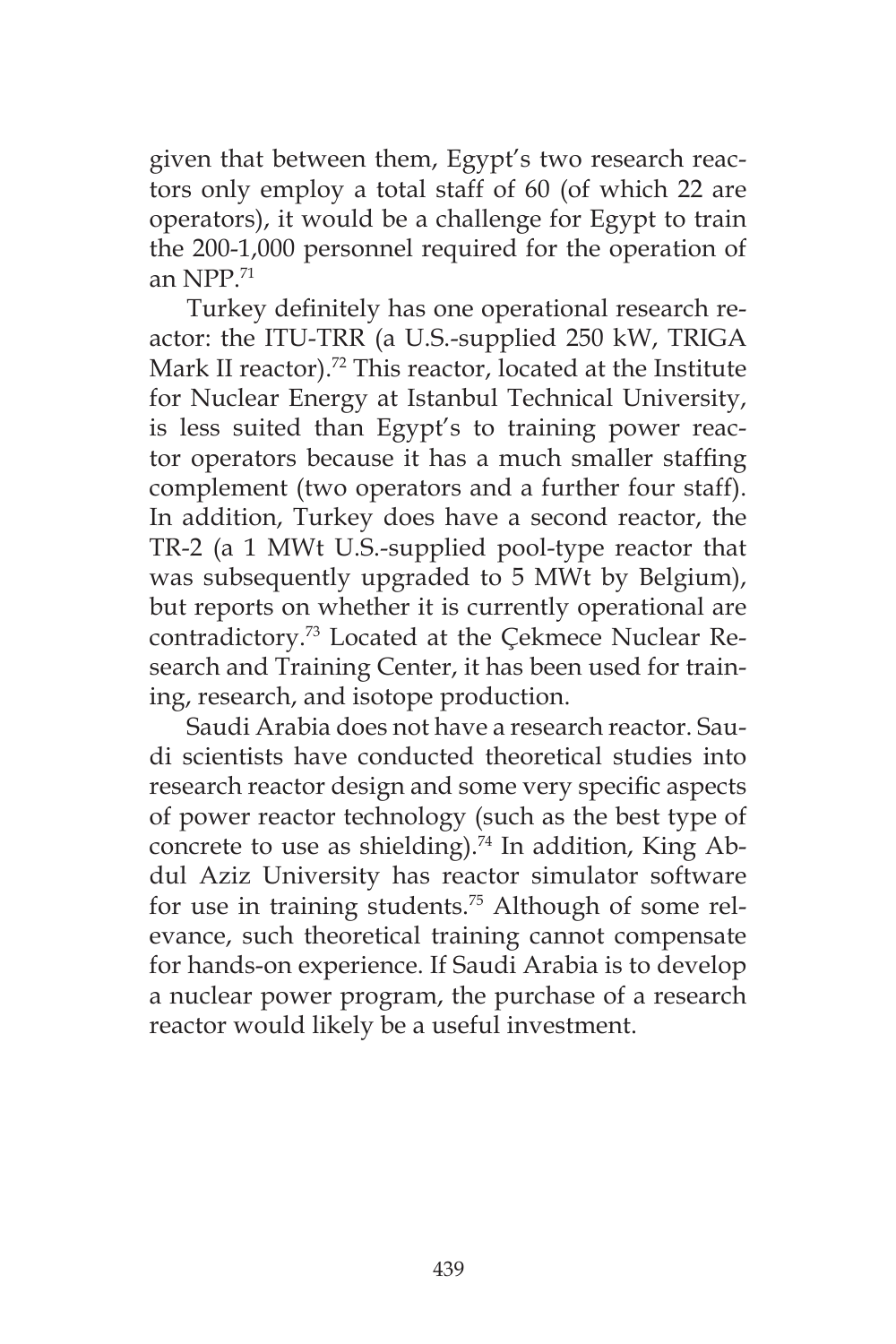#### **Nuclear Activities.**

A second key group of skilled personnel are those with experience of other relevant areas of industry or academia. Some of these could be of direct use in an NPP. For instance, although the model of nuclear power development used in this chapter assumes both fuel provision and take back, a state with experience with other parts of the fuel cycle (such as waste disposal or fuel fabrication for research reactors) would have personnel with training in disciplines such as radiation protection or chemistry who could be retrained to work in an NPP. More generally, the following material is intended to provide an indication of the overall level of nuclear expertise in a state. For instance, the fact that there are a relatively small number of Ph.D.s working in Saudi Arabia's premier nuclear research institution, the Atomic Energy Research Institute (AERI), is significant because it is presumed to be indicative of a general lack of nuclear expertise, not because a large number of doctoral-level scientists is necessarily required to operate a nuclear reactor. We have not attempted to develop a quantitative metric for the level of expertise required to operate a nuclear reactor, although it would be very valuable to do so.

Based on a survey of open-source literature, the fuel cycle activities conducted by Egypt, Saudi Arabia and Turkey are summarized in Table 10-1. Waste management has not been included but is discussed here.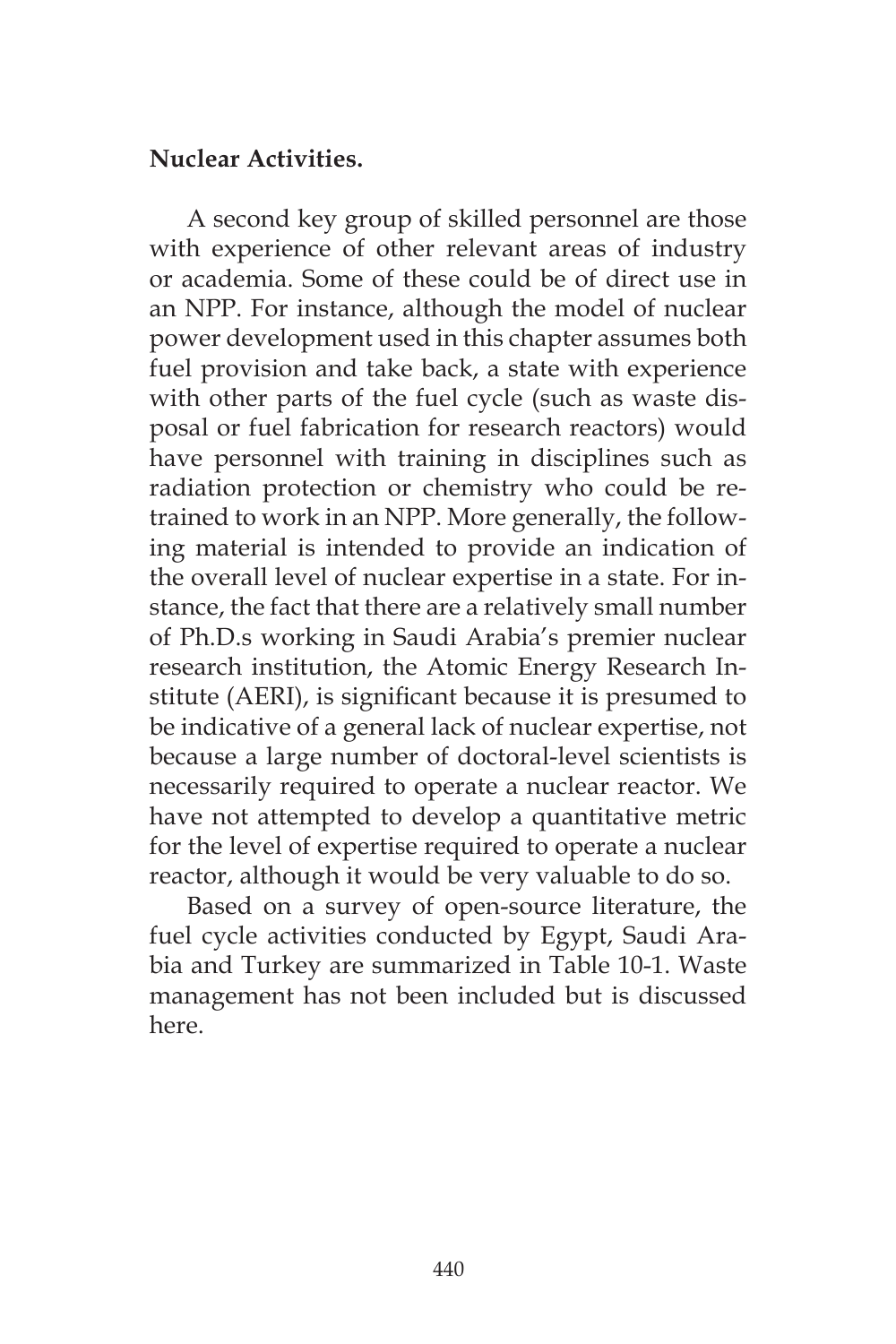|            | Egypt                                                                                                                                                                                                                                                                                                                  | <b>Turkey</b>                                                                                                                                          | Saudi Arabia                                                           |  |
|------------|------------------------------------------------------------------------------------------------------------------------------------------------------------------------------------------------------------------------------------------------------------------------------------------------------------------------|--------------------------------------------------------------------------------------------------------------------------------------------------------|------------------------------------------------------------------------|--|
| Mining     | Exploratory mining <sup>76</sup>                                                                                                                                                                                                                                                                                       | Some research,<br>survey work and<br>feasibility studies into<br>uranium; interest in<br>thorium <sup>77</sup>                                         | Some research, survey<br>work and<br>feasibility studies <sup>78</sup> |  |
| Milling    | Significant<br>research <sup>79</sup><br>Facilities: Inshas<br>Pilot Plant (used<br>1990-1996;<br>little current<br>information) <sup>80</sup> ;<br>Phosphoric Acid<br><b>Purification Plant</b><br>(Inshas, designed<br>to extract uranium<br>from phosphate<br>ore; used for non-<br>nuclear purposes) <sup>81</sup> | Significant research <sup>82</sup><br>Facility: Koprubasi<br>Uranium Pilot Plant<br>(little information<br>available; status<br>unclear) <sup>83</sup> | Occasional research<br>of slight<br>relevance <sup>84</sup>            |  |
| Conversion | Bench-scale<br>experiments<br>before 1982 (when<br>Egypt's safeguards<br>agreement with the<br>IAEA entered into<br>force); <sup>85</sup> one more<br>recent publication of<br>potential relevance <sup>86</sup><br><b>Facilities: Nuclear</b><br><b>Chemistry Building</b><br>(Inshas)                                | Significant bench-<br>scale research <sup>87</sup><br>Facility: Nuclear Fuel<br>Pilot Plant (Instanbul)                                                | No activities identified                                               |  |
| Enrichment | One bench-scale<br>project of potential<br>relevance <sup>88</sup>                                                                                                                                                                                                                                                     | One bench-scale<br>project of potential<br>relevance <sup>89</sup>                                                                                     | No activities identified                                               |  |

### **Table 10-1. Fuel-Cycle Activities in Egypt, Saudi Arabia, and Turkey.**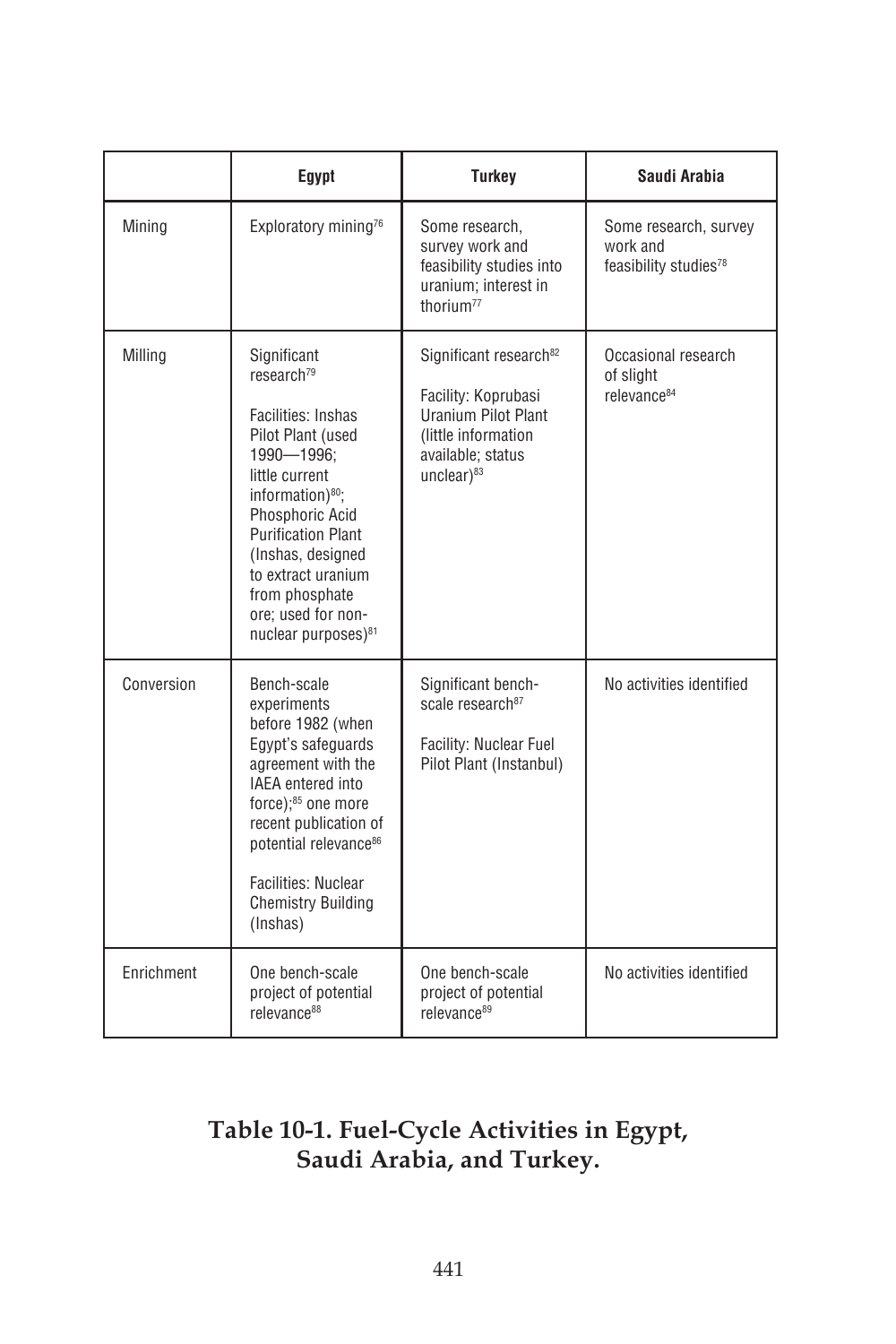|                                                                                                      | Egypt                                                                                                                                                                                                                                                                                                                                                                                                                                                                                                                                                              | <b>Turkey</b>                                                                                                                                    | Saudi Arabia                                                                                                                                                                                                                      |
|------------------------------------------------------------------------------------------------------|--------------------------------------------------------------------------------------------------------------------------------------------------------------------------------------------------------------------------------------------------------------------------------------------------------------------------------------------------------------------------------------------------------------------------------------------------------------------------------------------------------------------------------------------------------------------|--------------------------------------------------------------------------------------------------------------------------------------------------|-----------------------------------------------------------------------------------------------------------------------------------------------------------------------------------------------------------------------------------|
| Fuel<br>Fabrication                                                                                  | Capability to<br>fabricate fuel for the<br>$ETRR-290$<br><b>Facilities: Fuel</b><br>Manufacturing<br><b>Pilot Plant</b><br>(Inshas); Nuclear<br><b>Fuel Research</b><br>Laboratory<br>$(Inshas)^{91}$                                                                                                                                                                                                                                                                                                                                                              | Significant bench-<br>scale research<br>Facility: Nuclear<br>Fuel Pilot Plant;<br><b>Nuclear Applications</b><br>Laboratory (METU) <sup>92</sup> | No activities identified                                                                                                                                                                                                          |
| Reprocessing<br>(including<br>irradiation<br>experiments<br>and isotope<br>separation<br>facilities) | Continuous but low<br>intensity bench-<br>scale research<br>from before 1982<br>to 2003; <sup>93</sup> some<br>research conducted<br>by the Atomic<br><b>Energy Authority is</b><br>potentially relevant <sup>94</sup><br><b>Facilities: Hot</b><br>cells at the ETRR-<br>1 and ETRR-2<br>(Inshas) and the<br><b>Hot Laboratory</b><br>and Waste<br><b>Management Center</b><br>(HLWMC; Inshas);95<br>Hydrometallurgy<br>Pilot Plant;96<br><b>Nuclear Chemistry</b><br>Building;97<br>Radioisotope<br>Production<br>Facility (under<br>construction) <sup>98</sup> | Sporadic largely-<br>theoretical research<br>since $1980s99$                                                                                     | No activities identified<br>Facilities: Hot cells at<br>the King Faisal<br>Specialist Hospital and<br>research Center<br>(Riyadh); separation<br>laboratories at the<br><b>Atomic Energy</b><br>Research Institute <sup>100</sup> |

Based on an article by James M. Acton and Wyn Q. Bowen, "Nurturing Nuclear Neophytes," *Bulletin of the Atomic Scientists*, September-October 2008.

# **Table 10-1. Fuel-Cycle Activities in Egypt, Saudi Arabia, and Turkey. (cont.)**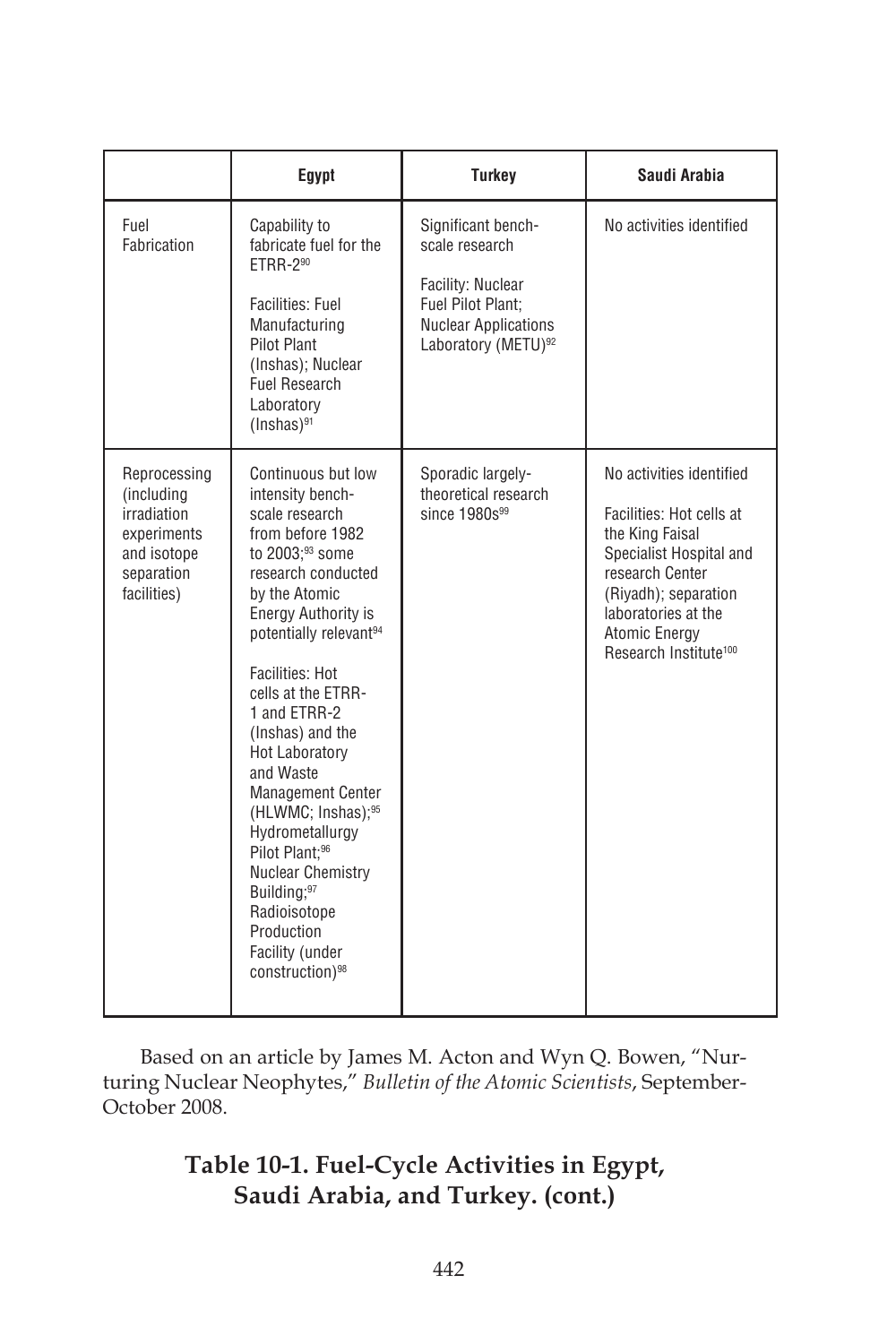Egypt has the most impressive track-record record having conducted significant research and development (R&D) activities across the whole fuel cycle (except enrichment). Probably the most sophisticated fuel cycle facility in Egypt is the Fuel Manufacturing Pilot Plant at Inshas. This is a semi-pilot facility provided by Argentina to produce the fuel elements for the ETRR-2 reactor.<sup>101</sup> Although some of Egypt's activities were undeclared and subject to an IAEA investigation from 2004-05, its past activities demonstrate that it possesses a range of skilled nuclear workers and the means to train them.

Like Egypt, Turkey has conducted research into many stages of the fuel cycle. From open-source literature, the current status of many of these activities is hard to determine but, on balance, it appears that Turkish research and development efforts generally lag slightly behind those of Egypt. Nonetheless, the range of nuclear activities conducted by Turkey and the in-depth nature of some of this research clearly indicates that Turkey starts from the position of a relatively strong nuclear sciences base.

In contrast, Saudi Arabia has only limited experience of nuclear activities. In fact, the survey revealed that the only part of the fuel cycle of which Saudi Arabia has significant experience is mining and milling—the least relevant part from the perspective of developing nuclear power.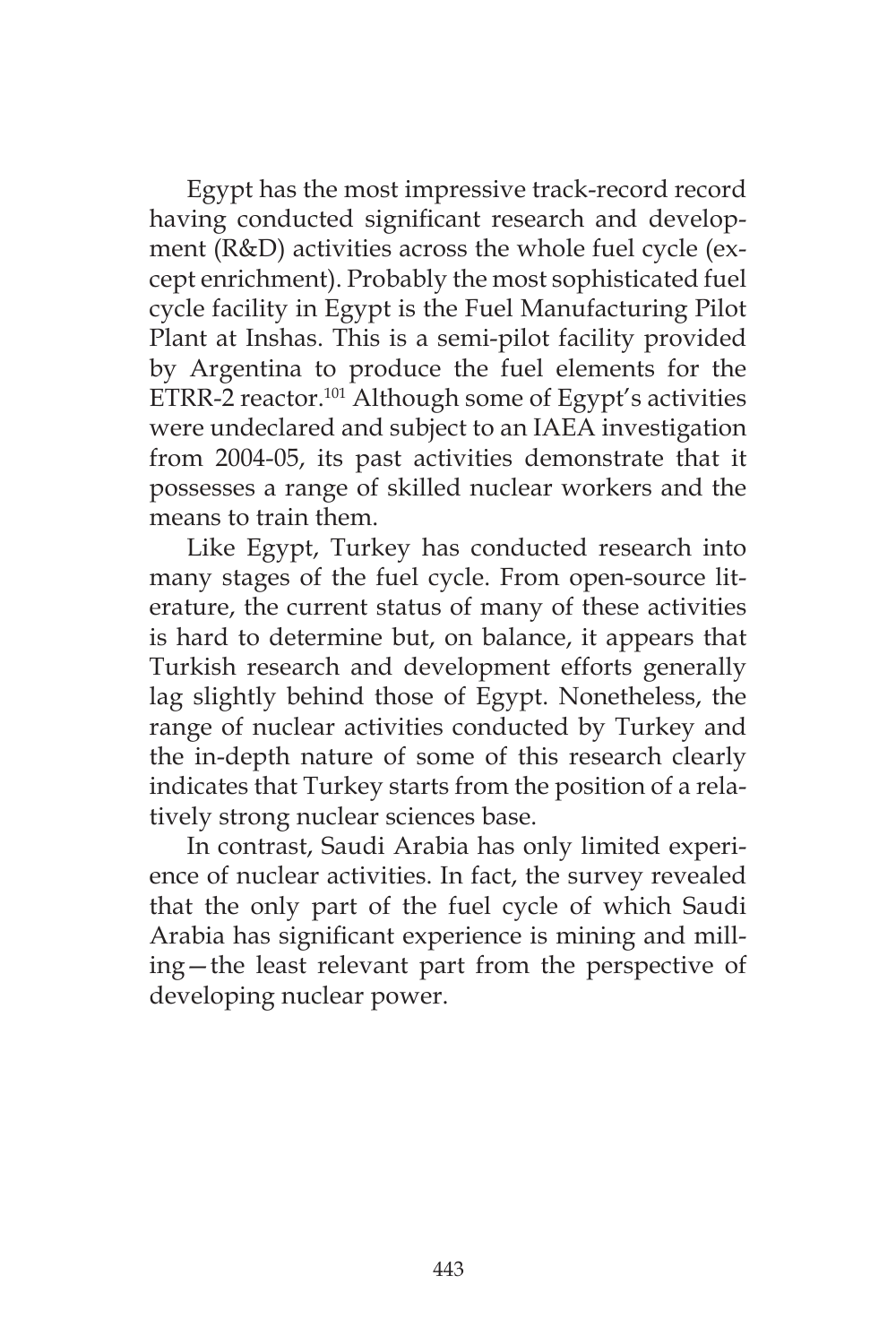### **NATIONAL TRAINING AND RESEARCH INFRASTRUCTURE**

Based on the analysis provided above, it is evident that the three states considered by this chapter need to educate and train substantial numbers of scientists, engineers, and technicians. To accomplish this, they would require a strong university sector capable of producing suitable graduates. In addition, a strong national infrastructure capable of coordinating and implementing a national strategy would be a significant asset.

Turkey has a strong nuclear infrastructure based around several national organizations and universities.102 Turkey's relative strengths in this respect are partly the result of the country's previous failed attempts to set up nuclear power plants. Turkey's biggest strength is perhaps its university sector. Our survey identified 11 universities that have significant teaching and/or research experience relevant to the development of nuclear power (in addition, a number of other universities also appear to have some kind of relevant expertise). Moreover, there are very strong interconnections between the universities and the Turkish Atomic Energy Commission (TAEK). These should enable the country to implement a coherent national strategy. Indeed, according to the OECD, in 2002 the Turkish government's energy R&D budget (excluding TAEK activities) was \$3.33 million (and projected to rise to \$5.51 by the following year).<sup>103</sup> By contrast the budget of TAEK was about \$50 million. Although TAEK is responsible for conducting many activities other than R&D, these figures clearly demonstrate the importance accorded by the Turkish gov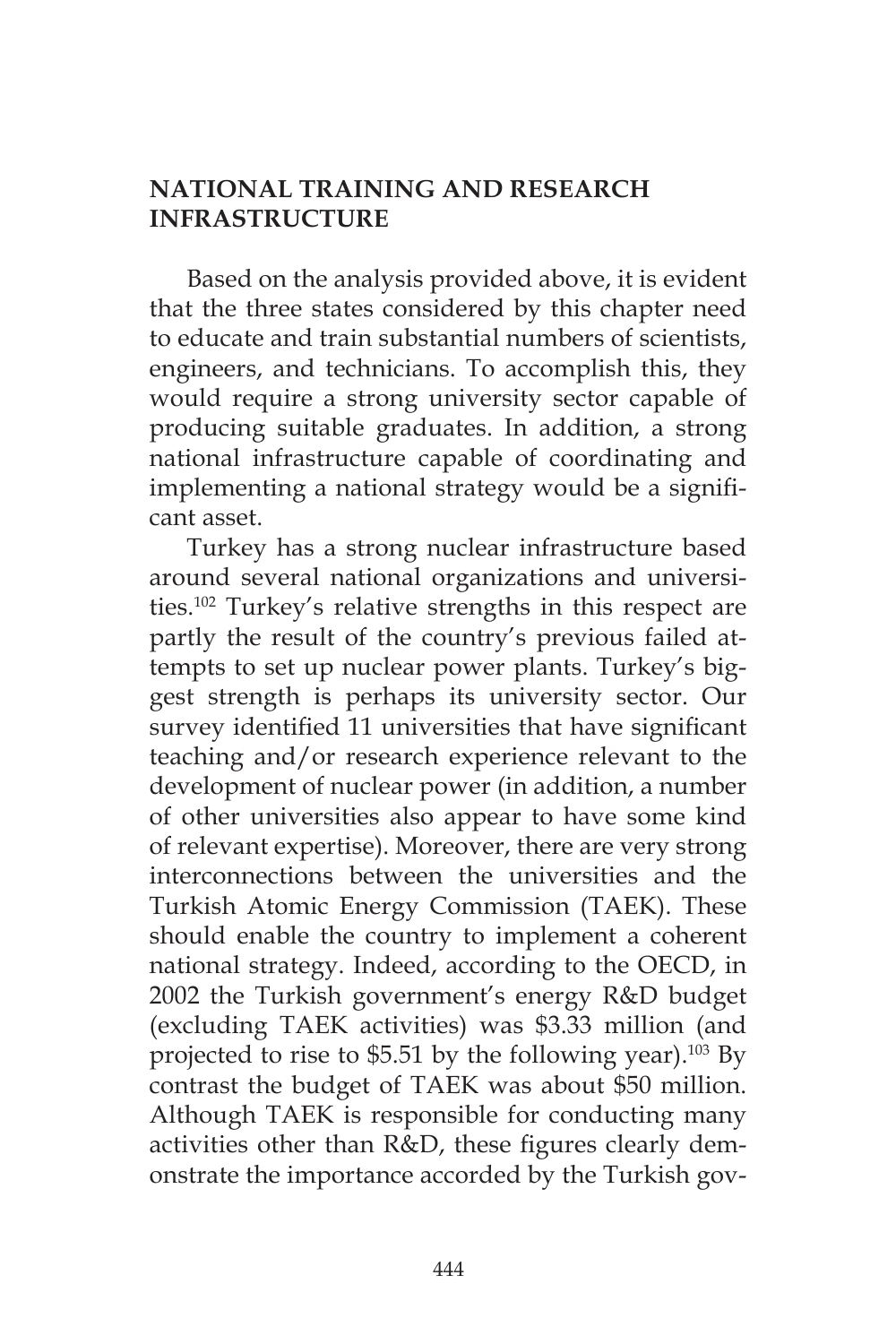ernment to nuclear power as part of the state's potential future energy mix.

In addition to its universities, Turkey has eight national research institutions or facilities of potential relevance to a nuclear power program (although some, such as those that focus on the use of radioisotopes in agriculture, are only of tangential relevance).<sup>104</sup> Some of these institutions are listed in Table 10-1, or discussed elsewhere in this chapter. However, of particular relevance for developing a skills base is the Çekmece Nuclear Research & Training Centre's (CNAEM-CNRTC) which has a "programme of work" that is "coordinated with TAEK's nuclear programme in support of the national economy, and focuses on nuclear technology, applications and training."105

Egypt's nuclear infrastructure is broadly similar to Turkey's, if not quite as extensive. Seven universities in Egypt were identified as having significant teaching and/or research experience in fields relevant to the development of a nuclear energy.<sup>106</sup> Academics from a further two universities have published nuclear-related papers.107 Of Egypt's universities, Cairo University, which offers postgraduate courses in nuclear reactors and radiation physics, appears to be the most important from a teaching perspective. As in Turkey, there are strong interconnections between Egypt's Atomic Energy Authority (AEA) and Egyptian Universities. There are six state-sponsored research centers in Egypt that are potentially relevant to the development of an NPP.108 Of these, by far the most significant is the Nuclear Research Center at Inshas, where most of Egypt's key nuclear facilities, including its two research reactors, are located.

Saudi Arabia's nuclear infrastructure is considerably weaker than either Turkey's or Egypt's. Only King Abdul Aziz University was positively identified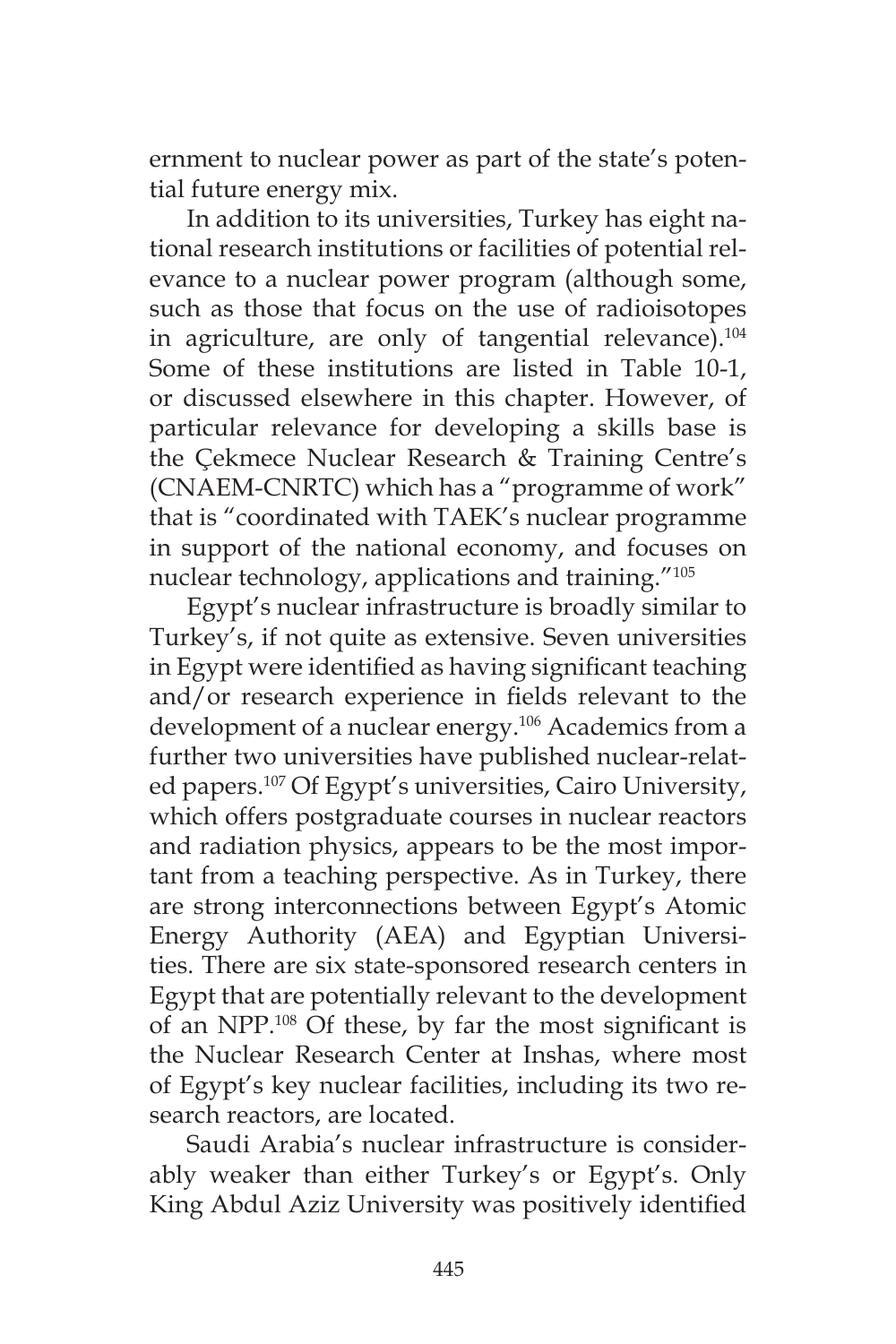as offering relevant courses. In particular, the courses offered by the Nuclear Engineering Department include nuclear instrumentation, nuclear reactor safety, and nuclear desalination. It seems probable, however, that the other two universities in Saudi Arabia which have conducted significant nuclear-related research (King Fahd University of Petroleum and Minerals and King Saud University) also offer relevant courses (although no specific information on them was obtained). Faculty from at least four other universities in Saudi Arabia have been co-authored on at least one nuclearrelated publication, suggesting that these universities may perhaps offer nuclear-related courses as part of their scientific curricula.109

The Atomic Energy Research Institute (AERI) is Saudi Arabia's premier state-sponsored institution for research into nuclear energy. It has four programs of potential relevance to a nuclear power program: industrial applications of radiation and radioactive isotopes, nuclear power and reactors, nuclear materials, and radiation protection. Based on its publications, however, the focus of its work appears to be on radioactive waste storage and environmental monitoring. Moreover, according to an interview in 2001 with the General Inspector of AERI, there are only 15 Saudi nationals working there who hold Ph.D.s in relevant subjects (in addition to a number of highly trained foreign workers).<sup>110</sup> Moreover, there are two Saudi statesponsored institutes that focus on the civilian use of radioisotopes: King Faisal Specialist Hospital and Research Center (which has a cyclotron and hot cells for radioisotope production) and the National Research for Agriculture and Animals Resources Center (which has a Radiation Measurement Division).<sup>111</sup>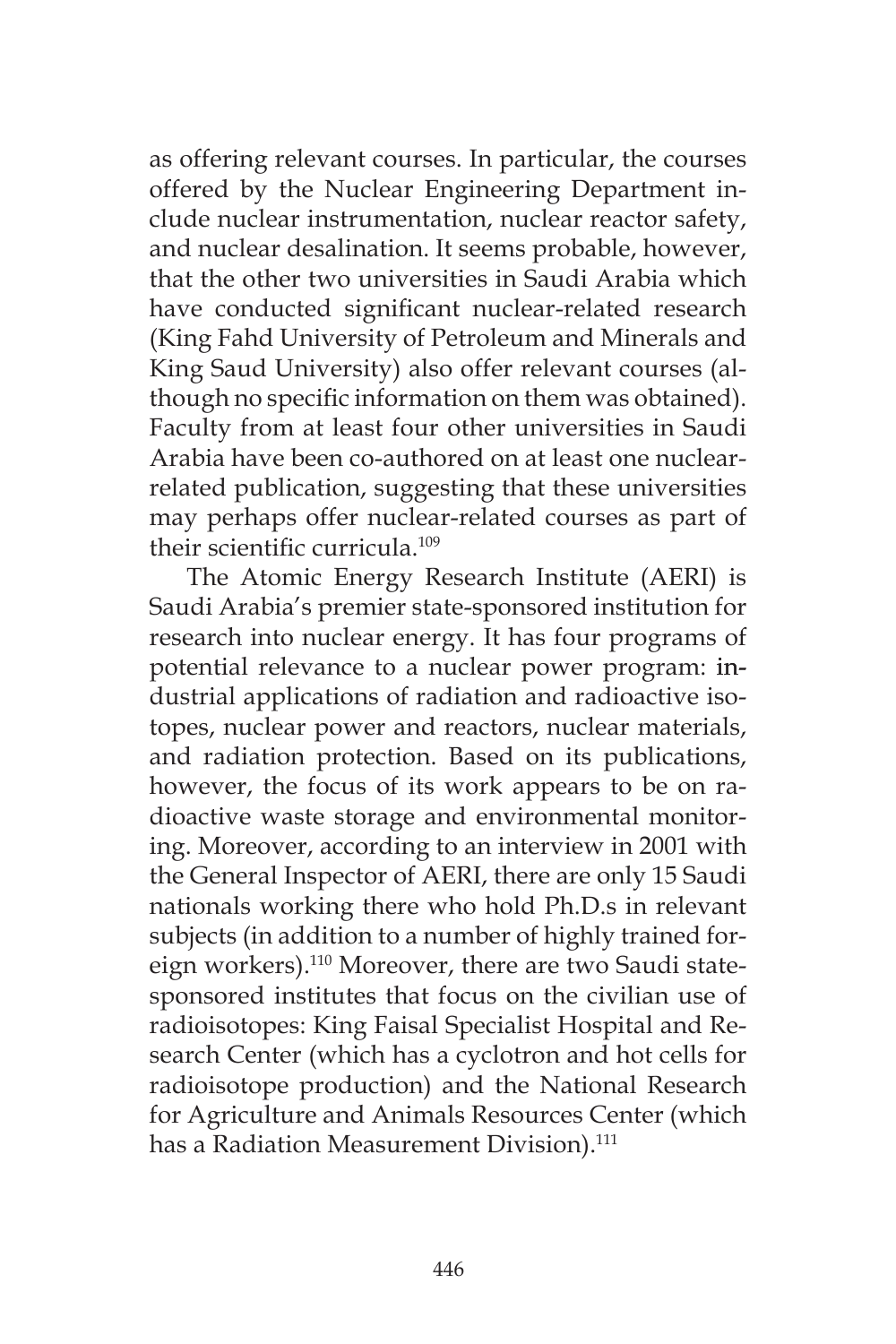Egypt, Saudi Arabia, and Turkey have all initiated various technical cooperation projects with the IAEA to develop their skills base. It appears that all the projects that are of direct relevance to nuclear power are related to regulation, waste management, or desalination and are discussed below. One partial exception is a very general ongoing project with Egypt "[t]o enhance the National Information and Documentation Centre (IDC) to become the main national nuclear information services centre in Egypt."112 It is interesting to note that Egypt has been by far the most active in its use of technical cooperation, having initiated 33 projects since 2000 (by contrast, Turkey has initiated 19 and Saudi Arabia, 13). This is suggestive of a very deliberate strategy by Egypt to improve its skills base. Moreover, from the information that is available, it appears that the technical cooperation projects with Egypt and Turkey are more narrowly-focused and more technically demanding than those conducted with Saudi Arabia, again suggesting the more developed state of the Egyptian and Turkish nuclear skills base.

Finally, we were unable to find out whether any of the three states were also attempting to develop their nuclear expertise by sending personnel to work on foreign nuclear power programs. This is significant because foreign programs could be a useful way of building a relevant skills base.

### **LEGAL AND REGULATORY REQUIREMENTS**

Turkey already has a very well-developed legal and regulatory framework for the development of nuclear power which reflects its long history of contemplating the nuclear power option. The IAEA notes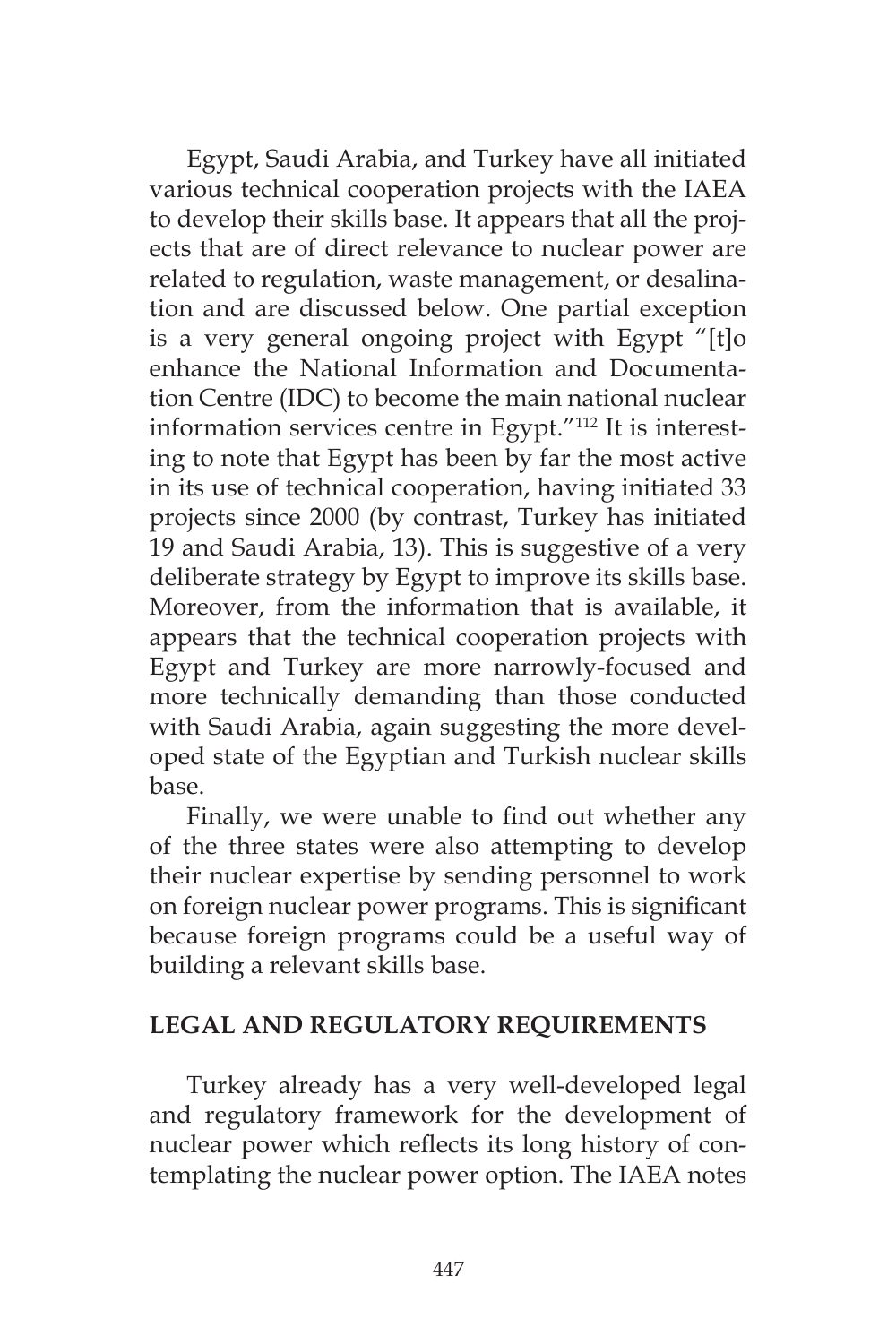that the only significant omission is legislation relating to decommissioning.113 However, such legislation is expected to result from a project initiated in 2000 to revise and update legislation in line with IAEA standards. Within Turkey's existing legislative framework, the "Decree Pertaining to Issue License for Nuclear Installations [RG No. 18256 of December 19, 1983]" is of particular importance. The licensing process for NPPs it sets out is the responsibility of the Nuclear Safety Department of TAEK and is a three stage process covering site selection, construction, and commissioning.114 One site—Akkuyu, the site of Turkey's proposed NNP—is already licensed.

TAEK, which was established in 1982, is also responsible for all other aspects of licensing and regulation in Turkey. Its specific responsibilities are described as:

- "defining safety measures for all nuclear activities and for drawing up regulations concerning radiation protection and the licensing and safety of nuclear installations;"
- "issuing licences to both private and state enterprises conducting various activities involving radioactive materials, supervising the radiological safety of such enterprises, and ensuring compliance with licence conditions;"
- "issuing authorisations, permits and licenses related to the siting, construction, operation and environmental safety of nuclear installations;"
- "performing the necessary reviews, assessments, and inspections of these installations;"
- "limiting the operating authorisation in the event of non-compliance with the permit or licence;"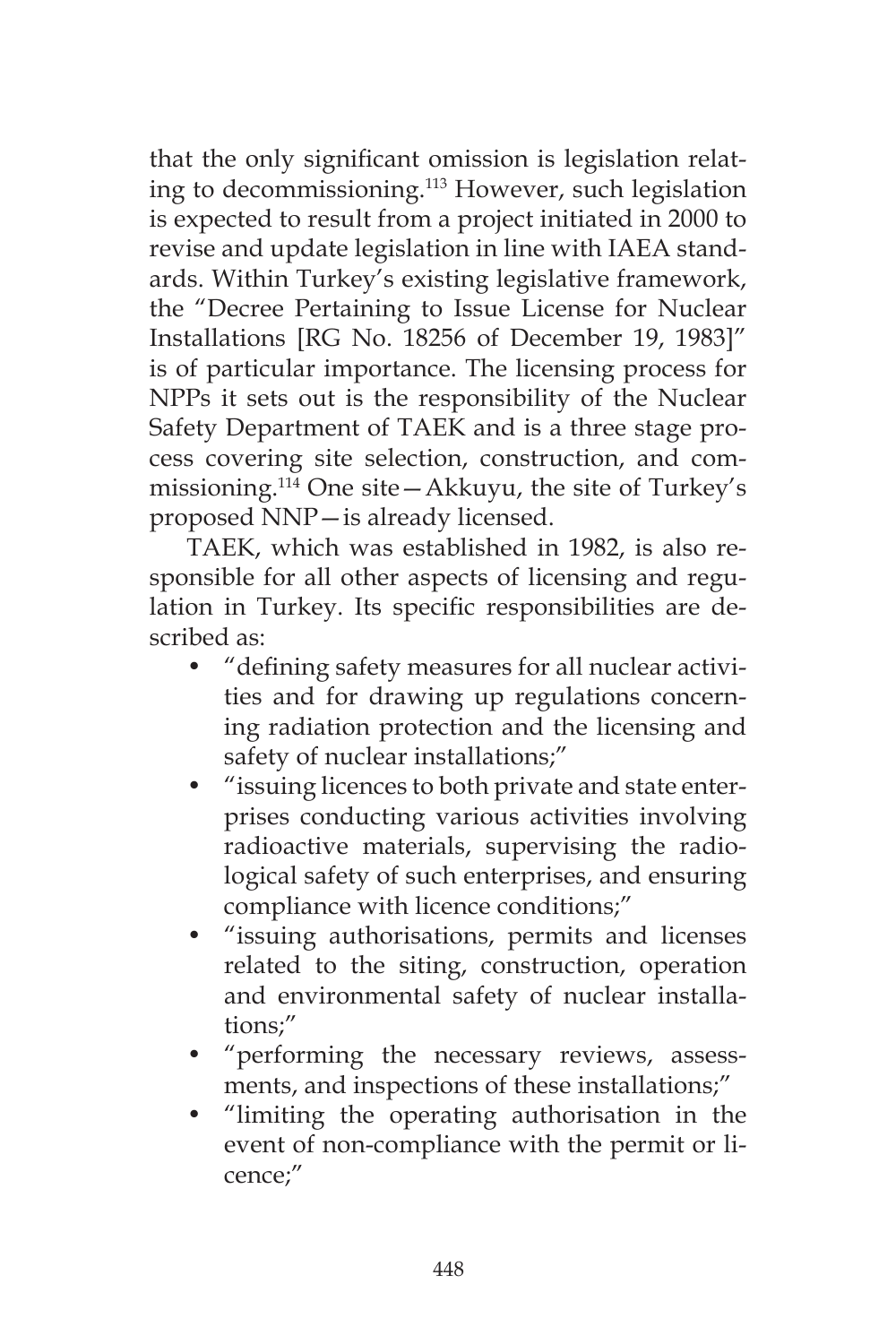- "revoking licences and/or permits issued previously either temporarily or permanently, and submitting recommendations to the Prime Minister on the closure of installations covered by such authorizations;" and,
- "preparing the necessary rules and regulations governing the above operations."115

In terms of liability arrangements, Turkey is a party to the 1960 Paris Convention on Nuclear Third Party Liability, one of the two main international liability agreements.<sup>116</sup> It is also party to the 1998 Joint Protocol Relating to the Application of the Vienna Convention and the Paris Convention (the Joint Protocol), designed to link the Paris convention to the 1963 Vienna Convention on Civil Liability for Nuclear Damage, the other main agreement.<sup>117</sup> However, it has neither signed nor ratified the CSC.

Not only does Turkey already appear to have a comprehensive legal and regulatory framework in place, but it has been cooperating with the IAEA to improve it further. Of particular relevance is one ongoing technical cooperation project which aims "to increase the effectiveness of the regulatory activities in nuclear safety through enhancing the expertise and reviewing draft regulations on nuclear installation safety with respect to international standards."118 However, as important as the regulations themselves is the ability of the regulator to assess compliance and enforce its decisions. The effectiveness of TAEK in this regard is hard to assess. TAEK has been working with the IAEA to improve its inspection and enforcement capabilities, but not so actively as in the field of legislation. For instance, a second aim of the project discussed above was "to increase the hands-on experi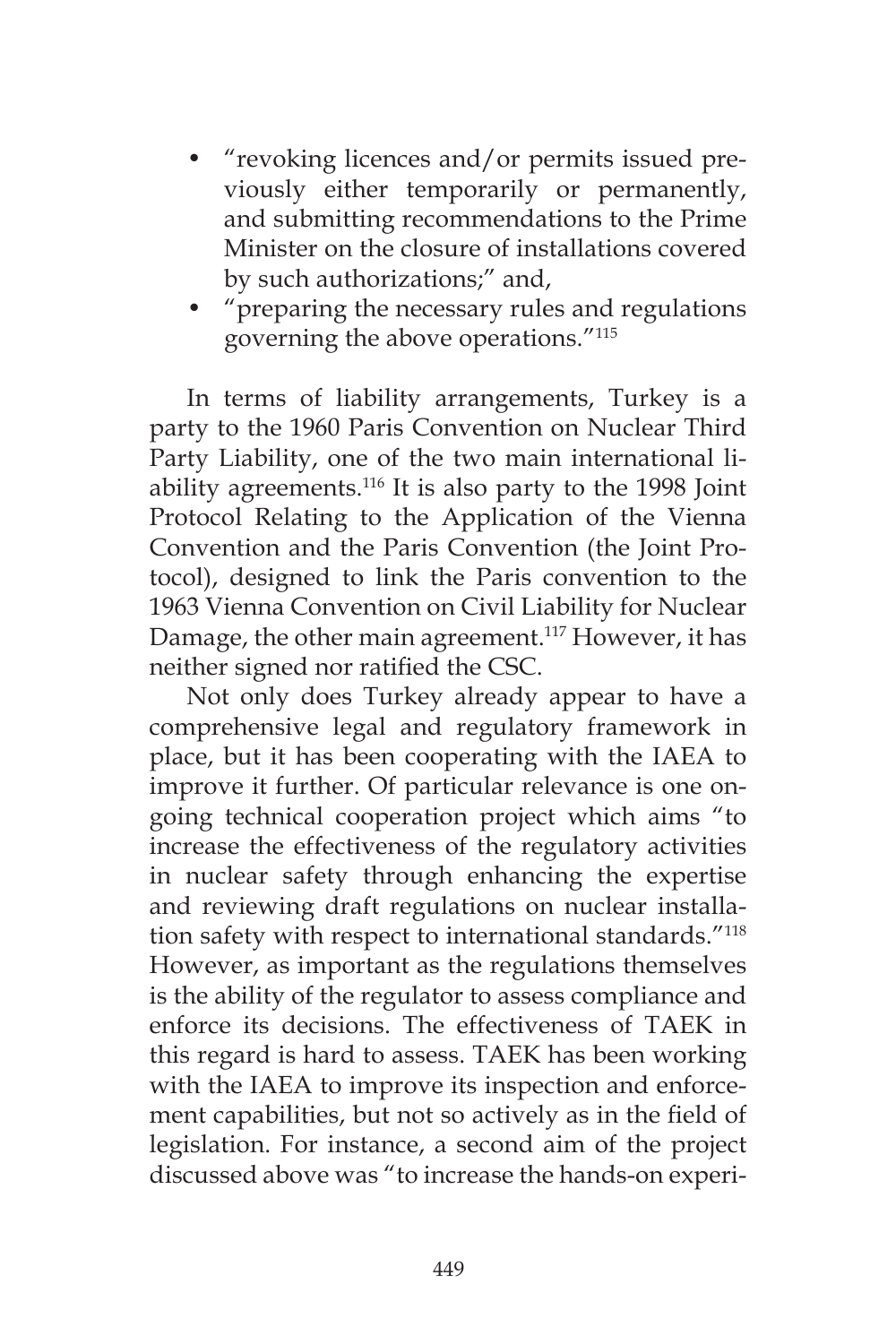ence of some staff of the Department of Nuclear Safety (DNS) through on-the-job training."119

In practice, the success of an NPP depends as much on the project manager as it does the regulator. Here the situation is complicated by ongoing reform in the Turkish electricity market.<sup>120</sup> In 1993, the Turkish Electricity Authority which was split in two to form the Turkish Electricity Generation and Transmission Company (TEAŞ) and the Turkish Electrical Distribution Company (TEDAŞ). In 2001, TEAŞ was further split into the Electricity Generation Company (EÜAŞ), the Turkish Electricity Transmission Company (TEIAŞ) and the Turkish Electricity Trading and Contracting Company (TETAŞ). All these companies are state owned. Further unbundling followed by privatization is planned but it is proceeding slowly.121 Under existing legislation EÜAŞ's role is limited to operating certain existing plants. It can only build new plants if the market is unable to meet electricity demand. Indeed, the tender for the prospective NPP at Akkuyu was issued by TETAŞ and calls for a private company to build and operate the facility.<sup>122</sup> Thus, in practice, it appears that Turkey plans to follow a slightly different model from the one considered in this chapter, in which EÜAŞ would oversee construction and then operate the plant. However, analyzing the ability of EÜAŞ to manage an NPP project is of more than just academic interest because EÜAŞ might be required to do so if the market cannot.<sup>123</sup>

The extent to which EÜAŞ could competently manage an NPP project probably depends on how much expertise it has inherited from TEAŞ. According to a study by staff of the Nuclear Power Plants Department of TEAŞ, one result of the three previous unsuccessful attempts to construct an NPP at Akkuyu is that TEAŞ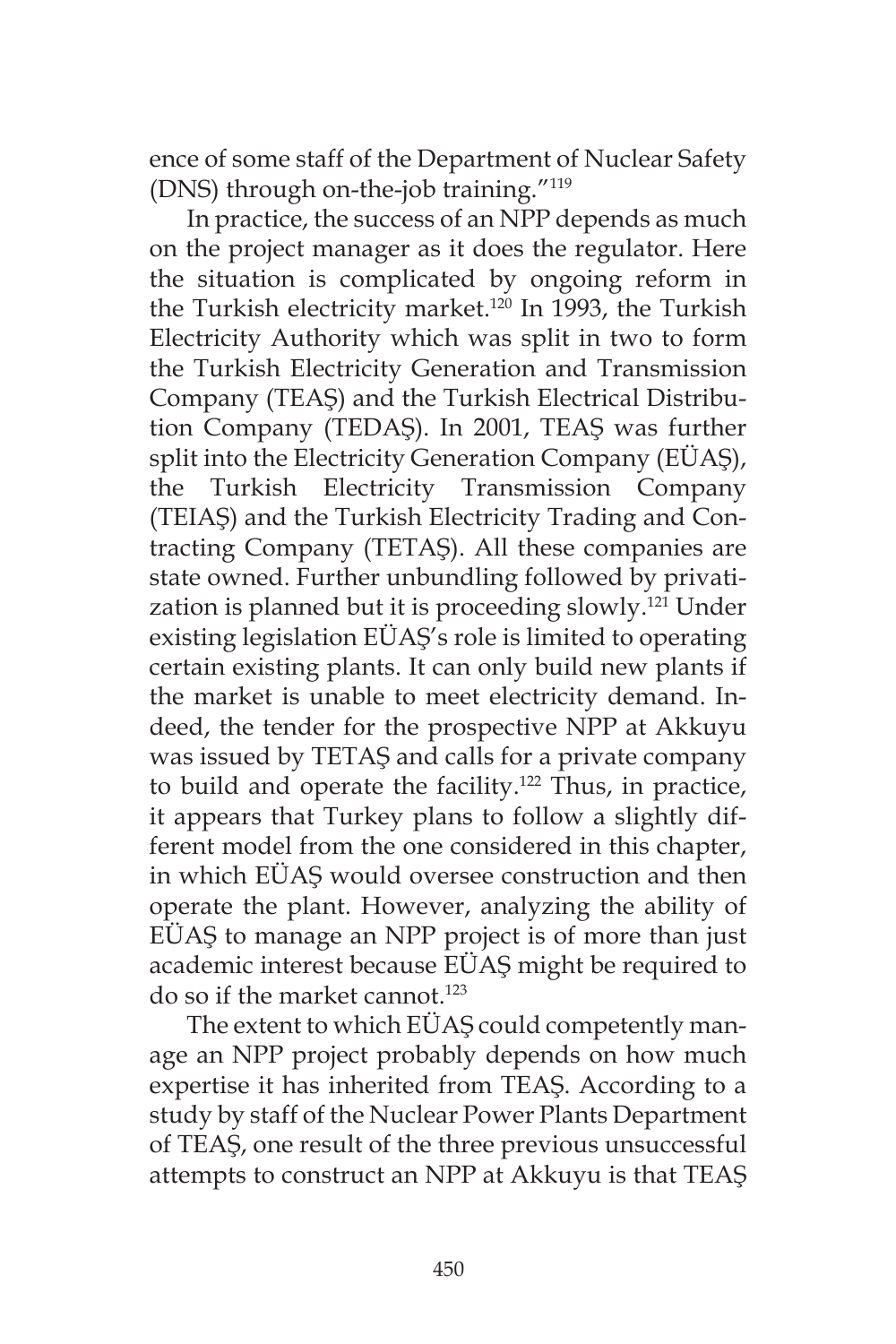"has gained the following capabilities and experience: site selection capability . . .; technical, administrative, commercial, and economical evaluation experience; capability of carrying out contract negotiations, and preparation of contract documents; experienced staff to prepare the bid specifications; trained and experienced technical staff to start and carry the project."<sup>124</sup> No information about whether this experience and knowledge has been transferred to EÜAŞ was available. Nevertheless, on balance, Turkey already appears close to meeting the regulatory and legal criteria laid out in the analytical framework.

Like Turkey, the regulatory structure of Egypt, shown in Figure 10-1, is primarily split between two bodies: The Nuclear Power Plants Authority for Electricity Generation (NPPA) and the Center for Nuclear Safety and Radiation Control (CNSRC), although both are part of the Ministry of Electricity and Energy.<sup>125</sup> The former body (set up by Law No. 13 of 1976) is responsible for proposing NPP projects, determining the bid specifications and overseeing the implementation of the project. It is hard to assess its effectiveness but, like the now-defunct TEAŞ, it has probably gained useful hands-on experience through its involvement in previous unsuccessful projects. Moreover, it has been working very actively with the IAEA to improve its capabilities. It has initiated four relevant technical cooperation projects since 2000 (two of which have now been completed), which, between them, have covered most of the process for initiating an NPP from feasibility studies to site assessment through preparing a bid invitation specification.<sup>126</sup> Egypt is a party to the both the Vienna Convention and the Joint Protocol but not to the CSC.<sup>127</sup>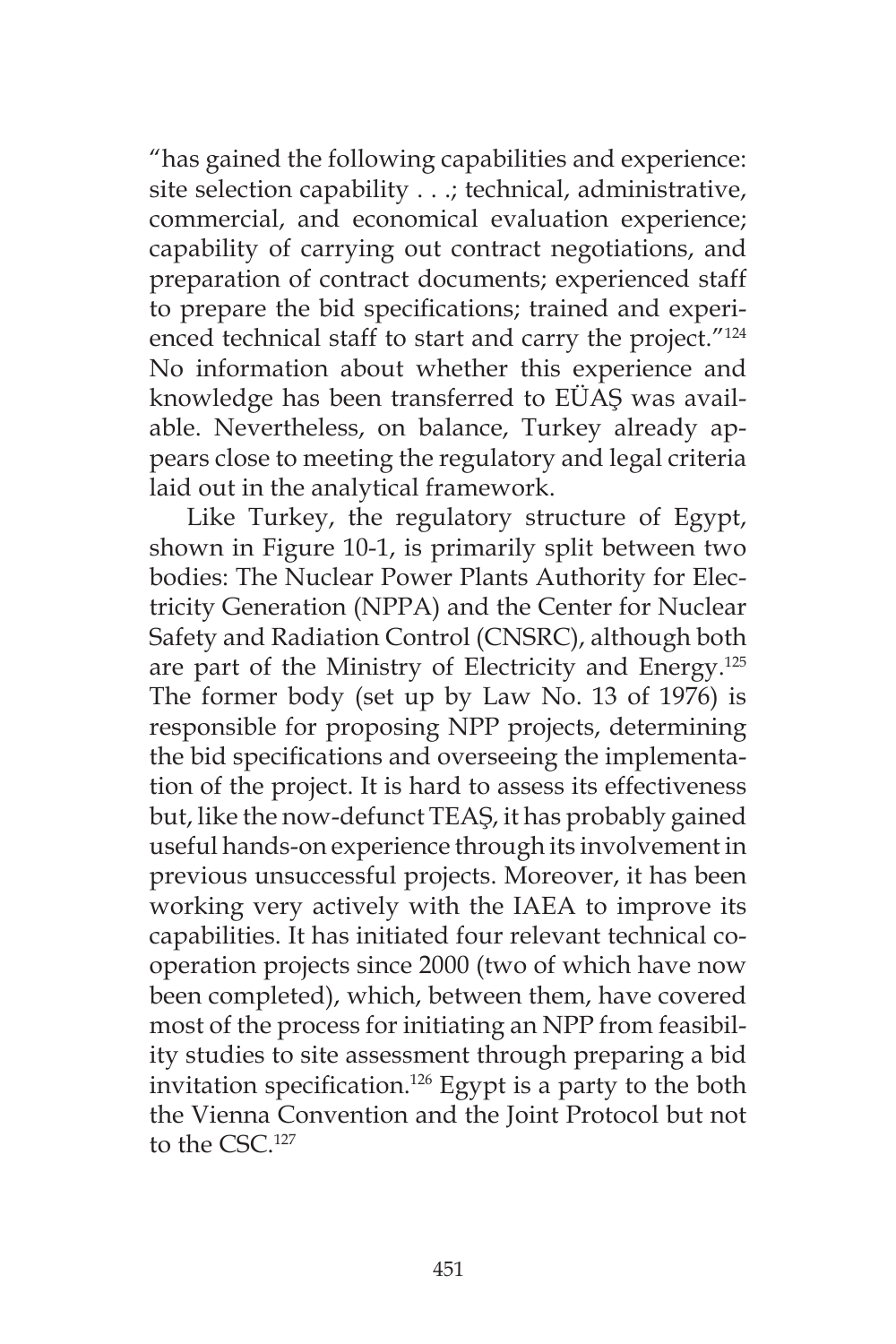

From "Egypt," *Country Nuclear Power Profiles*, IAEA, August 2005, available from *www-pub.iaea.org/MTCD/publications/PDF/ cnpp2004/CNPP\_Webpage/countryprofiles/Egypt/Egypt2005.htm*.

### **Figure 10-1. The Egyptian Regulatory System.**

CNSRC, which is a department of AEA, is a wellestablished body and already has responsibility for regulating both of Egypt's research reactors as well as all use of radioisotopes in Egypt.128 Licensing in Egypt is a five-stage process divided into site approval, construction, fuel loading and commissioning, operating, and decommissioning. According to a recent IAEA survey "IAEA Nuclear Safety Standards (NUSS) shall be a main source of the Egyptian nuclear regulations" but that, in addition, Egypt "may also accept the safety criteria, codes, rules, and standards used in the vendor country."129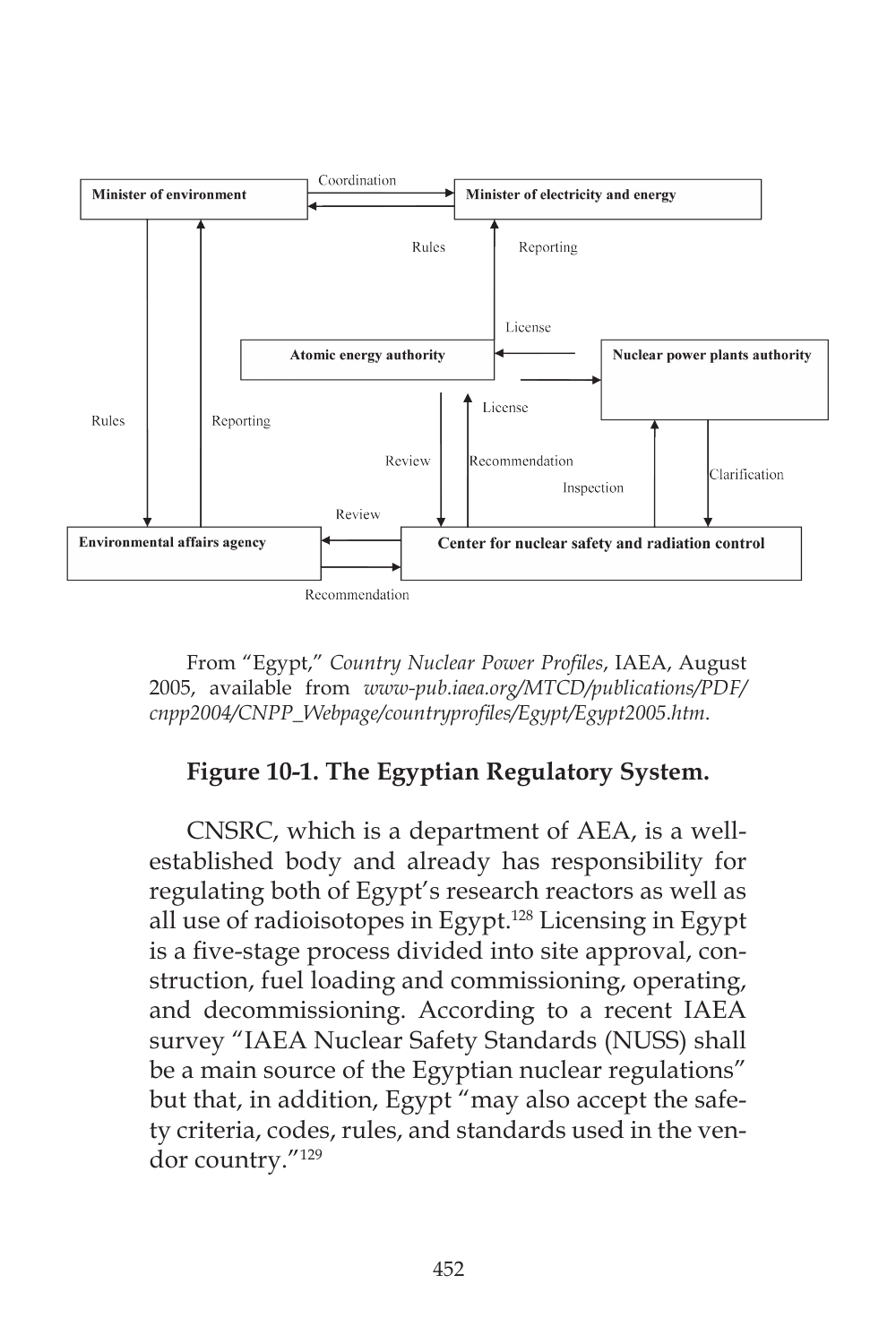CNSRC is divided into the Regulatory Inspection and Enforcement Unit (RIEU) and the Review, Assessment and Licensing Unit (RALU).<sup>130</sup> A 2003 paper from CNSRC, which focuses on the work of RALU, outlined the Egyptian regulatory system, arguing that it is generally good and that some weaknesses previously identified with emergency planning have been rectified.131 Since this chapter was published, Egypt has completed a technical cooperation project with the IAEA specifically focused on the work of RIEU.132 Two additional projects which appear to focus on RIEU are currently underway, but little information is available on them.133 All this suggests that CNSRC has identified inspection and enforcement capabilities as weak points in the Egyptian regulatory system, but that it is taking steps to rectify those deficiencies.

The national nuclear authority in Saudi Arabia is the King Abdul Aziz City for Science and Technology (KACST). Given the highly limited nature of nuclear activity in Saudi Arabia to date, it has only required a basic regulatory system, largely focused on the use of radioisotopes for medicine, industry, and agriculture. Moreover, there is evidence that existing regulation is generally weak. For instance, a 2001 study by King Faisal Specialist Hospital and Research Center and the University of North Texas that examined the use of gamma-ray cameras in hospitals found that ". . . only few centres performed acceptance testing on their cameras and few of these centres perform the minimum periodic quality control procedures for their gamma cameras."134 Similarly, an undated study undertaken by King Abdul Aziz University discovered

that in many, if not most, establishments the level of radiation protection needs to be increased to meet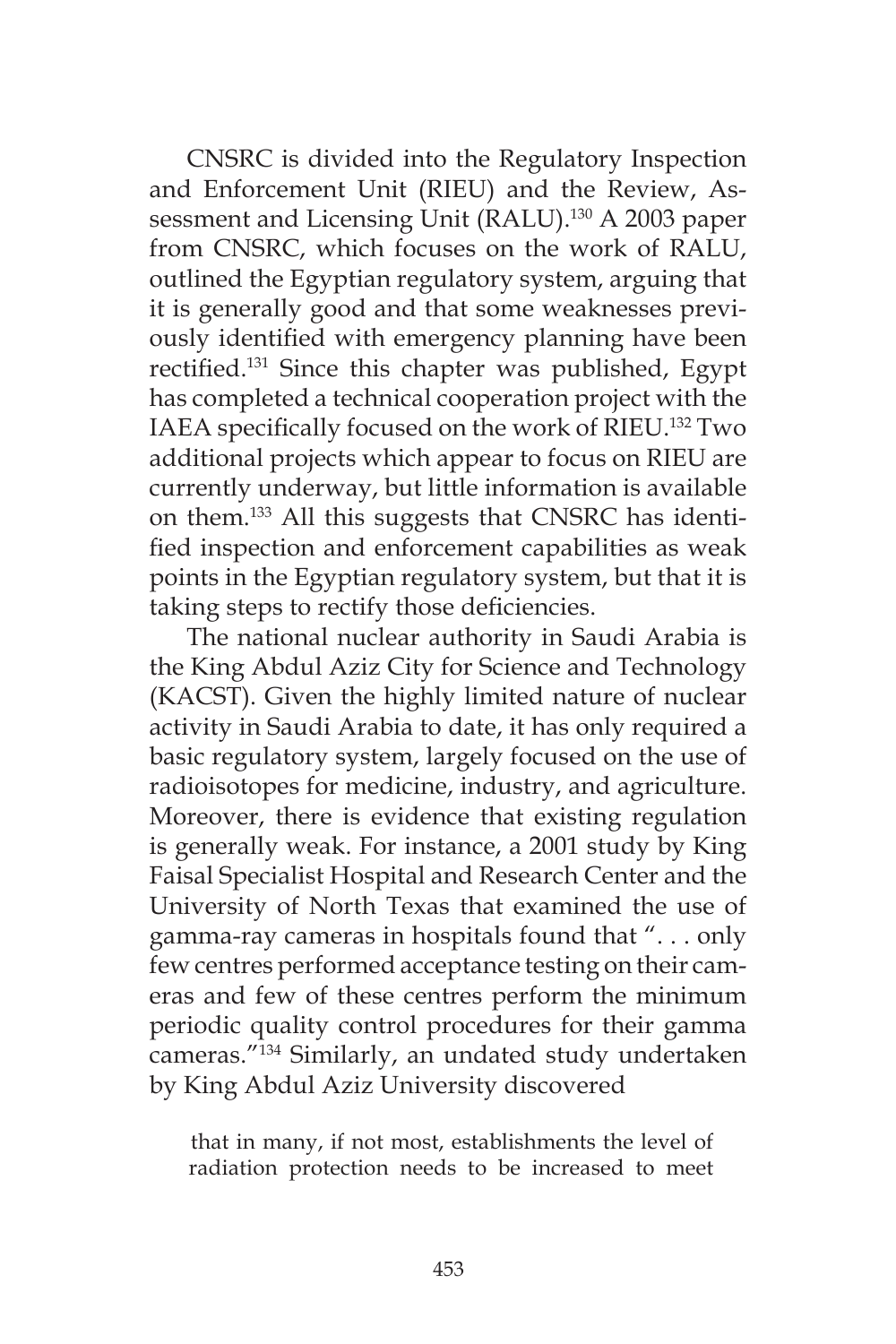safety requirements. The absence of emergency plans and the lack of proper training on the use of measuring instruments became apparent. It was also observed that interest in radiation protection improvement was  $low.<sup>135</sup>$ 

Not only does Saudi Arabia therefore need to develop a comprehensive legal framework but it must also inculcate an appropriate safety culture.

Saudi Arabia's expertise to oversee the bidding, construction, and commissioning process appears to be limited to a few (fairly dated) academic projects, which examine issues such as the siting of an NPP.<sup>136</sup> In addition, Saudi Arabia has no experience of IAEA inspections or of the accounting and control of nuclear materials. Indeed, although Saudi Arabia is a signatory to the Non-Proliferation Treaty, it currently does not have a safeguards agreement with the IAEA in force.137 Neither it is a signatory to any of the main nuclear liability agreements.

#### **ELECTRICAL GRID REQUIREMENTS**

Table 10-2 summarizes how installed capacity in Egypt, Saudi Arabia, and Turkey has changed in the most recent years for which information is available (2002-05 for Egypt, 2000-04 for Saudi Arabia, and 2004- 07 for Turkey). $138$  It shows: (1) total installed capacity for the start and end dates; (2) the average annual increase in installed capacity over that period; (3) the actual amount of electricity produced as a percentage of installed capacity (the capacity factor) in 2005; and (4) the percentage of the 2005 installed capacity that a 1 GWe NPP would have represented.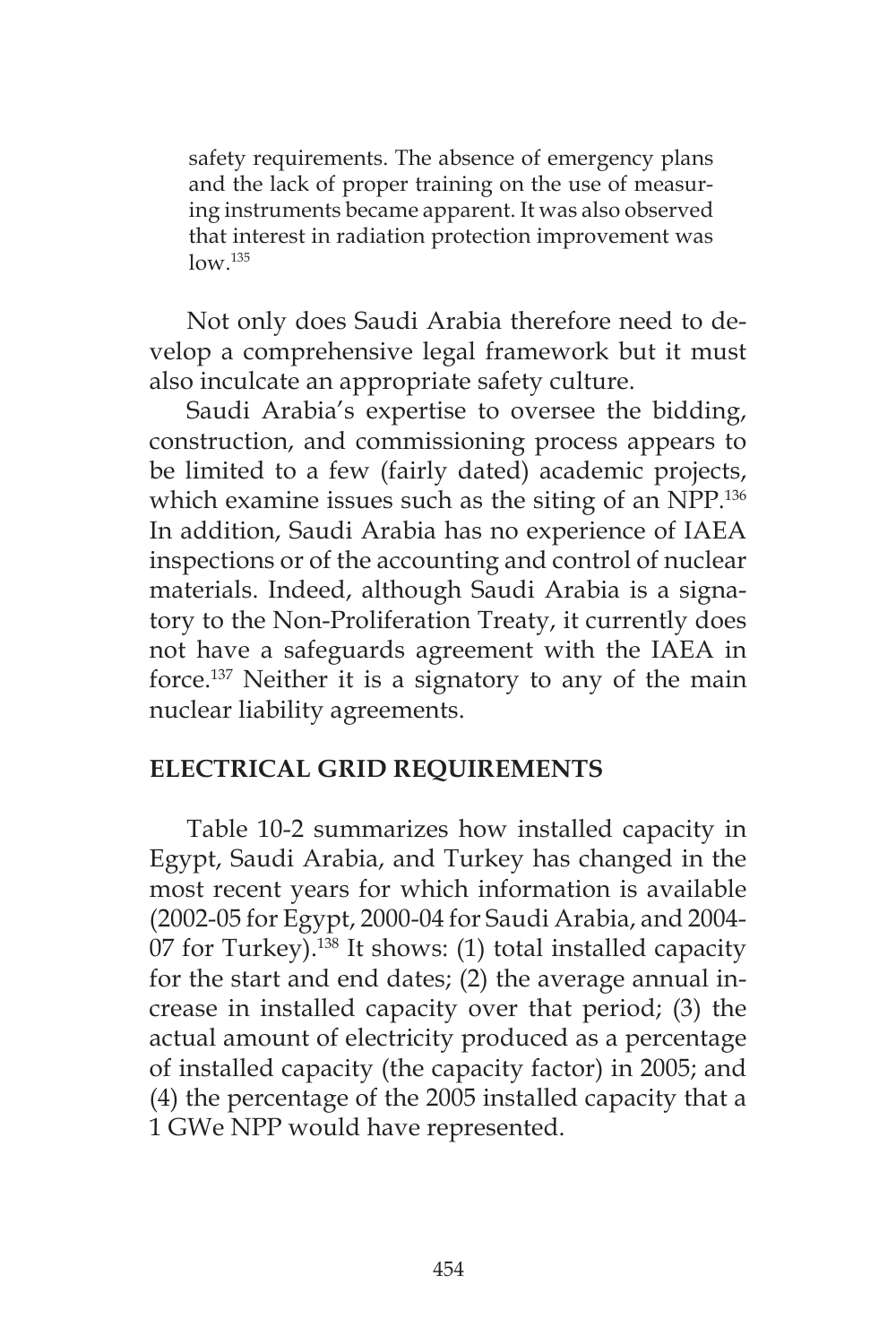|        | <b>Start of period</b> |      | <b>End of Period</b> |      | Average<br>annual<br>increase<br>(%) | <b>Capacity</b><br>factor<br>(2005, %) | $%$ of IC<br>(2005)<br>represented<br>by 1 NPP |
|--------|------------------------|------|----------------------|------|--------------------------------------|----------------------------------------|------------------------------------------------|
|        | $IC$ (GW)              | Year | $IC$ (GW)            | Year |                                      |                                        |                                                |
| Egypt  | 16.7                   | 2002 | 18.4                 | 2005 | 3.3                                  | 67                                     | 5.4                                            |
| SA     | 22.9                   | 2000 | 29.1                 | 2004 | 6.2                                  | 65                                     | 3.2                                            |
| Turkey | 36.8                   | 2004 | 40.8                 | 2007 | 3.5                                  | 48                                     | 2.6                                            |

# **Table 10-2. Electricity statistics for Egypt (2002-05), Saudi Arabia (2000-04), and Turkey (2004-07).**

Clearly, demand for electricity is increasing rapidly in each of the three states considered by this chapter. All three states expect this trend to continue.139 Although demand might conceivably decline if fuel subsidies in these states were abolished; realistically, all three states will continue to meet the IAEA's criterion that no one NPP should represent more than 5-10 percent of installed capacity. No information is available on the reliability or stability of the electricity grids in any of the three states under consideration. There have recently been electricity shortages in both Egypt and Saudi Arabia but these have been put down to a lack of capacity rather than transmission problems.<sup>140</sup> Likewise, no information was obtained on the availability of two independent power sources for an NPP.

One trend of interest is the emergence of electricity links between the grids of regional states. Turkey's grid, for instance, is currently connected to those of Azerbaijan, Armenia, Bulgaria, Georgia, Iran, Iraq, and Syria.141 Saudi Arabia and Egypt are also part of emerging regional networks and are considering installing a direct connection between each other.<sup>142</sup> Although this trend does not affect the three states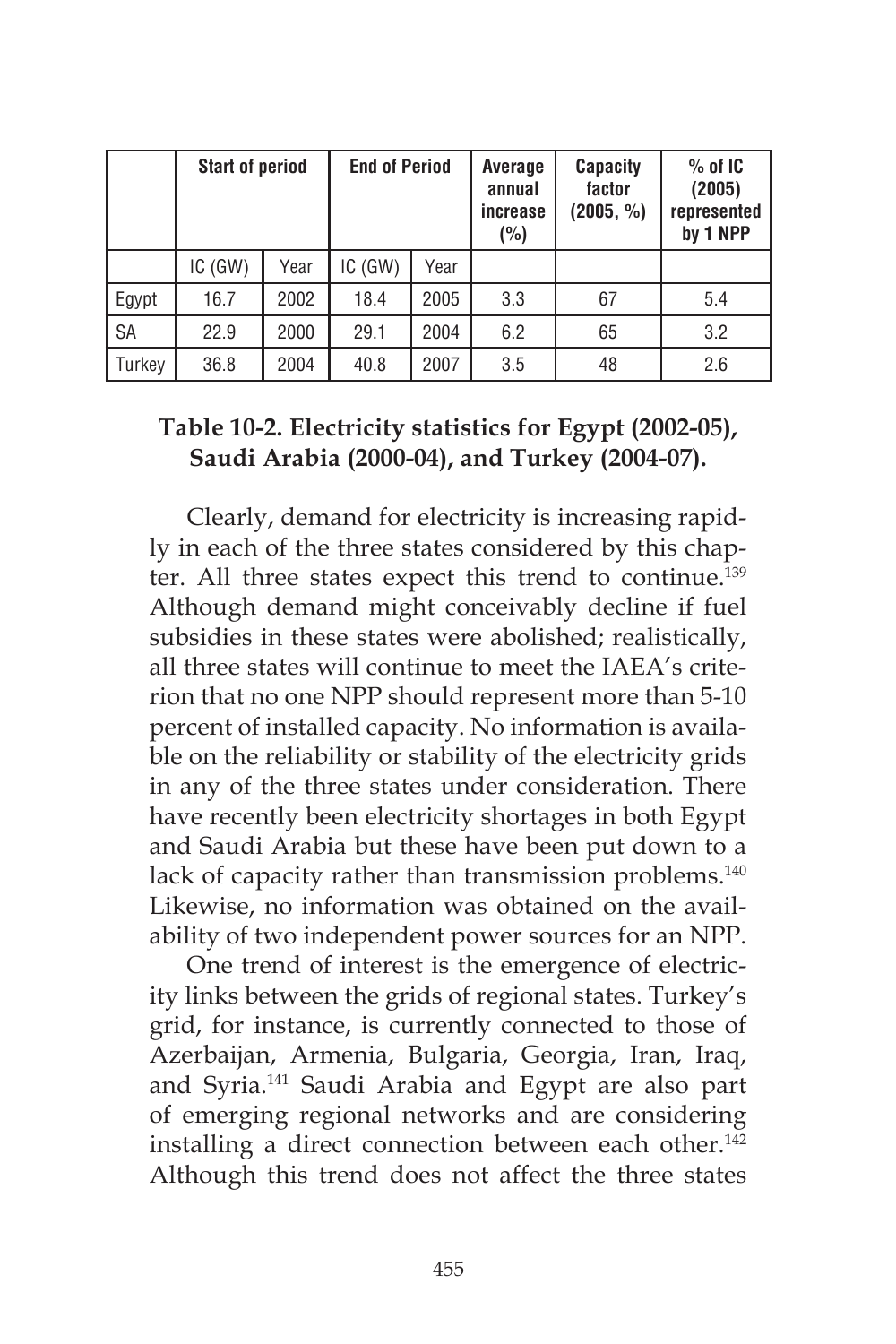considered in this chapter with regard to their development of nuclear power, it would help the other states in the region (such as the other GCC states) that individually lack sufficiently large electricity grids to develop NPPs on a collective basis.

### **WASTE MANAGEMENT AND DECOMMISSIONING REQUIREMENTS**

Turkey possesses a relatively sophisticated waste management infrastructure for dealing with waste from medicine, industry, academia, and research reactor operation. All such waste is collected, treated, and stored at the Radioactive Waste Processing and Storage Facility (CWPSF) of the Çekmece Nuclear Research and Training Center. CWPSF was established with technical support from the IAEA and subsequently upgraded by Turkey. The activities carried out by CWPSF include the treatment of liquid waste in a chemical processing unit and the compression of compactable solids in a compaction cell.<sup>143</sup> This experience is relevant for handling the LLW from an NPP. Although the volume currently available for LLW disposal at CWPSF was not identified, it seems probable that Turkey would have to increase it to handle the quantity of LLW that might be expected from an NPP, but this is unlikely to pose a significant challenge.

Egypt's radioactive waste facility is the Hot Laboratory and Waste Management Center (HLWMC) at Inshas.144 Facilities at the center include a low and intermediate level liquid waste station and a radioactive waste disposal site. Like Turkey, Egypt would probably have to increase the volume available for disposal.

AERI is responsible for all radioactive waste disposal in Saudi Arabia and is reported to be preparing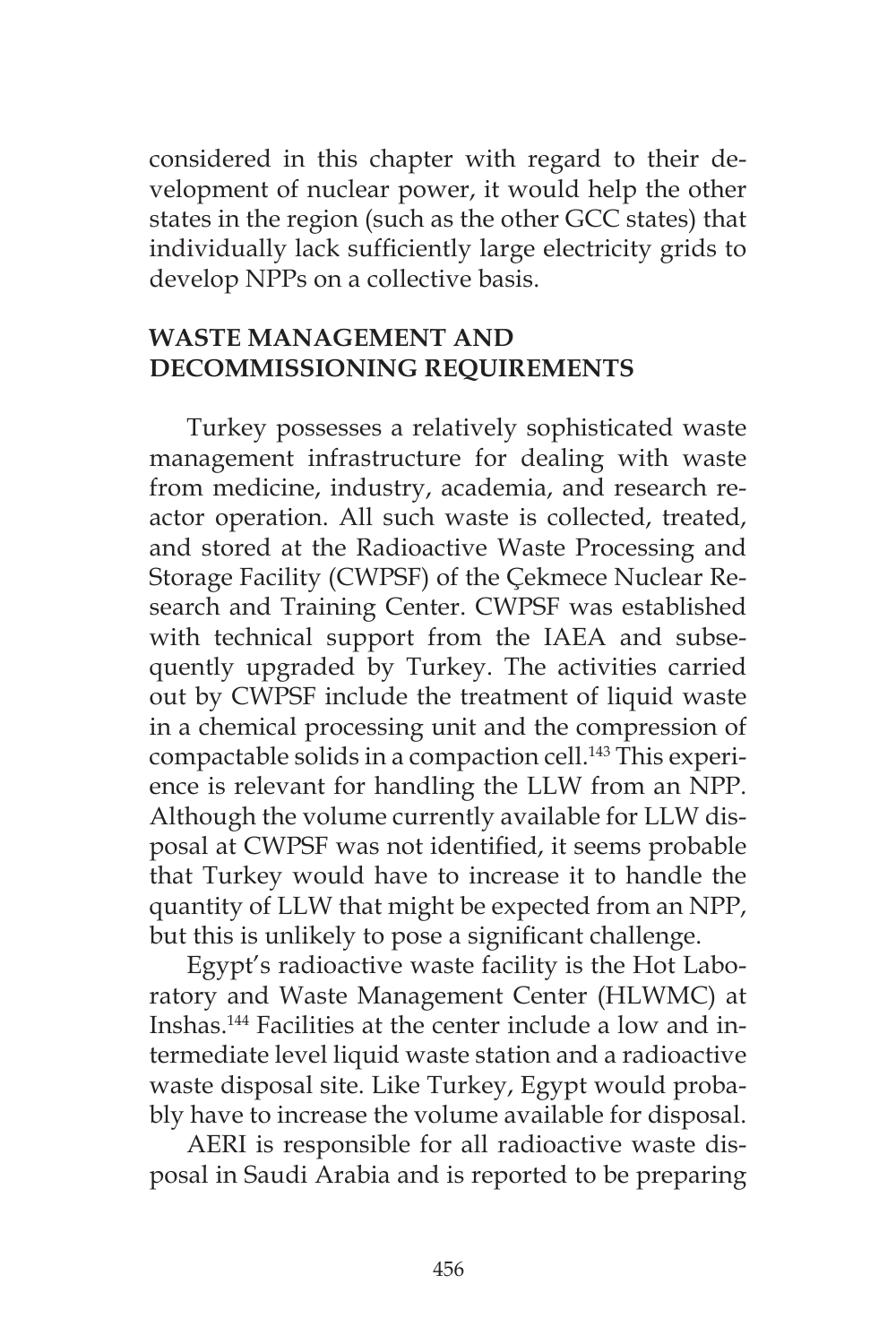national standards for radioactive waste disposal.145 Saudi Arabia currently has one waste storage facility, the Temporary Radioactive Waste Storage Facility. This facility consists of one room with a volume of 40 m3 . 146 This is smaller than the volume of LLW produced annually by a well-run nuclear reactor. Building a larger waste depository is, however, relatively straightforward. Harder might be developing the appropriate culture and skills for handling radioactive waste. A 1997 study, for instance, found that considerable amounts of radioactive iodine were disposed of in the domestic sewage system.<sup>147</sup> This suggests that Saudi Arabia currently lacks the appropriate safety culture for operating an NPP.

There is little evidence of any serious planning for decommissioning a nuclear reactor in Egypt, Turkey, or Saudi Arabia. This is a very significant omission. As argued above, it is important that plans for decommissioning form an integral part of nuclear power development plans.

### **CONCLUSION**

For any state, developing its first NPP is a daunting challenge. The only prerequisite which is currently met by any of three states is the size of their electricity grids (and this criterion is met by all three states). Of the remaining requirements, low level waste disposal is likely to be the easiest challenge to meet. Developing plans for decommissioning may prove more difficult. However, the most significant challenges are staffing and regulation. Here Egypt, Saudi Arabia, and Turkey do not start from the same position.

All three states require significant additional numbers of personnel before their first NPPs become op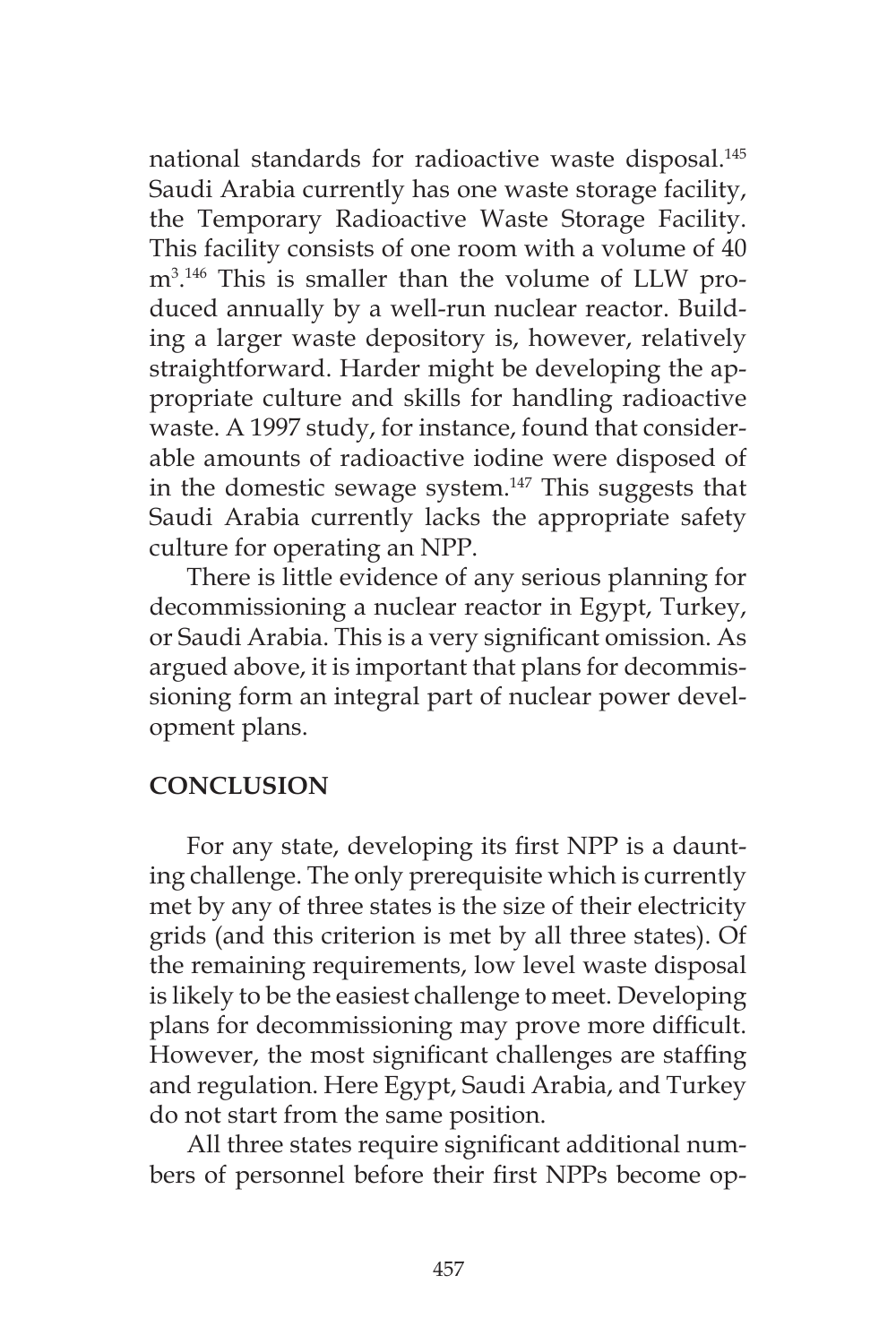erational. Egypt and Turkey are, however, in a much stronger position than Saudi Arabia to accomplish this. Both Egypt and Turkey possess a sizeable and sufficiently specialized national nuclear infrastructure, including a well-established higher education sector. Both states have experience working with nuclear materials in the context of research reactors and other parts of the fuel cycle. The principal difference between these states is that Egypt's research reactor program could probably provide more training opportunities than Turkey's. Saudi Arabia starts from a much weaker position. Not only does it have a significant shortage of skills in most, if not all, relevant areas but it also appears to have comparatively limited capacity to train skilled personnel. In addition, nuclear-related research in Saudi Arabia is relatively fragmented and, in contrast to Egypt and Turkey, there does not appear to be much of a coherent national strategy.

In terms of regulation, Turkey has the best developed framework. With the important exception of decommissioning legislation, it has no significant omissions in its legislative framework. In no small part, this is a result of the country having seriously contemplated the nuclear power option on several occasions over the past 30 years. Egypt does not appear to lag far behind. Its regulatory structure does not appear to be quite as comprehensive as Turkey's, but it has been cooperating very actively with the IAEA to rectify weaknesses. In both cases, it is hard to ascertain the effectiveness of the inspection and enforcement arms of the relevant regulatory bodies. Saudi Arabia has a significant distance to go before it has the legal and regulatory structure required even to start developing an NPP. Beyond the legislation itself, it also needs to develop, almost from scratch, a safety culture ap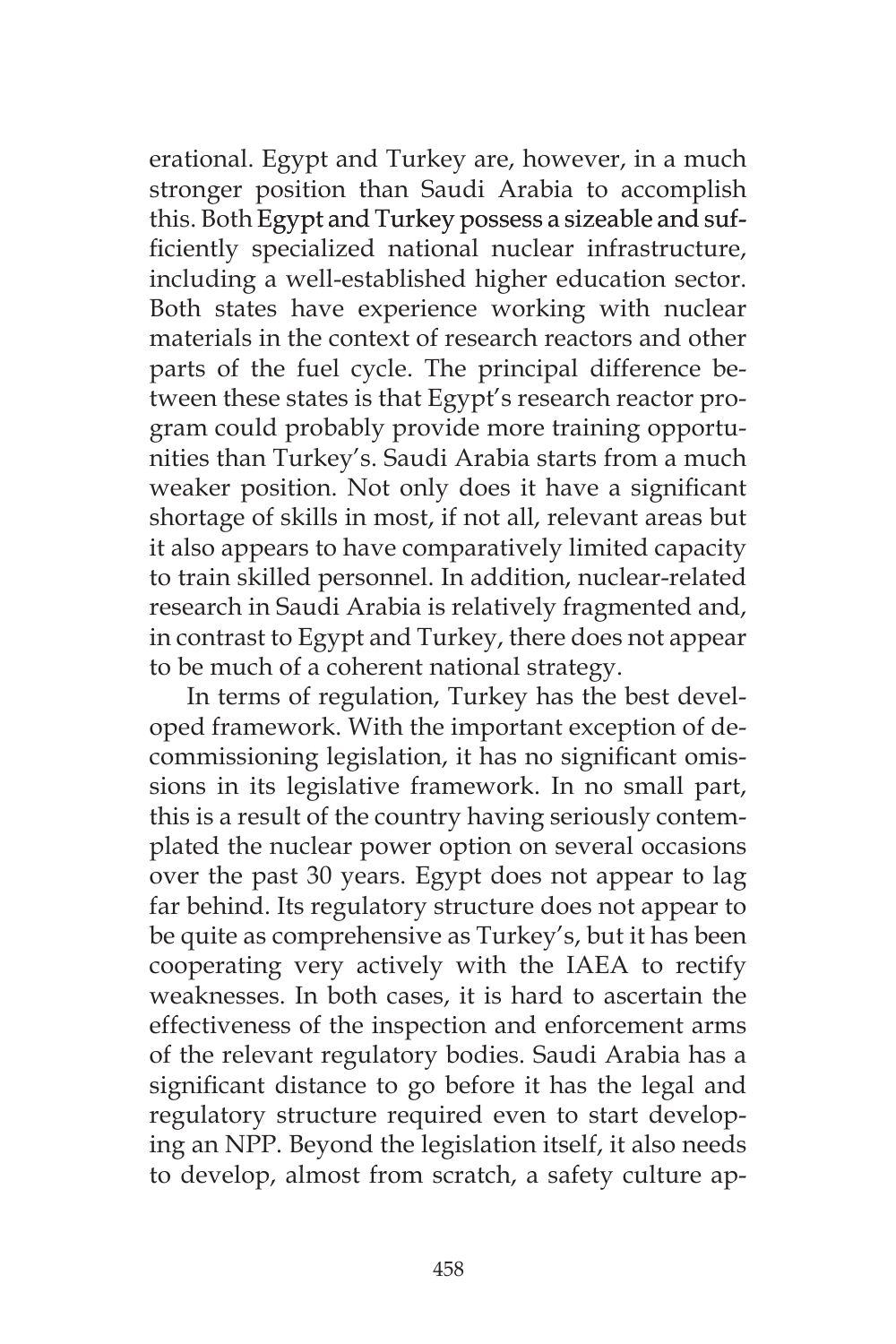propriate for the handling of nuclear materials and the human resources to manage an NPP contract and regulate all aspects of the plant's construction and operation.

#### **ENDNOTES - CHAPTER 10**

1. *Considerations to Launch a Nuclear Power Programme,* Vienna, Austria, International Atomic Energy Agency (IAEA), 2007, GOV/INF/2007/2/Colour, pp. 1-3, available from *www.iaea.org/ NuclearPower/Downloads/Launch\_NPP/07-11471\_Launch\_NPP.pdf*.

2. To our knowledge, the only recent study that addresses the capabilities question in detail is *Nuclear Programmes in the Middle East: In the Shadow of Iran*, London, UK: International Institute of Strategic Studies (IISS), 2008.

3. *Considerations to Launch a Nuclear Power Programme*, pp. 1-3.

4. N. Bouzguenda, S. Nisan, and M. Albouy, "Financing of an integrated nuclear desalination system in developing countries," *Desalination*, Vol. 205, Nos. 1-3, February 2007, p. 320.

5. "Power Reactor Information System," IAEA, available from *www.iaea.org/programmes/a2/*.

6. Andrew Koch, "Yugoslavia's Nuclear Legacy: Should We Worry?" *The Nonproliferation Review*, Vol. 4, No. 3, Spring-Summer 1997, p. 125, available from *cns.miis.edu/pubs/npr/vol04/43/ koch43.pdf*.

7. "Power Reactor Information System."

8. Krško Nuclear Power Plant, *Annual Report 2007*, p. 58, available from *www.nek.si/uploads/documents/lp\_ang\_2007.pdf*; Irena Mele, "What Can a Country with Small Nuclear Program Learn From Other European Countries?" *Nuclear Engineering and Design*, Vol. 176, Nos. 1-2, November 1997, p. 145.

9. *Milestones in the Development of a National Infrastructure for Nuclear Power*, IAEA Nuclear Energy Series, NG-G-3.1, IAEA, Vi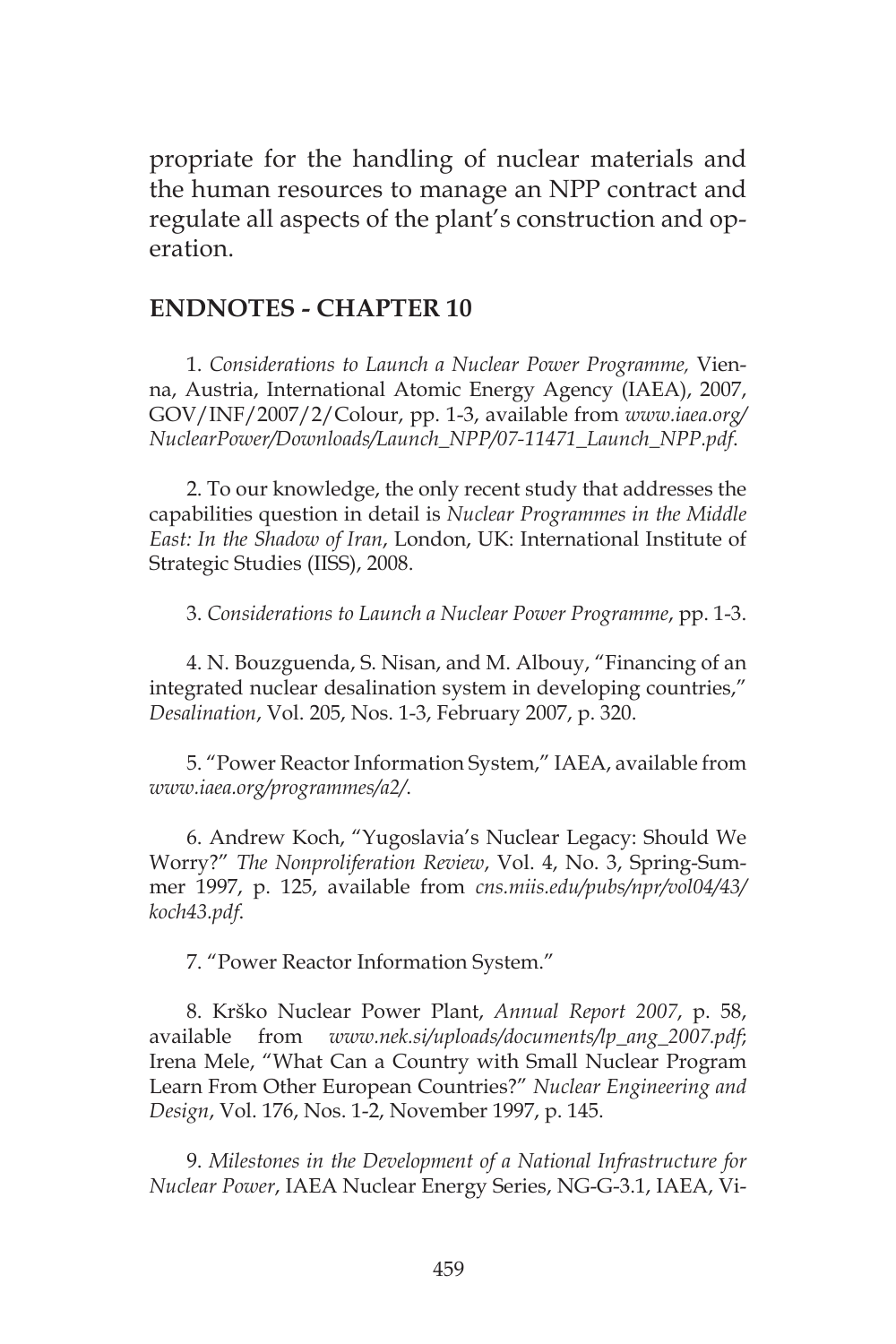enna, Austria, 2007, pp. 41-44, available from *www-pub.iaea.org/ MTCD/publications/PDF/Pub1305\_web.pdf*.

10. *Considerations to Launch a Nuclear Power Programme*.

11. Krško Nuclear Power Plant, *Annual Report 2007*, p. 58.

12. *Aging Nuclear Power Plants: Managing Plant Life and Decommissioning*, OTA-E-575, Washington, DC: Office of Technology Assessment, September 1993, pp.91-92.

13. Alice W. Shurcliff, *Local Economic Impact of Nuclear Power Plants* (No. MIT-EL 75-005WP), DSpace, MIT Libraries, July 1975, p. 2.

14. *Considerations to Launch a Nuclear Power Programme*, pp. 7-8.

15. *Milestones in the Development of a National Infrastructure for Nuclear Power*, pp. 41-44.

16. Krško Nuclear Power Plant, *Annual Report 2007*, p. 58.

17. *Considerations to Launch a Nuclear Power Programme*, pp. 7-8.

18. *Milestones in the Development of a National Infrastructure for Nuclear Power*, pp. 41-44.

19. *Ibid*.

20. *Considerations to Launch a Nuclear Power Programme*, pp. 7-8.

21. Krško Nuclear Power Plant, *Annual Report 2007*, p. 41.

22. *Ibid*., p. 40.

23. "Nuclear Energy: 21st Century Promise," statement of IAEA Director General Dr. Mohamed El Baradei, October 10, 2005, available from *www.iaea.org/NewsCenter/Statements/2005/ ebsp2005n014.html*.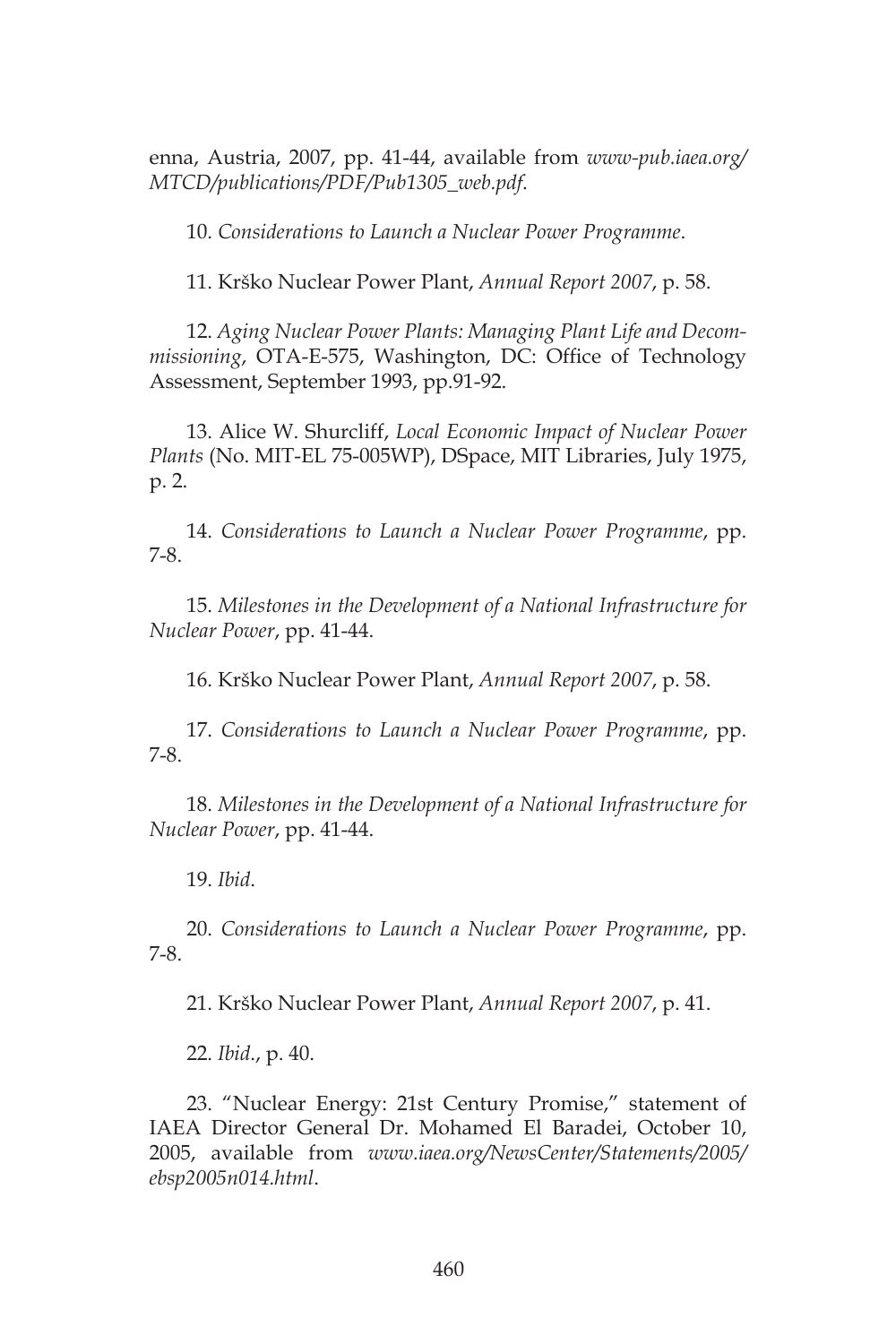24. *Considerations to Launch a Nuclear Power Programme*, p. 3.

25. "Nuclear Power in Developing Countries," 50th IAEA General Conference, Vienna, Austria, September 18-22, 2006, p. 7, available from *www.iaea.org/About/Policy/GC/GC50/GC50Inf Documents/English/gc50inf-3-att3\_en.pdf*.

26. *Considerations to Launch a Nuclear Power Programme*, pp. 8-9.

27. *Ibid*.

28. *Ibid*.

29. "Nuclear Power in Developing Countries," p. 7.

30. Omer F. Brown II and Nathalie L. J. T. Horbach, "Nuclear Liability: A Continuing Impediment To International Trade," World Nuclear Fuel Cycle 2004 Conference, Madrid, Spain, April 1, 2004, p. 3.

31. "United States Begins Push for Wider CSC Ratification," United States Mission to International Organizations in Vienna, Austria, May 28, 2007, available from *vienna.usmission.gov/08-05- 21\_csc/*.

32. Henry Sokolski, "The U.S.-Russia Nuclear Cooperation Agreement: The Case for Conditioning," testimony to the U.S. House of Representatives Committee on Foreign Affairs, June 12, 2008, available from *foreignaffairs.house.gov/110/sok061208.pdf*.

33. *Considerations to Launch a Nuclear Power Programme*, pp. 8-9.

34. *Milestones in the Development of a National Infrastructure for Nuclear Power*, pp. 34-47.

35. "Number of Staff of the SNSA," in IAEA, *Report of the International Regulatory Review Team (IRRT) to Slovenia, 1999*, Appendix III, available from *www.ursjv.gov.si/en/info/reports/porocila\_eu\_ in\_strokovnih\_misij/irrt\_report/*.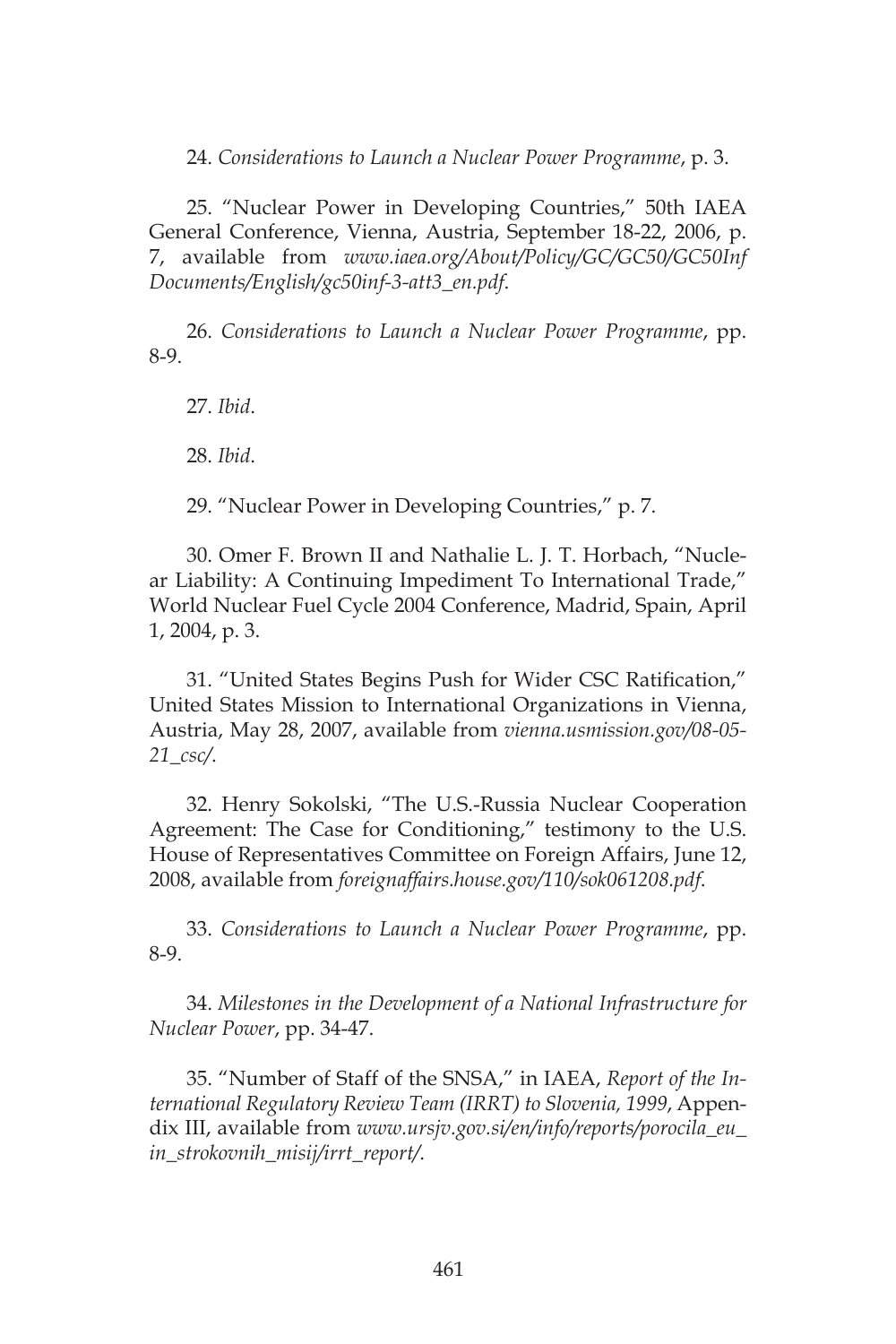36. Statement by the Head of Croatian Delegation Mr. Matjaž Prah, Director of the State Office for Nuclear Safety, to the 49th General Conference of the IAEA, September 2005, available from *www.iaea.org/About/Policy/GC/GC49/Statements/croatia.pdf*.

37. Chap. 15, "Energy, European Commission," *Screening Report, Croatia*, March 29, 2007, available from *ec.europa.eu/enlargement/pdf/croatia/screening\_reports/screening\_report\_15\_hr\_internet\_ en.pdf*.

38. "Nuclear Directorate-Who we are," Nuclear Directorate, UK Health and Safety Executive, available from *www.hse.gov.uk/ nuclear/nsd1.htm#staff*.

39. V. Ranguelova and L. Matteocci, "Legislative and Governmental Responsibilities," in IAEA, *Report of the International Regulatory Review Team (IRRT) to Slovenia, 1999*, Section 1, available from *www.ursjv.gov.si/en/info/reports/porocila\_eu\_in\_strokovnih\_misij/ irrt\_report/*.

40. V. Ranguelova and L. Matteocci, "Organization of the Regulatory Body," in IAEA, *Report of the International Regulatory Review Team (IRRT) to Slovenia, 1999*, Section 3, available from *www.ursjv.gov.si/en/info/reports/porocila\_eu\_in\_strokovnih\_misij/ irrt\_report/*; Slovenian Nuclear Safety Administration.

41. This requirement is based on two factors. First, NPPs "are most efficiently run as base load generation and the dispatching of their full capacity should be possible." Moreover, nuclear safety necessitates a reliable and independent (off-site) electricity supply; *Milestones in the Development of a National Infrastructure for Nuclear Power*, pp. 39-41.

42. The IAEA notes that there are many designs for small and medium sized reactors (SMRs), some of which are likely to become available commercially within the next 10 years, that could be more readily incorporated in a small grid. SMRs do not benefit from economies of scale, but lend themselves to a number of alternative approaches to reducing unit costs: system simplification, component modularization, factory fabrication, direct site installation, the possibility of staggered construction of multiple modules, and standardization and construction in series. "Nuclear Power in Developing Countries," p. 9.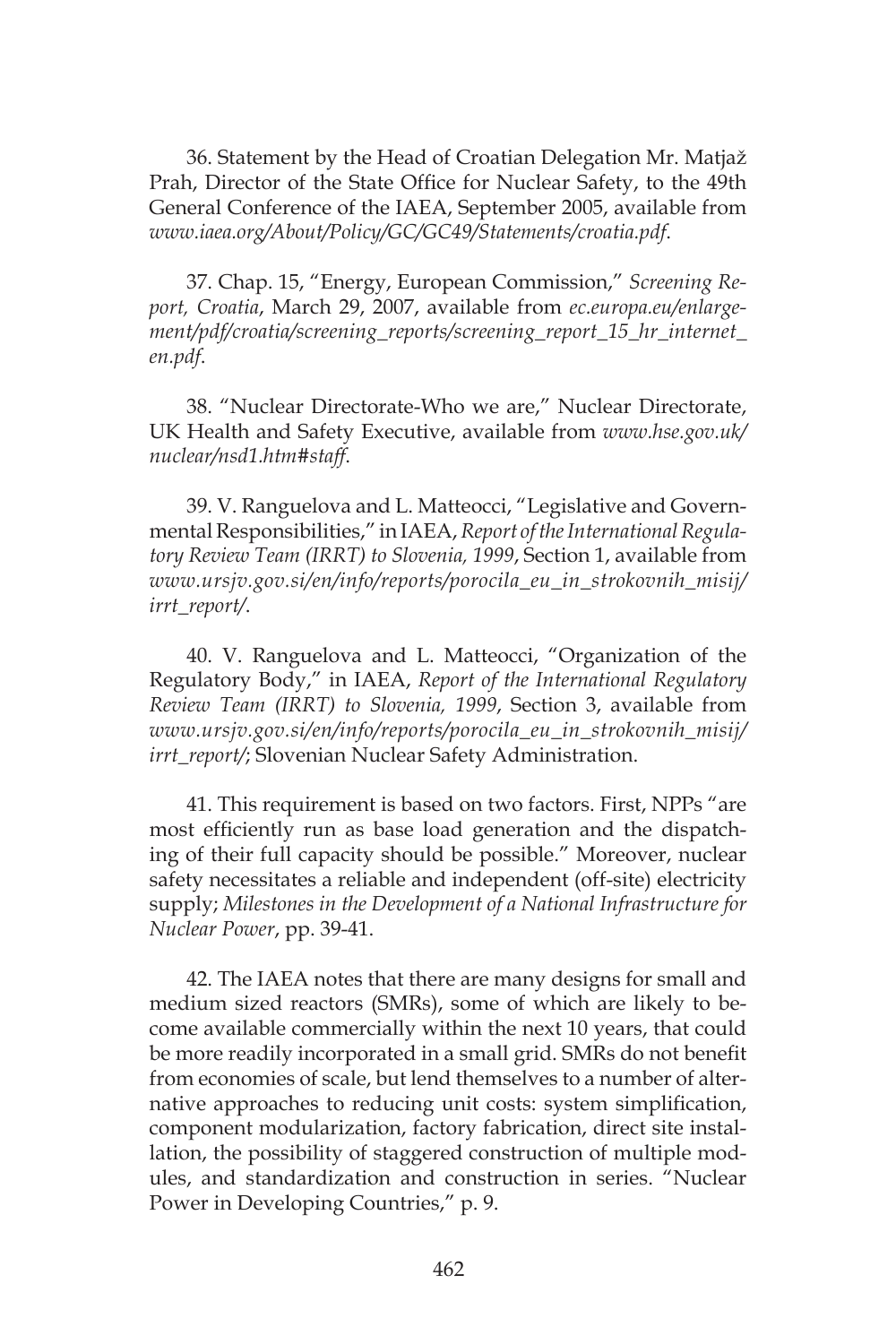43. See *Milestones in the Development of a National Infrastructure for Nuclear Power*, pp. 39-41; "Nuclear Power in Developing Countries," p. 9.

44. Krško Nuclear Power Plant, available from *www.nek.si/en/ about\_nek/production/*; Westinghouse Electric Company, "Krsko Uprates to 2000MWt," *Westinghouse World View*, August 2002, p. 10, available from *www.westinghousenuclear.com/docs/news\_room/ worldview0802.pdf*.

45. Krško Nuclear Power Plant.

46. "Nuclear Power in Developing Countries," p. 10.

47. *Improvements of Radioactive Waste Management at WWER Nuclear Power Plants*, TECDOC-1492, IAEA, Vienna, Austria, 2006, p. 28, available from *www-pub.iaea.org/MTCD/publications/ PDF/te\_1492\_web.pdf*.

48. *Ibid*.

49. Calculated from data in Ronald L. Fuchs, *1997 State-by-State Assessment of Low-Level Radioactive Wastes Received at Commercial Disposal Sites*, DOE/LLW-247, Washington, DC: U.S. Department of Energy, 1998, available from *www.osti.gov/bridge/ servlets/purl/5310-trA182/webviewable/5310.PDF*.

50. "Nuclear Power in Developing Countries," pp. 11-12.

51. "Decommissioning Nuclear Facilities," World Nuclear Association, December 2007, available from *www.world-nuclear. org/info/inf19.html*.

52. Calculated from *Managing Low Radioactivity Material from the Decommissioning of Nuclear Facilities*, Technical Report Series, No. 462, IAEA, Vienna, Austria, 2008, p. 11, available from *www-pub.iaea.org/MTCD/publications/PDF/trs462\_web.pdf*.

53. "Decommissioning Nuclear Facilities."

54. *Ibid*.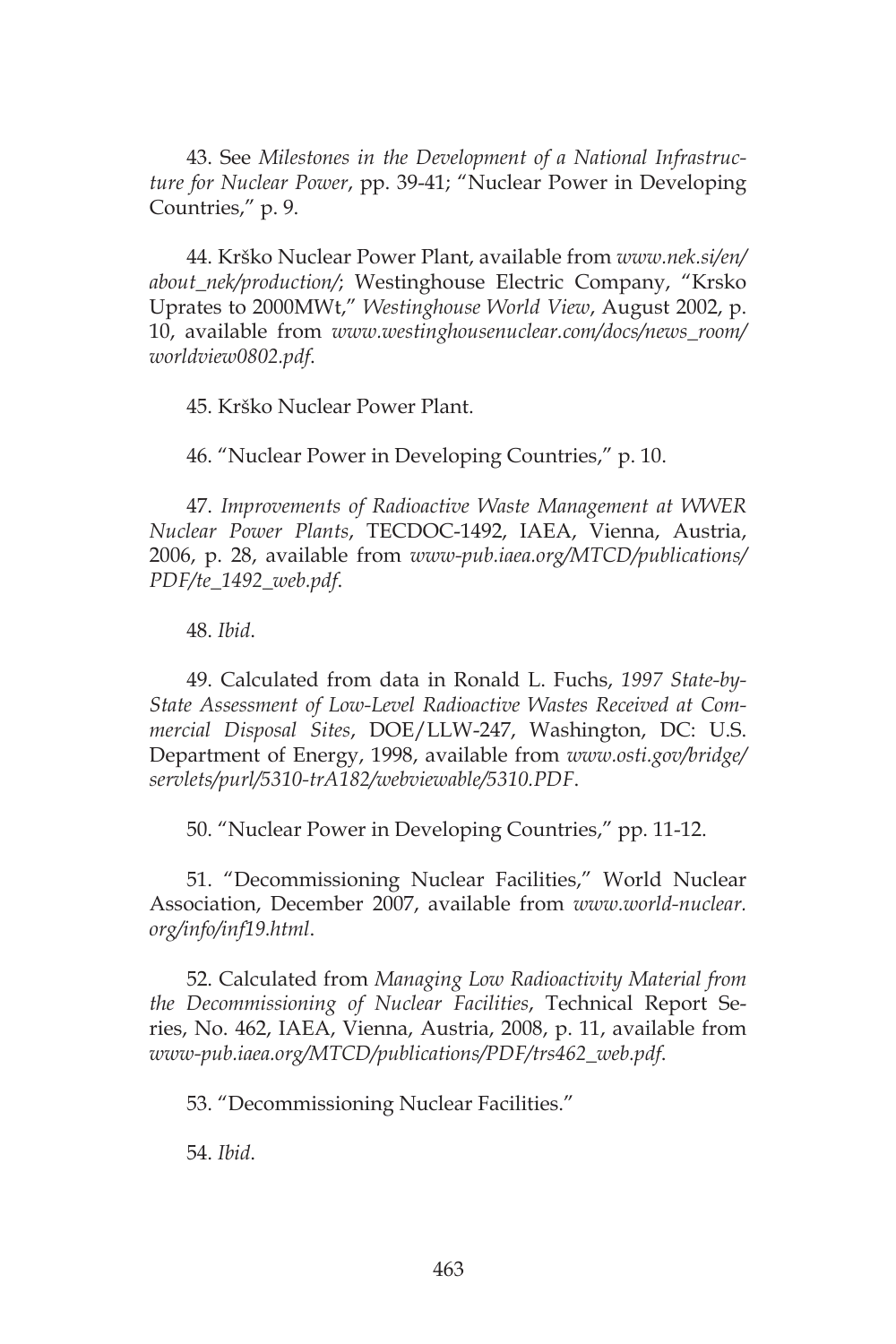55. "Yugoslavia Nuclear Chronology 1947-2007," *Nuclear Threat Initiative*, November 2007, available from *www.nti.org/e\_ research/profiles/Yugoslavia/Nuclear/3994\_3995.html*.

56. Irena Mele, "What Can a Country with a Small Nuclear Program Learn From Other European Countries?" *Nuclear Engineering and Design*, Vol. 176, Issue 1-2, 1997, p. 147.

57. Milena Cernilogar Radež, "Slovenia: The Positive Present and Future of Nuclear," *European Nuclear Society e-news*, Issue 12, Spring 2006, available from *www.euronuclear.org/e-news/e-news-12/ nuclear-field-in-slovenia-print.htm*; Slovenian Nuclear Safety Administration, "Republic of Slovenia National Report on Fulfilment of the Obligations of the Convention on Nuclear Safety: The First Slovenian Report in Accordance with Article 5, August 1998," available from *www.ursjv.gov.si/index.php?id=5464&type=98*.

58. "Government Drafts Bill on Fund for Dismantling Krsko Nuke," Government of the Republic of Croatia, September 7, 2007, avalable from *www.vlada.hr/en/naslovnica/novosti\_i\_najave/2007/ rujan/vlada\_predlozila\_zakon\_o\_fondu\_za\_ne\_krsko*.

59. "Program of NPP Krško Decommissioning and SF & LILW Disposal: Executive Summary" in Republic of Croatia, *National Report on Implementation of the Obligations Under the Joint Convention on the Safety of Spent Fuel Management and on the Safety of Radioactive Waste Management* (2nd Report), Republic of Croatia, Zagreb, 2005, available from *www.dzns.hr/\_download/repository/ JointConReport2-final.pdf*.

60. *Nuclear Programmes in the Middle East: In the Shadow of Iran*, London, UK: International Institute of Strategic Studies (IISS), 2008, pp. 17-23.

61. "Minister: Egypt Peaceful Nuclear Programme Receives World-wide Acclaim," OSC document GMP20070315950037, MENA, March 15, 2007.

62. "Egypt unveils nuclear power plan," *BBC News Online*, September 25, 2006, available from *news.bbc.co.uk/1/hi/world/ middle\_east/5376860.stm*.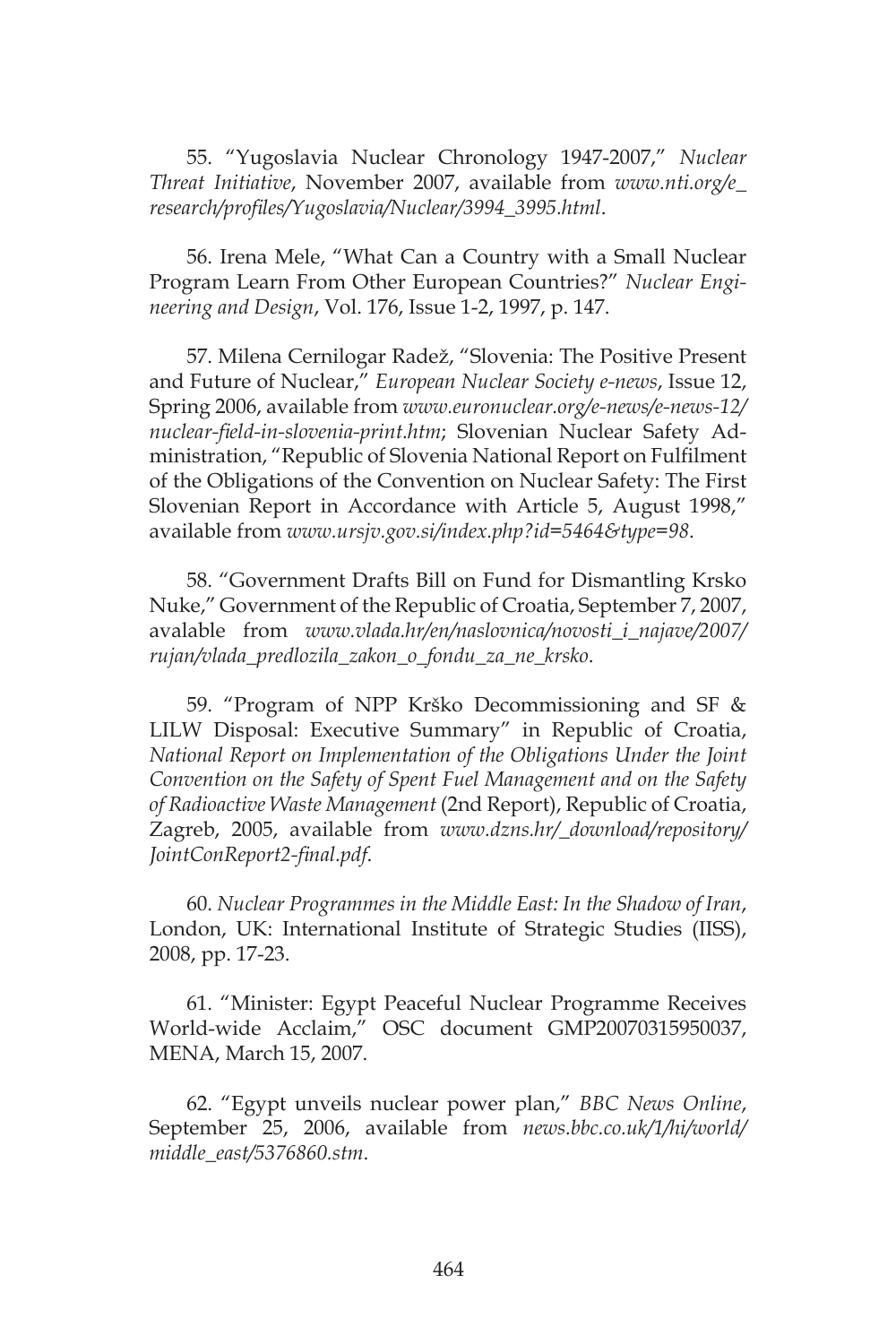63. William J. Broad and David E. Sanger, "With an eye on Iran, rivals also want nuclear power," *New York Times*, April 15, 2007, available from *www.nytimes.com/2007/04/15/world/ middleeast/15sunnis.html*; "Summit Ends with Call for N-Capability," *Times of Oman*, December 11, 2006.

64. UAE, *Policy of the United Arab Emirates on the Evaluation and Potential Development of Peaceful Nuclear Energy*, p. 9, available from *mofa.gov.ae/pdf/UAE\_Policy\_Nuclear\_Energy\_ENGLISH\_E.pdf*.

65. Wyn Q. Bowen and Joanna Kidd, "The Nuclear Capabilities and Ambitions of Iran's Neighbors," in Patrick Clawson and Henry Sokolski, eds., *Getting Ready for a Nuclear Iran*, Carlisle, PA: Strategic Studies Institute, U.S. Army War College, pp. 56-57, available from *www.npec-web.org/Books/Book051109Getting ReadyIran.pdf*.

66. "U.S.-Saudi Arabia Memorandum of Understanding on Nuclear Energy Cooperation," U.S. State Department, May 16, 2008, available from *www.state.gov/r/pa/prs/ps/2008/may/104961. htm*.

67. *Ibid*.

68. Erkan Erdogdu, "Nuclear power in open energy markets: A case study of Turkey," *Energy Policy*, Vol. 23, No. 5, 2007, pp. 3069-3070; Bowen and Kidd, p. 68; *Nuclear Programmes in the Middle East: In the Shadow of Iran*, p. 61.

69. "Research Reactor Details - ETRR-1," Research Reactor Database, IAEA, available from *www.iaea.org/worldatom/rrdb*; "Research Reactor Details - ETRR-2," Research Reactor Database, IAEA, available from *www.iaea.org/worldatom/rrdb*.

70. H.-J. Roegler, Chap. 10.1, "Training at Research Reactors: Requirements, Features, Constraints" in IAEA, *Utilization Related Design Features of Research Reactors: A Compendium*, Technical Report Series, No. 455, IAEA, Vienna, Austria, 2007, available from *www-pub.iaea.org/MTCD/publications/PDF/TRS455\_web.pdf*.

71. "Research Reactor Details - ETRR-1"; "Research Reactor Details - ETRR-2."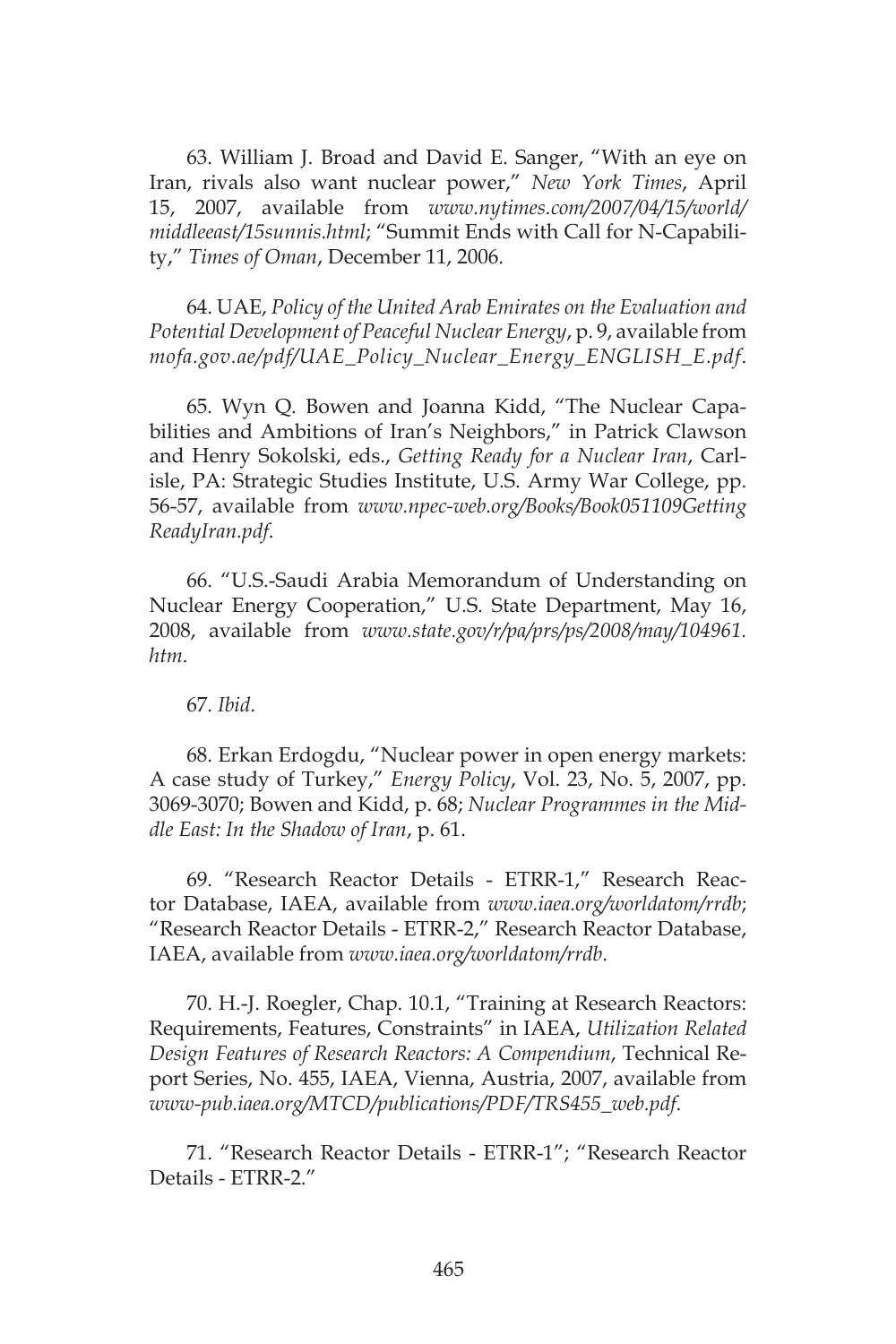72. "Research Reactor Details - ITU-TRR, TECH UNIV," Research Reactor Database, IAEA, available from *www.iaea.org/ worldatom/rrdb*.

73. "Research Reactor Details-TR-2, Turkish Reactor 2," Research Reactor Database, IAEA, available from *www.iaea.org/ worldatom/rrdb*; *Nuclear Programmes in the Middle East: In the Shadow of Iran*, pp. 63-64.

74. See, for instance, Youssef Shatilla, "A pressure-tube advanced burner test reactor concept," *Nuclear Engineering and Design*, Vol. 238, No. 1, 2008, pp. 102-108; Y. A. Shatilla and E. P. Loewen, "A fast spectrum test reactor concept," *Nuclear Technology*, Vol. 151, No. 3, 2005, pp. 239-249; W. H. Abulfaraj and S. M. Kamal, "Evaluation of Ilmenite Serpentine Concrete and Ordinary Concrete as Nuclear Reactor Shielding," *Radiation Physics and Chemistry*, Vol. 44, No. 1-2, July-August 1994, pp. 139-148.

75. Saudi Research Database.

76. "Egypt," *Uranium 1999: Resources, Production and Demand*, Paris, France: OECD Nuclear Energy Agency (NEA) and IAEA, 1999, pp. 126-127.

77. "Turkey," *Uranium 2001: Resources, Production and Demand*, Paris, France: OECD NEA and IAEA, 2002; S. Anaç, N. Birtek, N. Birsen, and M. S. Kafadar, "Exploitation Of Uranium Resources In Turkey: A Short Review in Retrospect of the Technical and Economical Aspects," I Eurasia Conference on Nuclear Science and its Applications, Izmir, Turkey, October 23-27, 2000, available from *kutuphane.taek.gov.tr/internet\_tarama/dosyalar/cd/3881/Nuclear/ Nuclear-13.PDF*.

78. For instance, "Saudi Geological Survey Authority Reveals the Presence of Raw Uranium," *Al-Sharq Al-Awsat*, in Arabic, March 2007, available from *www.asharqalawsat.com/details.asp?sec tion=43&issue=10326&article=409388*.

79. For instance, E. A. Fouad, M. A. Mahdy, M. Y. Bakr, and A. A. Zatout, "Uranium Recovery from the Concentrated Phosphoric Acid Prepared by the Hemihydrate Process," Second Arab Conference on the Peaceful Uses of Atomic Energy, Cairo, Egypt, No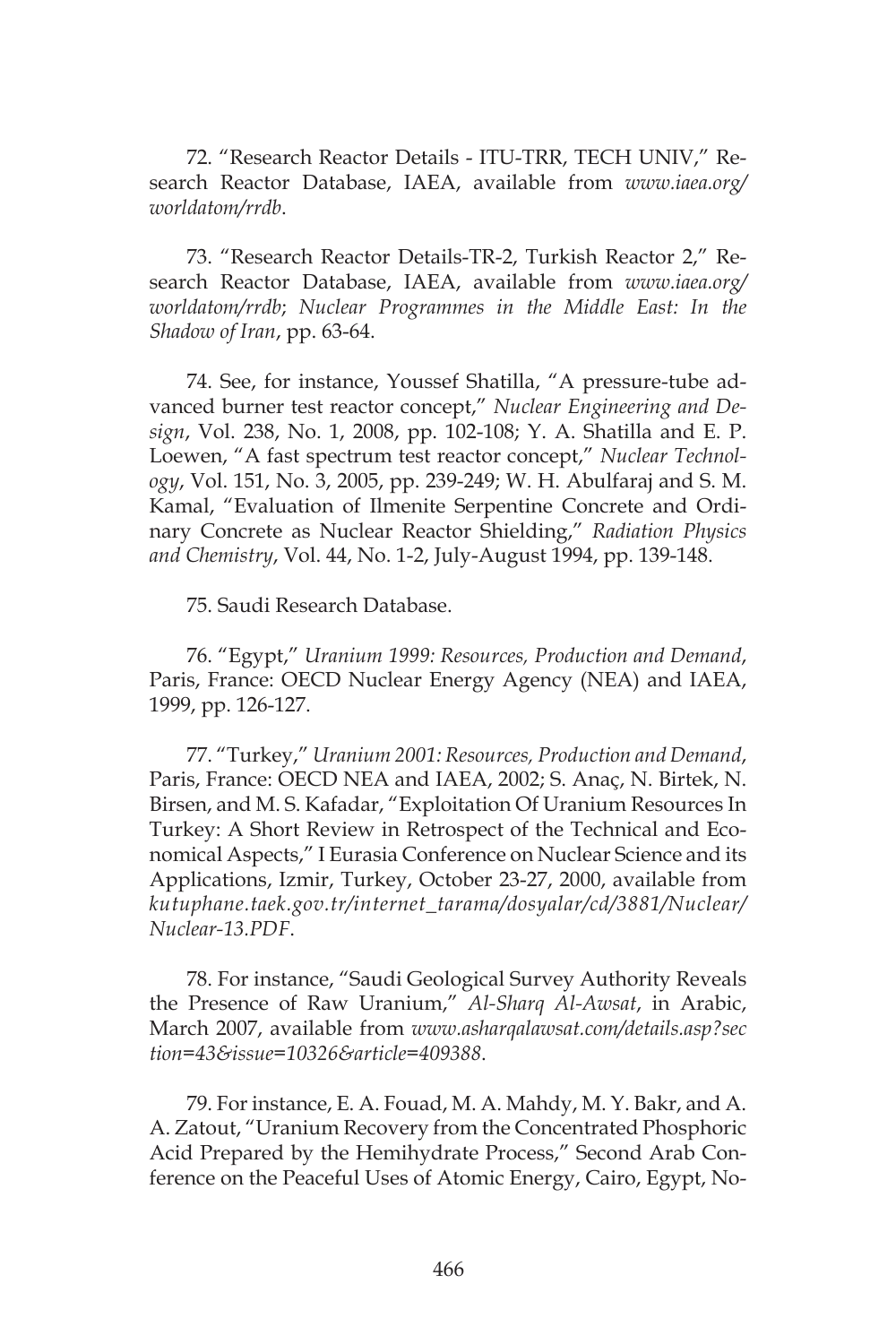vember 5-9, 1994, available from *www.etde.org/etdeweb/*; K. Shakir, M. Aziz, and Sh. G. Beheir, "Studies on Uranium Recovery from a Uranium-Bearing Phosphatic Sandstone by a Combined Heap Leaching-Liquid-Gel Extraction Process. 1––Heap Leaching," *Hydrometallurgy*, Vol. 31, Nos. 1-2, September 1992, pp. 29-40.

80. Abd El-Ghany, M. S. Mahdy *et al*., "Pilot Plant Studies on the Treatment of El Atshan Uranium Ores, Eastern Desert Egypt," Proceedings of the Second Arab Conference on the Peaceful Uses of *Atomic Energy*, Cairo, Egypt, November 5-9, 1994, pp. 229-231.

81. IAEA, *Implementation of the NPT Safeguards Agreement in the Arab Republic of Egypt*, GOV/2005/9, February 14, 2005, para. 11, available from *www.globalsecurity.org/wmd/library/report/2005/ egypt\_iaea\_gov-2005-9\_14nov2005.pdf*; "Egypt," pp. 128.

82. For instance, S. Girgin, N. Acarkan, and A. Ali Sirkeci, "The Uranium (VI) Extraction Mechanism of D2EHPA-TOPO from a Wet Process Phosphoric Acid," *Journal of Radioanalytical and Nuclear Chemistry*, Vol. 251, No. 2, February 2002, pp. 263-271; Ö. Genç, Y. Yalçınkaya, E. Büyüktuncel, A. Denzili, M. Y. Arıca, and S. Bektaş, "Uranium Recovery by Immobilized and Dried Powdered Biomass: Characterization and Comparison," *International Journal of Mineral Processing*, Vol. 68, Nos. 1-4, January 2003, pp. 93-107.

83. S. Anaç, N. Birtek, N. Birsen and M. S. Kafadar, "Exploitation Of Uranium Resources In Turkey: A Short Review in Retrospect of the Technical and Economical Aspects," I Eurasia Conference on Nuclear Science and its Applications, Izmir, Turkey, October 23-27, 2000, available from *kutuphane.taek.gov.tr/internet\_ tarama/dosyalar/cd/3881/Nuclear/Nuclear-13.PDF*.

84. For instance, El Shabana and A. S. Al-Hobaib, "Activity concentrations of natural radium, thorium and uranium isotopes in ground water of two different regions," *Radiochimica Acta*, Vol. 87, Nos. 1-2, 1999, pp. 41-45; Project number SAU/3/003.

85. *Implementation of the NPT Safeguards Agreement in the Arab Republic of Egypt*, GOV/2005/9, paras. 9-10, IAEA, February 14, 2005, available from *www.globalsecurity.org/wmd/library/ report/2005/egypt\_iaea\_gov-2005-9\_14nov2005.pdf*.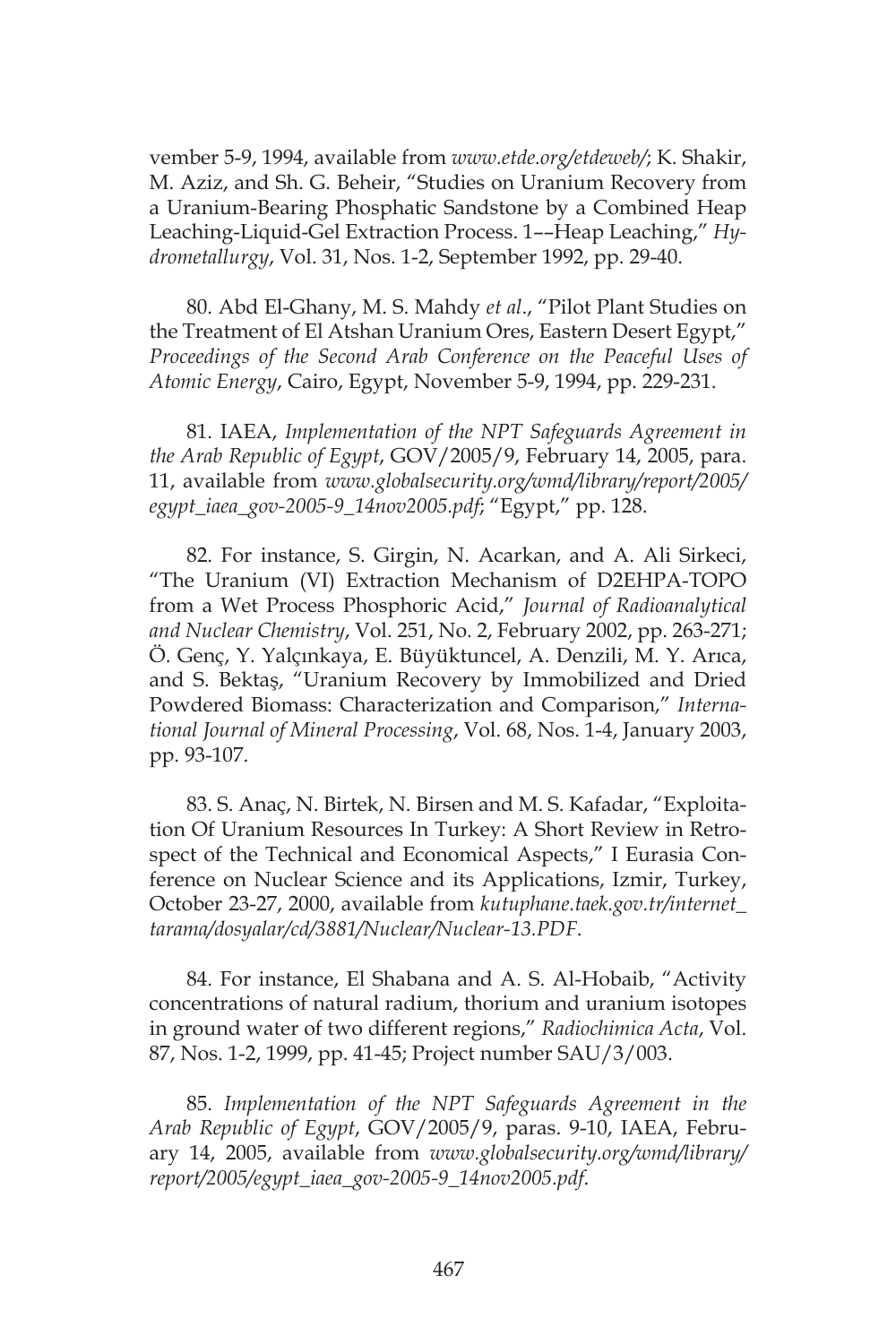86. B. S. Girgis and N. H. Rofail, "Reactivity of Various UO3 Modifications in the Fluorination to UH4 by Freon-12," *Journal of Nuclear Materials*, Vol. 195, Nos. 1-2, October 1992, pp. 126-133.

87. *Nuclear Programmes in the Middle East: In the Shadow of Iran*, p. 64; Mustafa Kibaroglu, "Turkey's Quest for Peaceful Nuclear Power," *The Nonproliferation Review*, Vol. 4, No. 3, Spring-Summer 1997, p. 41, available from *cns.miis.edu/pubs/npr/vol04/43/kibaro43. pdf*.

88. Sayed M. Badawy, "Uranium Isotope Enrichment by Complexation with Chelating Polymer Adsorbent," *Radiation Physics and Chemistry*, Vol. 66, No. 1, January 2003, pp. 67-71. The Egyptian National Scientific and Technical Information Network also lists the abstract from an MSc thesis conducted at the University of Alexandria into the theory of multi-component isotope separation in asymmetric cascades, available from *www.sti.sci.eg/*.

89. Z. E. Erkmen, "A Study on the Reaction of Yttria (Y2O3) in Flowing Uranium Hexafluoride (UF6) Gas at 900°C," Journal *of Nuclear Materials*, Vol. 257, No. 2, November 1998, pp. 152-161.

90. W. I. Zidan and I. M. Elseaidy, "General description and production lines of the Egyptian Fuel Manufacturing Pilot Plant," IGORR Conference 7, San Carlos de Bariloche, Argentina, October 26-29, 1999, available from *www.igorr.com/home/liblocal/docs/ Proceeding/Meeting%208/ts5\_elseaidy.pdf*.

91. *Implementation of the NPT Safeguards Agreement in the Arab Republic of Egypt*, para. 23.

92. "Nuclear Applications Laboratory, Middle East Technical University," available from *www.ia.metu.edu.tr/en/as/000l0009nuk leeruygulamalarlaboratuvari.htm*; *Nuclear Programmes in the Middle East: In the Shadow of Iran*, p. 64.

93. *Implementation of the NPT Safeguards Agreement in the Arab Republic of Egypt*, paras. 13-21.

94. "Division of Nuclear Fuel Research," *Egyptian Universities Network*, available from *www.frcu.eun.eg/www/homepage/aea/ cent32.htm*.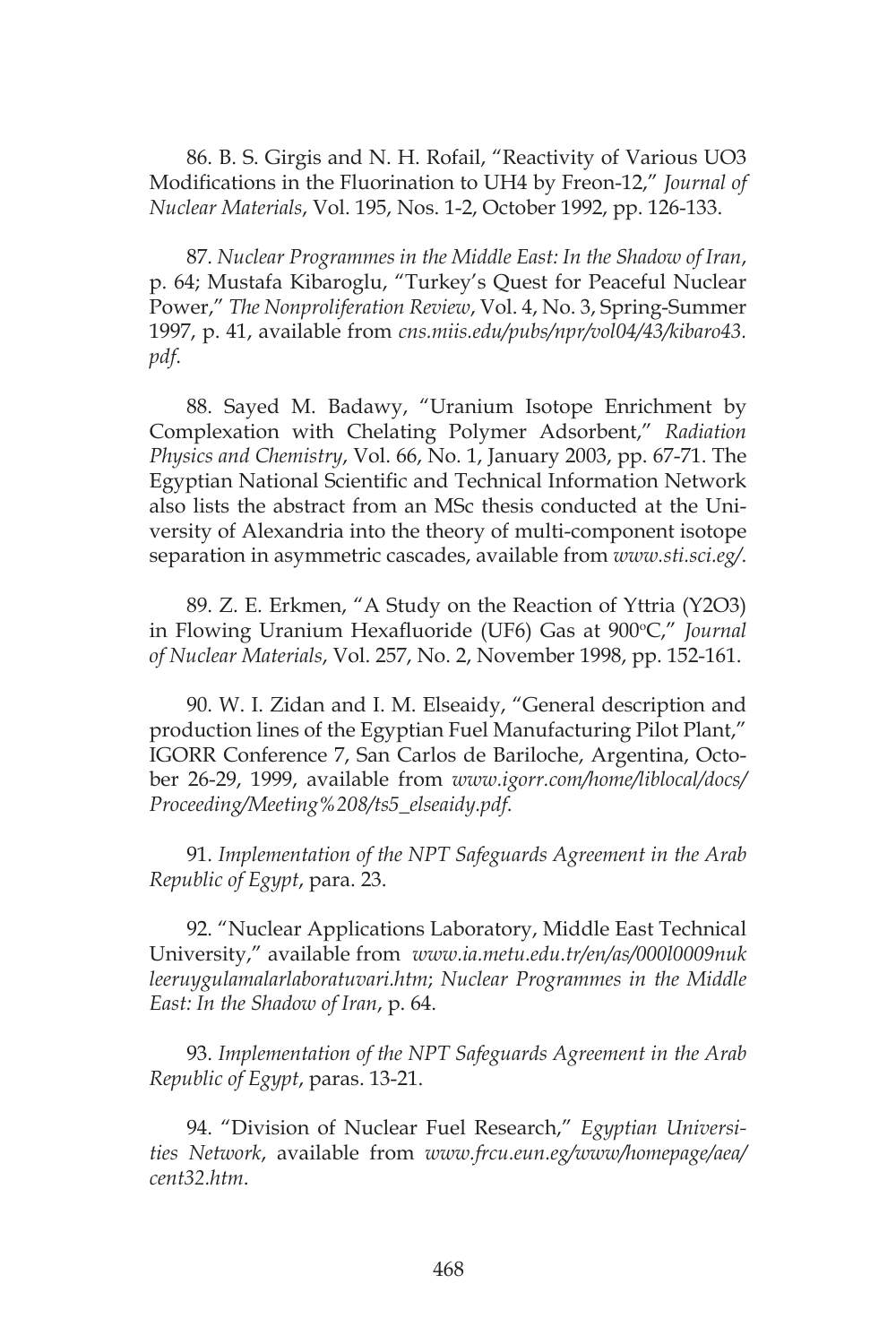95. H. R. Higgy and A. A. Abdel-Rassoul, "Mechanical Shielded Hot Cell," *Annals of Nuclear Energy*, Vol. 10, No. 7, 1983, pp. 383-387; "Reactor ETRR-2 (Egypt): Data Sheet," INVAP, available from *www.invap.net/nuclear/etrr-2/data-e.html*; "Atomic Energy Authority: HLWMC: Division of Nuclear Fuel Research," *Egyptian Universities Network*, available from *www.frcu.eun.eg/www/ homepage/aea/cent32.htm*.

96. *Implementation of the NPT Safeguards Agreement in the Arab Republic of Egypt*, paras. 17-20.

97. *Ibid*., paras. 10-16.

98. *Ibid*., para. 21.

99. For instance, O. H. Zabunoğlu and T. Akbaş, "Flow Sheet Calculations in Thorex Method for Reprocessing Th-Based Spent Fuels," *Nuclear Engineering and Design*, Vol. 219, No. 1, January 2003, pp. 77-86.

100. Atomic Energy Research Institute, King Abdulaziz City for Science and Technology, Saudi Arabia, available from *www. kacst.edu.sa/en/institutes/aeri/index.asp*.

101. W. I. Zidan and I. M. Elseaidy, "General description and production lines of the Egyptian Fuel Manufacturing Pilot Plant," IGORR Conference 7, San Carlos de Bariloche, Argentina, October 26-29, 1999.

102. No information could be found to provide even a general idea of the number of academics qualified in nuclear science and engineering. The following universities were identified as having significant research and/or teaching experience in relevant fields: Aegean University (Nuclear Sciences Institute); Bilkent University (Physics Department); Bogazici University (Engineering Department, Graduate Studies in Nuclear Engineering Department, Physics Department); Canakkale Onsekiz Mart University (Physics Department); Cumhuriyet University (Chemical Engineering Department, Chemistry Department); Dokuz Eylul University (Graduate School of Natural and Applied Sciences); Ege University (Faculty of Engineering, Faculty of Science, Institute of Nuclear Sciences); Hacettepe University (Nuclear Engineering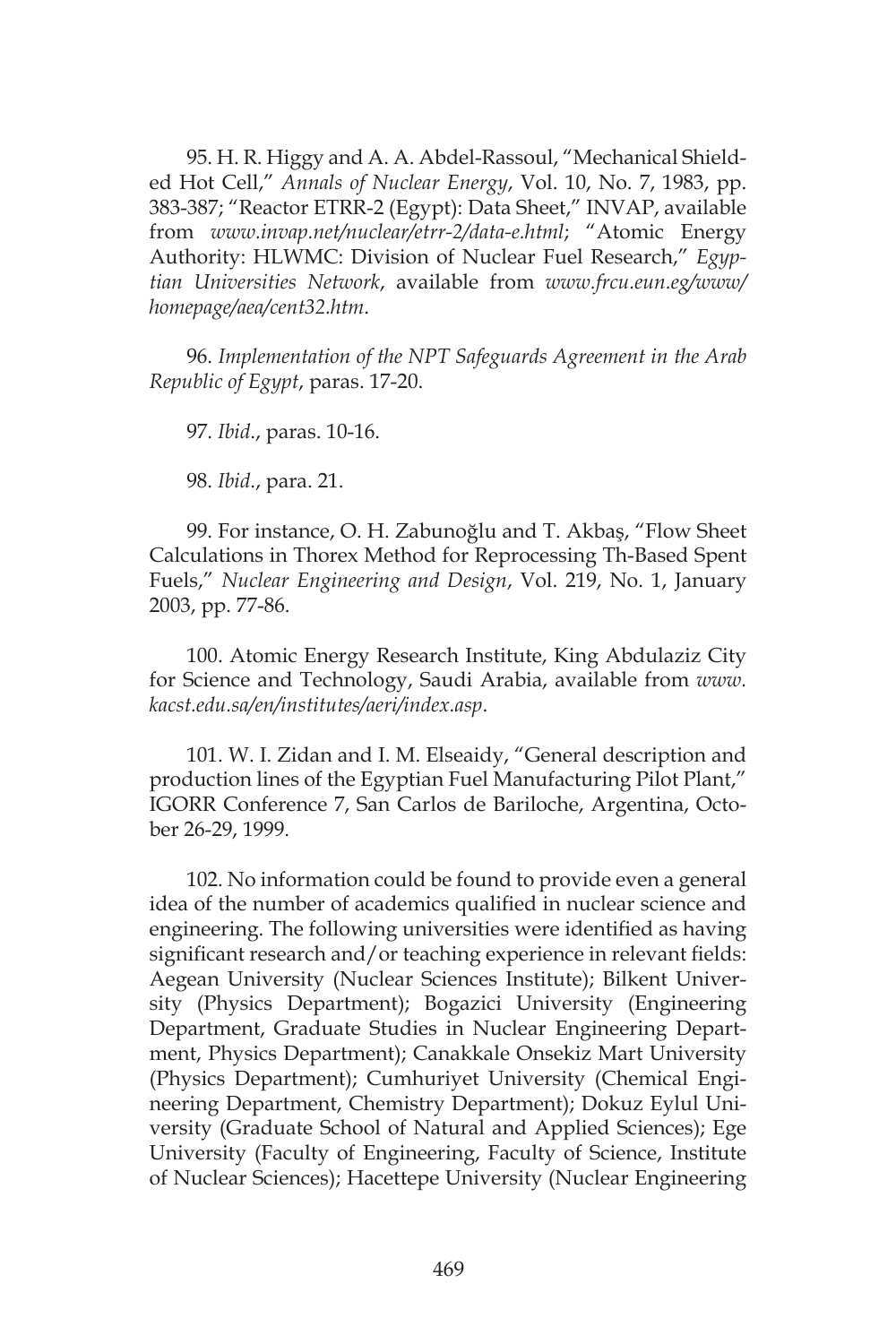Department); Istanbul Technical University (Institute for Nuclear Energy, Metallurgical Engineering Department, Mining Faculty, Physics Department); Middle East Technical University (METU) (Chemical Engineering Department, Chemistry Department, Mechanical Engineering Department, Metallurgical Engineering Department, Mining Department, Physics Department); Suleyman Demirel University (Renewable Energy Sources Research and Application Centre [YEKARUM]).

103. *Turkey: 2005 Review, Energy Policies of IAE Countries*, Paris, France: IAE and OECD, 2005, p. 163, available from *www.iea. org/textbase/nppdf/free/2005/turkey2005.pdf*. According to this report, the regulatory and R&D activities of TAEK will be separated in 2005 by creating an independent nuclear regulator. It is not known whether this has occurred.

104. Ankara Nuclear Agriculture and Animal Research Centre (ANTHAM); Ankara Nuclear Research & Training Centre (ANEAM); Çekmece Nuclear Research & Training Centre (CNAEM-CNRTC); Experimental Test Facility (based in METU); Nuclear Energy Institute (based at Instanbul Technical University); Scientific and Technical Research Centre of Turkey (TÜBİTAK); Synchrotron Light for Experimental Science and Applications for the Middle East (SESAME, located in Jordan); Turkish Speaking States Nuclear Cooperation, Research and Training Centre (TUDNAEM).

105. *Nuclear Legislation in OECD Countries: Regulatory and Institutional Framework for Nuclear Activities: Turkey*, Paris, France: OECD, 1999, p. 13.

106. No information could be found to provide even a general idea of the number of academics qualified in nuclear science and engineering. The following universities were identified as having significant research and/or teaching experience in relevant fields: Ain Shams University (Nuclear Physics Laboratory, Physics Department); Alexandria University (Faculty of Science, Nuclear Engineering Department); American University in Cairo (Physics Department); Assiut University (Faculty of Science); Cairo University (Physics Department, Faculty of Engineering); Mansoura University (Physics Department); Tanta University (Mathematics Department, Physics Department).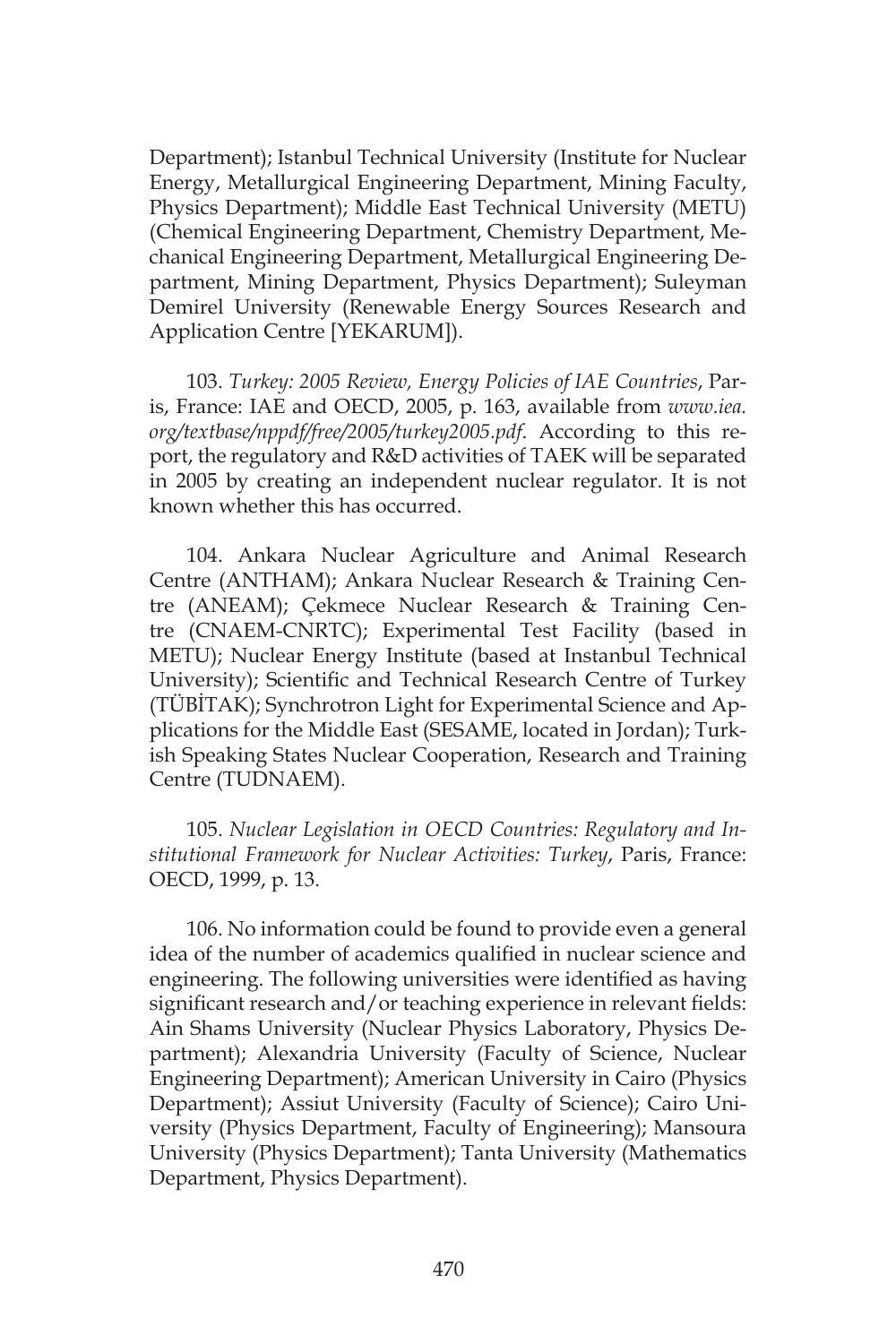107. Al Azhar University and Zagazig University.

108. Atomic Energy Authority; Middle Eastern Regional Radioisotope Center for the Arab Countries; National Research Center; National Center for Radiation Research and Technology; Nuclear Materials Authority; Nuclear Research Center.

109. King Faisal University, Umm al-Qura University, Girls College of Education in Riyadh and Taif Teachers College.

110. "Interview with the General Inspector of the Atomic Energy Research Institute at the King Abdulaziz City for Science and Technology, Saudi Arabia," *Al-Jazirah Newspape*r, in Arabic, March 17, 2001, available from *www.al-jazirah.com/*.

111. In 2001, there were 29 nuclear medicine departments in the Kingdom and a total of 44 gamma cameras. R. Y. Al Mazrou, J. Prince, and A. Arafah, "Nuclear medicine services in the Kingdom of Saudi Arabia," *European Journal of Nuclear Medicine*, Vol. 28, No. 8, August 2001 (supplement), p. 1150. There is also a Co-60 irradiation facility at AERI.

112. Project number EGY/0/017. Details of all IAEA technical cooperation projects are available from *www-tc.iaea.org/tcweb/ default.asp*. Another possibility is a very general project on strengthening skills in Saudi Arabia (SAU/0/007). Because this project is still ongoing, very little information is available about it. However, a project with an identical description and title (SAU/0/005) has been completed and so is documented in more detail. This project was entirely about the peaceful uses of radioisotopes and so would have been of only tangential relevance to building skills for a nuclear power program.

113. "Turkey," Country Nuclear Power Profiles, IAEA, December 2004, available from *www-pub.iaea.org/MTCD/publications/ PDF/cnpp2004/CNPP\_Webpage/countryprofiles/Turkey/Turkey2004. htm*.

#### 114. *Ibid*.

115. *Nuclear Legislation in OECD Countries: Regulatory and Institutional Framework for Nuclear Activities: Turkey*, Paris, France: OECD, 1999, p. 11.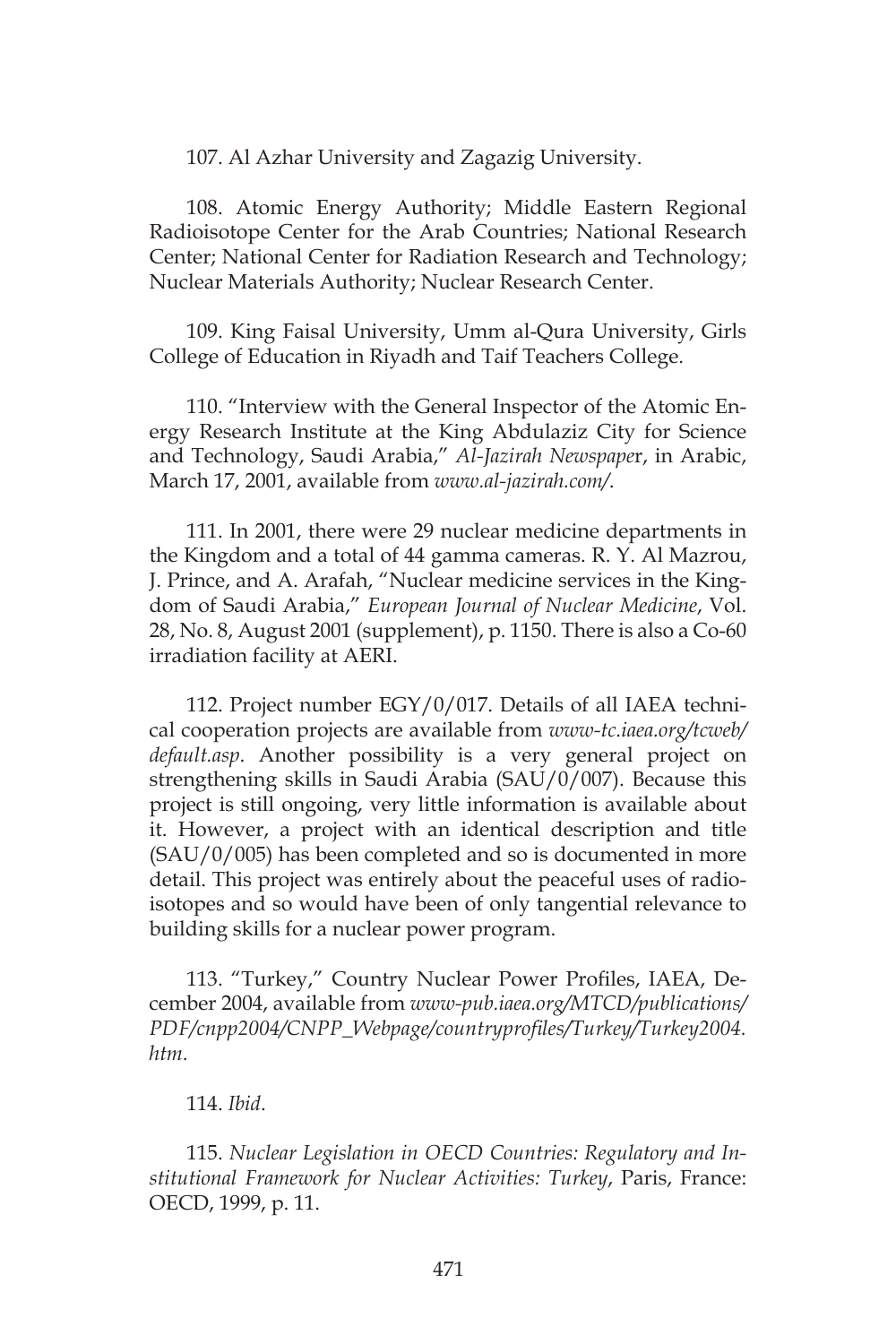116. OECD Nuclear Energy Agency, "Paris Convention on Nuclear Third Party Liability: Latest Status of Ratifications or Accessions," November 20, 2007, available from *www.nea.fr/html/ law/paris-convention-ratification.html*.

117. "Joint Protocol Relating to the Application of the Vienna Convention and the Paris Convention," IAEA, January 9, 2008, available from *www.iaea.org/Publications/Documents/Conventions/ jointprot\_status.pdf*.

118. Project number TUR/9/015. See also project numbers TUR/9/016 and TUR/0/006.

119. Project number TUR/9/015. See also project number TUR/0/009.

120. Erkan Erdogdu, "Nuclear power in open energy markets: A case study of Turkey," *Energy Policy*, Vol. 23, No. 5, 2007, pp. 3068-3069.

121. "Country Analysis Briefs: Turkey," Energy Information Administration (EIA), October 2006, pp. 10-11, available from *www.eia.doe.gov/cabs/Turkey/pdf.pdf*.

122. The tender documents are available from *www.tetas.gov. tr/nukleer/eng/nklr.htm*.

123. Indeed, EÜAŞ describes one of its responsibilities as "[i]n accordance with the relevant legislation about nuclear energy generation facility establishment, to accomplish the relevant procedures of acquiring placement, construction, operation and alike licences and permissions from the relevant authorities." EÜAŞ, *Yillik Rapor* (*Annual Report*) *2007*, EÜAŞ, Ankara, Turkey, 2007, p. 16, available from *www.euas.gov.tr/\_EUAS/Images/Birimler/ apk/2007\_yillikrapor.pdf*.

124. E. Lutfi Sarici, Serkan Yilmaz, Bora Sekip Guray, "Nuclear energy in medium and long term energy generation of Turkey," *TAEK*, available from *kutuphane.taek.gov.tr/internet\_tarama/ dosyalar/cd/3881/Nuclear/Nuclear-21.PDF*.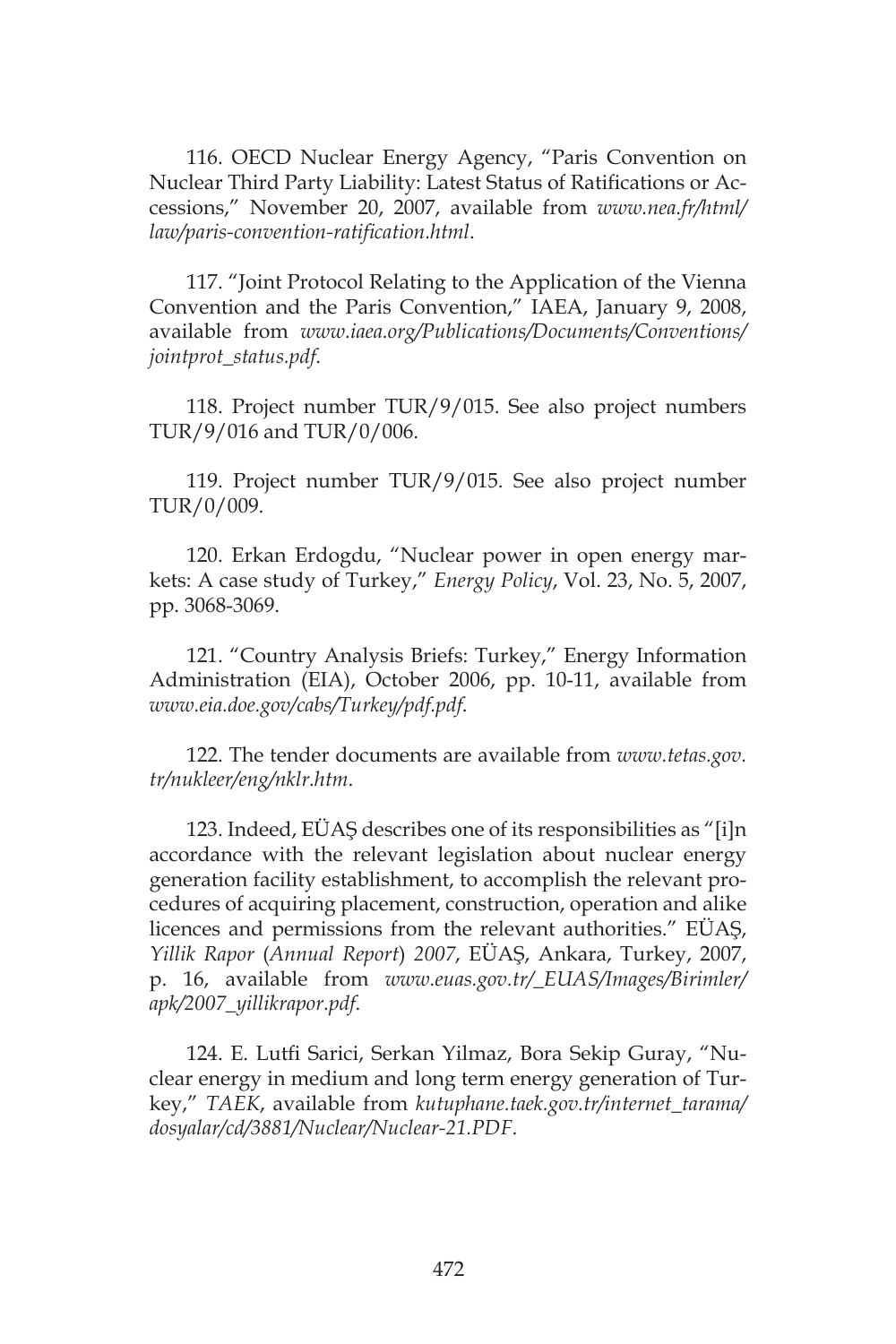125. "Egypt," *Country Nuclear Power Profiles*, IAEA, August 2005, available from *www-pub.iaea.org/MTCD/publications/PDF/ cnpp2004/CNPP\_Webpage/countryprofiles/Egypt/Egypt2005.htm*.

126. Project numbers EGY/4/045, EGY/4/047, EGY/4/049, and  $EGY/4/053$ .

127. "Vienna Convention on Civil Liability for Nuclear Damage," IAEA, April 20, 2007, available from *www.iaea.org/ Publications/Documents/Conventions/liability\_status.pdf*; "Joint Protocol Relating to the Application of the Vienna Convention and the Paris Convention," IAEA, January 9, 2008, available from *www.iaea.org/Publications/Documents/Conventions/jointprot\_status. pdf*.

128. M. A. Salama, "Nuclear Activities in Egypt," *Applied Energy*, Vol. 75, Nos. 1-2, May-June 2003, pp. 73-80.

129. "Egypt," *Country Nuclear Power Profiles*.

130. See Project number EGY/9/035.

131. Salama, "Nuclear Activities in Egypt," pp. 73-80.

132. Project number EGY/9/035.

133. Project numbers EGY/9/036 and EGY/9/037.

134. R. Y. Al Mazrou, J. Prince, and A. Arafah, "Nuclear medicine services in the Kingdom of Saudi Arabia," *European Journal of Nuclear Medicine*, Vol. 28, No. 8, August 2001 (supplement), p. 1150.

135. I. I. Kutbi, W. H. M. Abul-Faraj, S. A. A. Al-Zaidi, K. M. A Al-Soliman, and A. M. Al-Arfaj, "Radwaste Management Plan Implementation In Saudi Arabia," Saudi Research Database, available from *srdb.org*.

136. Ibrahim Ismail Kutbi, "A Pragmatic Pairwise Group-Decision Method for Selection of Sites for Nuclear Power Plants," *Nuclear Engineering and Design*, Vol. 100, No. 1, February 1987, pp. 49-63; F. M. Husein, M. A. Obeid and K. S. El-Malahy, "Site Selec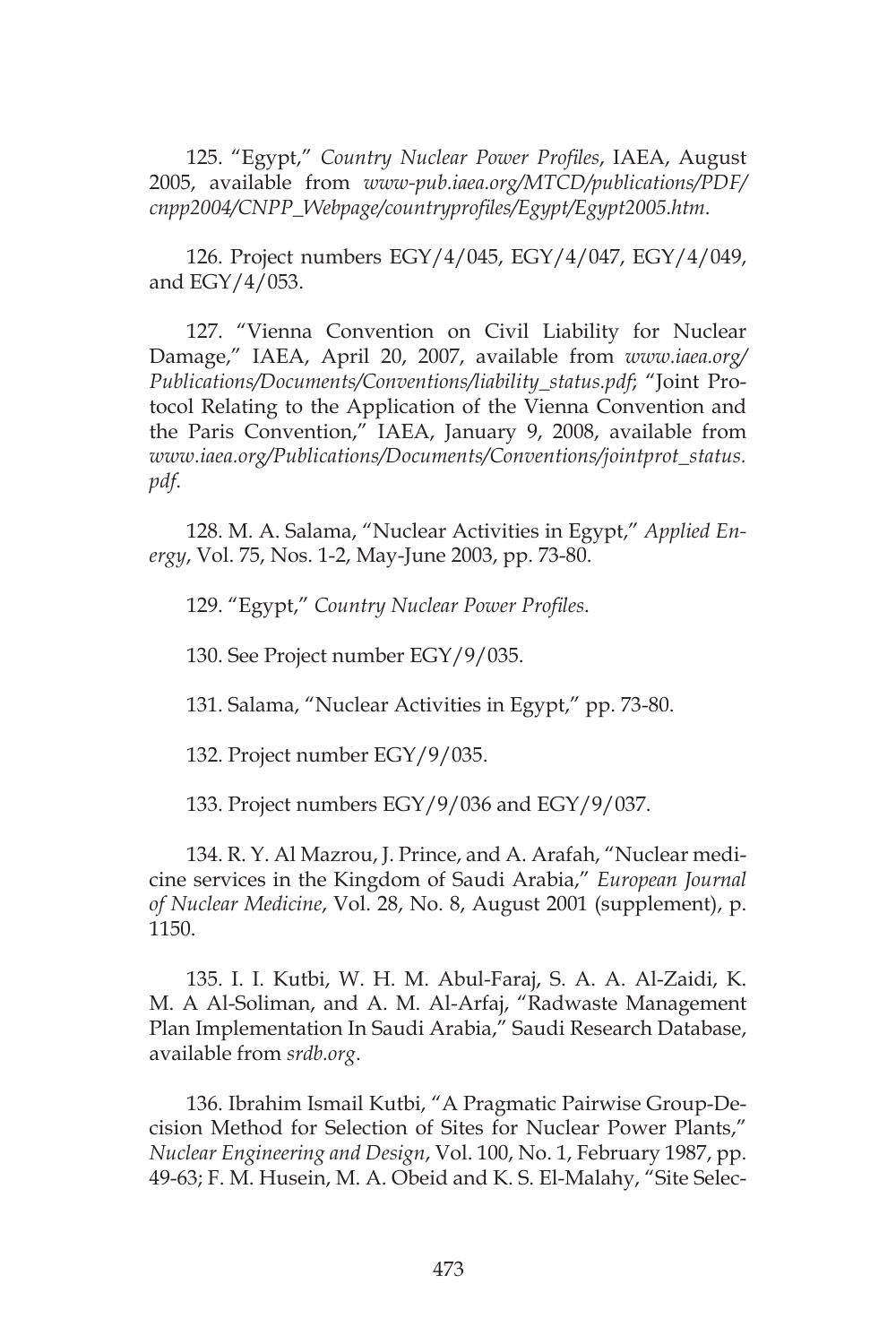tion of a Dual Purpose Nuclear Power Plant in Saudi Arabia," *Nuclear Technology*, Vol. 79, No. 3, December 1987, pp. 311-321.

137. "Current Safeguards Status," IAEA, March 5, 2008, available from *www.iaea.org/OurWork/SV/Safeguards/sir\_table.pdf*.

138. "2005 Energy Balances for Egypt," IEA, available from *www. iea.org/Textbase/stats/balancetable.asp?COUNTRY\_CODE=EG*; "2005 Energy Balances for Saudi Arabia," IEA, available from *www.iea.org/Textbase/stats/balancetable.asp?COUNTRY\_CODE=SA*; "Country Analysis Briefs: Egypt," EIA, August 2006, pp. 6-7, available from *www.eia.doe.gov/cabs/Egypt/pdf.pdf*; "Country Analysis Briefs: Saudi Arabia," EIA, February 2007, pp. 15-18, available from *www.eia.doe.gov/cabs/Saudi\_Arabia/pdf.pdf*; "Development in Installed Capacity (1980/1981-2004/2005)," Egyptian Electricity Holding Company, available from *www.egelec.com/ english/dr-aw/develop-en.htm*; EÜAŞ, Yillik Rapor (Annual Report), 2007, p. 23, available from *www.euas.gov.tr/\_EUAS/Images/ Birimler/apk/2007\_yillikrapor.pdf*.

139. "Country Analysis Briefs: Egypt"; "Country Analysis Briefs: Saudi Arabia"; Arif Hepbalsi, "Development and Restructuring of Turkey's Electricity Sector: A Review," *Renewable and Sustainable Energy Reviews*, Vol. 9, No. 4, August 2005, p. 319.

140. "Country Analysis Briefs: Saudi Arabia," p. 15 .

141. "National Energy Grid: Turkey," Global Energy Network Institute, available from *www.geni.org/globalenergy/library/ national\_energy\_grid/turkey/index.shtml*.

142. "Country Analysis Briefs: Egypt," pp. 6-7; "Country Analysis Briefs: Saudi Arabia," pp. 17-18; Farqad AlKhala, Riad Chedidb, Zeina Itania, and Tony Karam, "An assessment of the potential benefits from integrated electricity capacity planning in the northern Middle East region," *Energy*, Vol. 31, No. 13, 2006, pp. 2317-2318.

143. Mark Hibbs, "Turkey Considers Spent Fuel Deal with Bulgaria, Hungary for Akkuyu," *Nuclear Fuel*, Vol. 22, No. 17, August 25, 1997; Aktuerk, Gerceker, and Dara, "Spent Nuclear Fuel Management: Trends and Back End Scenariors," Eurasia Confer-